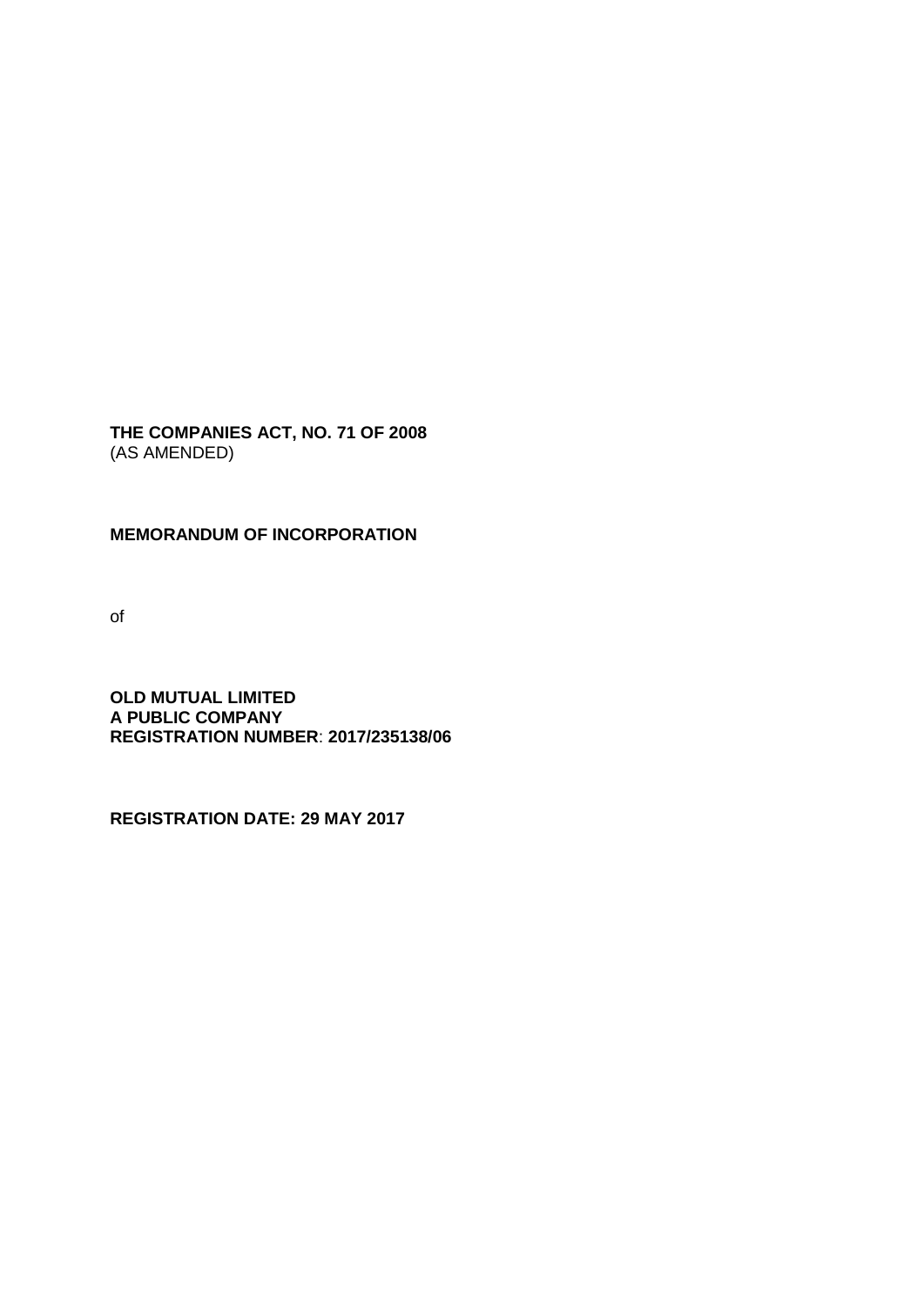# **Table of Contents**

# Page No

| 1.  |                                                                         |  |
|-----|-------------------------------------------------------------------------|--|
| 2.  |                                                                         |  |
| 3.  |                                                                         |  |
| 4.  |                                                                         |  |
| 5.  |                                                                         |  |
| 6.  |                                                                         |  |
| 7.  |                                                                         |  |
| 8.  |                                                                         |  |
| 9.  |                                                                         |  |
| 10. |                                                                         |  |
| 11. |                                                                         |  |
| 12. | Corporate Actions Required to Comply with the Listings Requirements  16 |  |
| 13. |                                                                         |  |
| 14. |                                                                         |  |
| 15. |                                                                         |  |
| 16. |                                                                         |  |
| 17. |                                                                         |  |
| 18. |                                                                         |  |
| 19. |                                                                         |  |
| 20. | The Company or a Subsidiary Acquiring the Company's Shares 21           |  |
| 21. |                                                                         |  |
| 22. |                                                                         |  |
| 23. |                                                                         |  |
| 24. |                                                                         |  |
| 25. |                                                                         |  |
| 26. |                                                                         |  |
| 27. |                                                                         |  |
| 28. |                                                                         |  |
| 29. |                                                                         |  |
| 30. |                                                                         |  |
| 31. |                                                                         |  |
| 32. |                                                                         |  |
| 33. |                                                                         |  |
| 34. |                                                                         |  |
| 35. |                                                                         |  |
| 36. |                                                                         |  |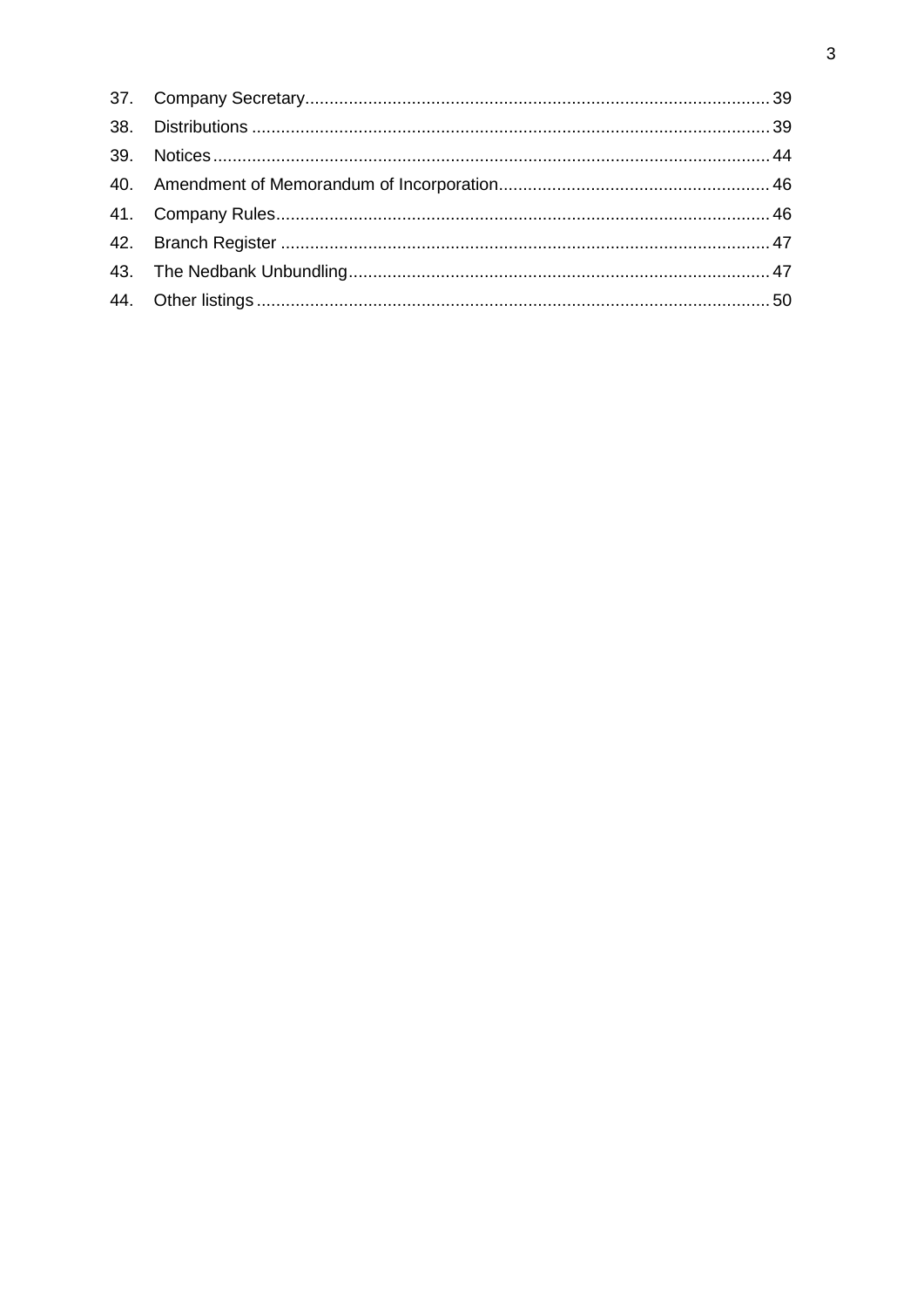#### <span id="page-3-0"></span>1. **Interpretation**

- 1.1 In this Memorandum of Incorporation, unless the context clearly indicates a contrary intention, the following words and expressions bear the meanings assigned to them and cognate expressions bear corresponding meanings:
- 1.1.1 "**Act**" means the Companies Act, No. 71 of 2008, as amended, consolidated or re-enacted from time to time, and includes all Schedules to such Act and the Regulations;
- 1.1.2 "**Board**" or "**Directors**" means the board of directors from time to time of the Company;
- 1.1.3 "**Company**" means the company incorporated under the registration number recorded on the first page of this document;
- 1.1.4 "**CSD**" means the Central Securities Depository as defined in section 1 of the Financial Markets Act;
- 1.1.5 "**CSDP**" means a depository institution accepted by a CSD as a "participant" in terms of section 31 of the Financial Markets Act;
- 1.1.6 "**Dividend Access Arrangements**" has the meaning ascribed thereto in clause [1.1.7;](#page-3-1)
- <span id="page-3-1"></span>1.1.7 "**Dividend Access Trust**" means any of the trusts established for the receipt of amounts paid by way of dividend or other shareholder distribution to such trust by one or more Subsidiaries of the Company (and/or an Associated Company as defined in clause [38.4.1\)](#page-41-0) for the purpose of making payments out of such dividends or shareholder distributions to specified Shareholders in the Company who are beneficiaries of such trust by virtue of such shareholding ("**Dividend Access Arrangements**");
- 1.1.8 "**Financial Markets Act**" means the Financial Markets Act, No 19 of 2012, as amended, consolidated or re-enacted from time to time, and includes all Schedules to such Financial Markets Act, its regulations and standards;
- 1.1.9 "**FSR Act**" means the Financial Sector Regulation Act, No. 9 of 2017, as amended, consolidated or re-enacted from time to time, and includes all Schedules to such FSR Act, its regulations and standards;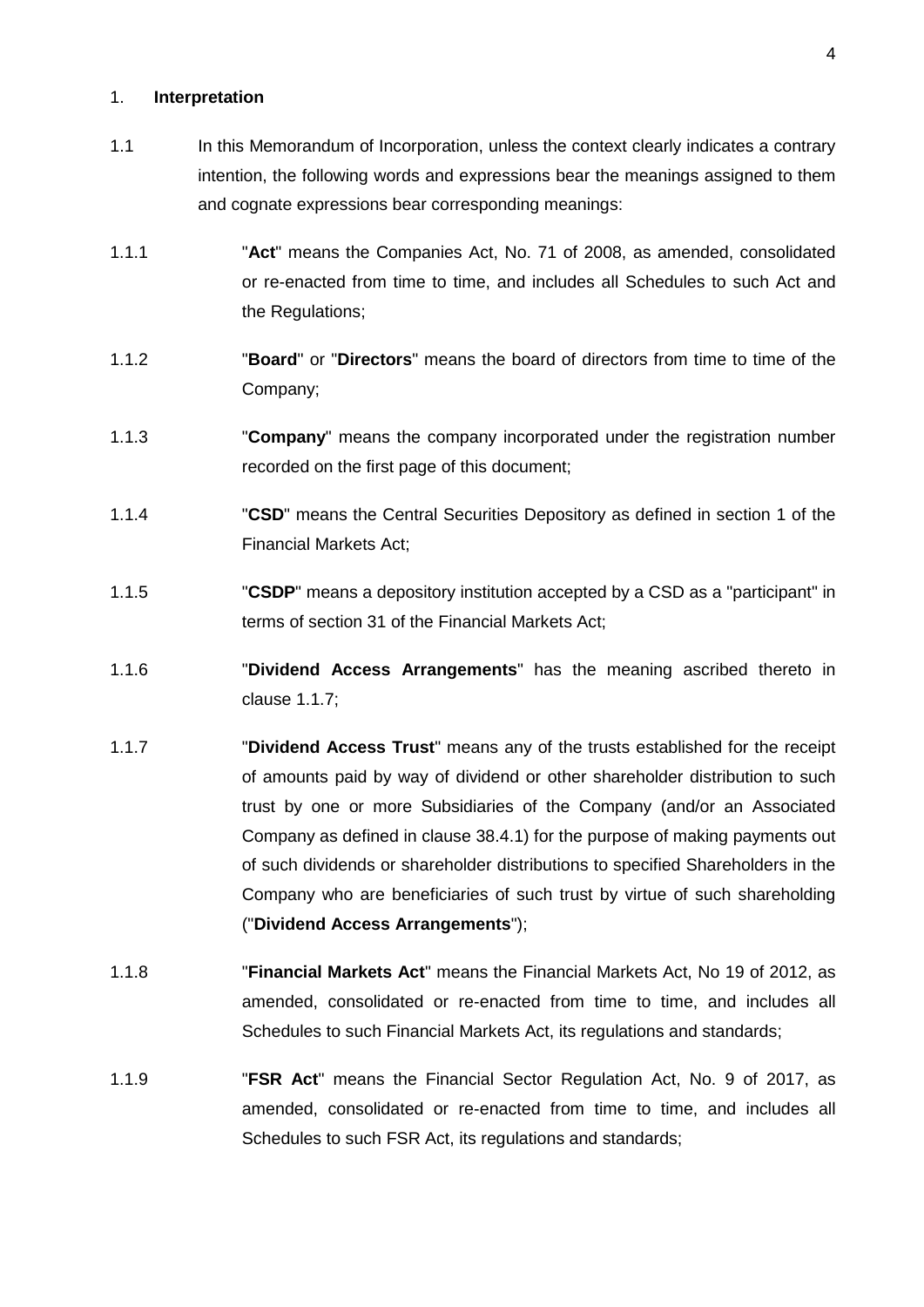- 1.1.10 "**IFRS**" means the International Financial Reporting Standards, as adopted from time to time by the Board of the International Accounting Standards Committee, or its successor body, and approved for use in the Republic from time to time by the Financial Reporting Standards Council established in terms of section 203;
- 1.1.11 "**JSE**" means the JSE Limited, registration number 2005/022939/06, a public company registered and incorporated in accordance with the laws of the Republic, which is licensed as an exchange under the Financial Markets Act;
- 1.1.12 "**Listings Requirements**" means the listings requirements of the JSE;
- 1.1.13 "**OMSA**" means Old Mutual Group Holdings (SA) Proprietary Limited, registration number 1998/012276/07, a private company registered and incorporated in accordance with the laws of the Republic;
- 1.1.14 "**Ordinary Shares**" means the authorised ordinary shares of no par value in the capital of the company, as contemplated in clause [8.1;](#page-8-6)
- 1.1.15 "**present at a meeting**" means to be present in person, or able to participate in the meeting by electronic communication, or to be represented by a proxy who is present in person or able to participate in the meeting by electronic communication;
- 1.1.16 "**Regulations**" means the regulations promulgated in terms of the Act from time to time;
- 1.1.17 "**Republic**" means the Republic of South Africa;
- 1.1.18 "**Rules**" means any rules made by a company from time to time as contemplated in sections 15(3) to (5);
- 1.1.19 "**Security/ies**" means any Shares, debentures, debenture stock, debenture bonds, loan stock, notes or other instruments, irrespective of their form or title, issued or authorised to be issued by the Company;
- 1.1.20 "**Securities Register**" means the register contemplated in section 50(1);
- 1.1.21 "**Shares**" means the Ordinary Shares and any other shares in the capital of the Company, from to time;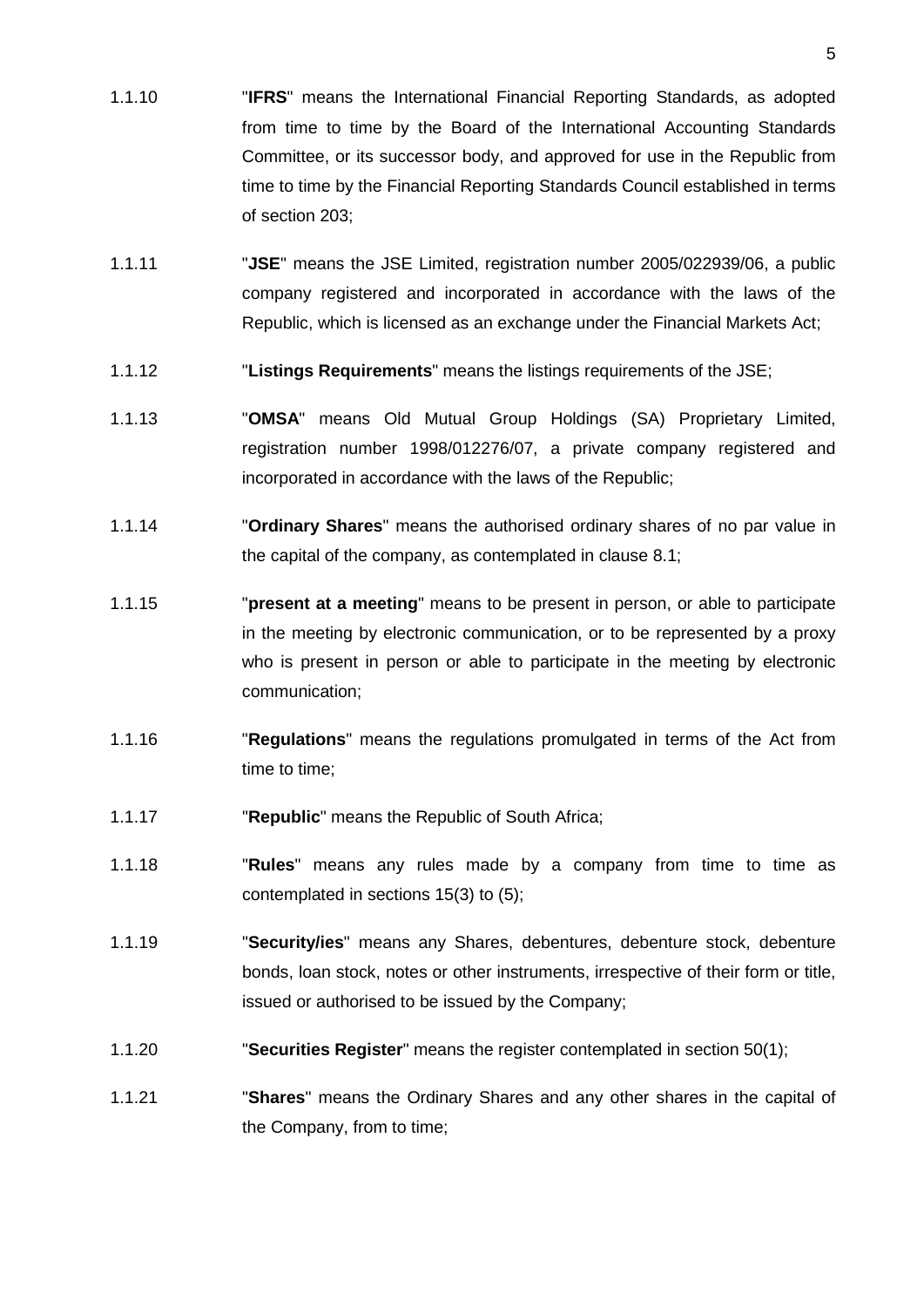- 1.1.22 "**Shareholder**" means, subject to section 57(1), the registered holder of a Share issued by the Company and who is entered as such in the certificated or uncertificated Securities Register, as the case may be; and
- 1.1.23 "**Subsidiary**" means a subsidiary as contemplated in section 3, whether incorporated in South Africa or elsewhere.
- 1.2 In this Memorandum of Incorporation, unless the context clearly indicates otherwise:
- 1.2.1 words and expressions defined in the Act and which are not defined herein shall have the meanings given to them in the Act;
- 1.2.2 a reference to a section by number refers to the corresponding section of the Act at the date on which this Memorandum of Incorporation is filed, notwithstanding the renumbering of such section after the date on which the Company is incorporated or on which this Memorandum of Incorporation is filed;
- 1.2.3 clause headings are for convenience only and are not to be used in its interpretation;
- 1.2.4 an expression which denotes:
- 1.2.4.1 any gender includes the other genders;
- 1.2.4.2 a natural person includes a juristic person and *vice versa*; and
- 1.2.5 the singular includes the plural and *vice versa*.
- 1.3 Any reference in this Memorandum of Incorporation to:
- 1.3.1 "**days**" means calendar days unless qualified by the word "**business**", in which instance a "**business day**" will be any day other than a Saturday, Sunday or public holiday as gazetted by the government of the Republic from time to time;
- 1.3.2 "**law**" means any law of general application and includes the common law and any statute, constitution, decree, treaty, regulation, directive, standard, regulatory instrument, ordinance, by-law, order or any other enactment of legislative measure of government (including local and provincial government) statutory or regulatory body which has the force of law and a reference to any statutory enactment shall be construed as a reference to that enactment as amended or substituted from time to time; and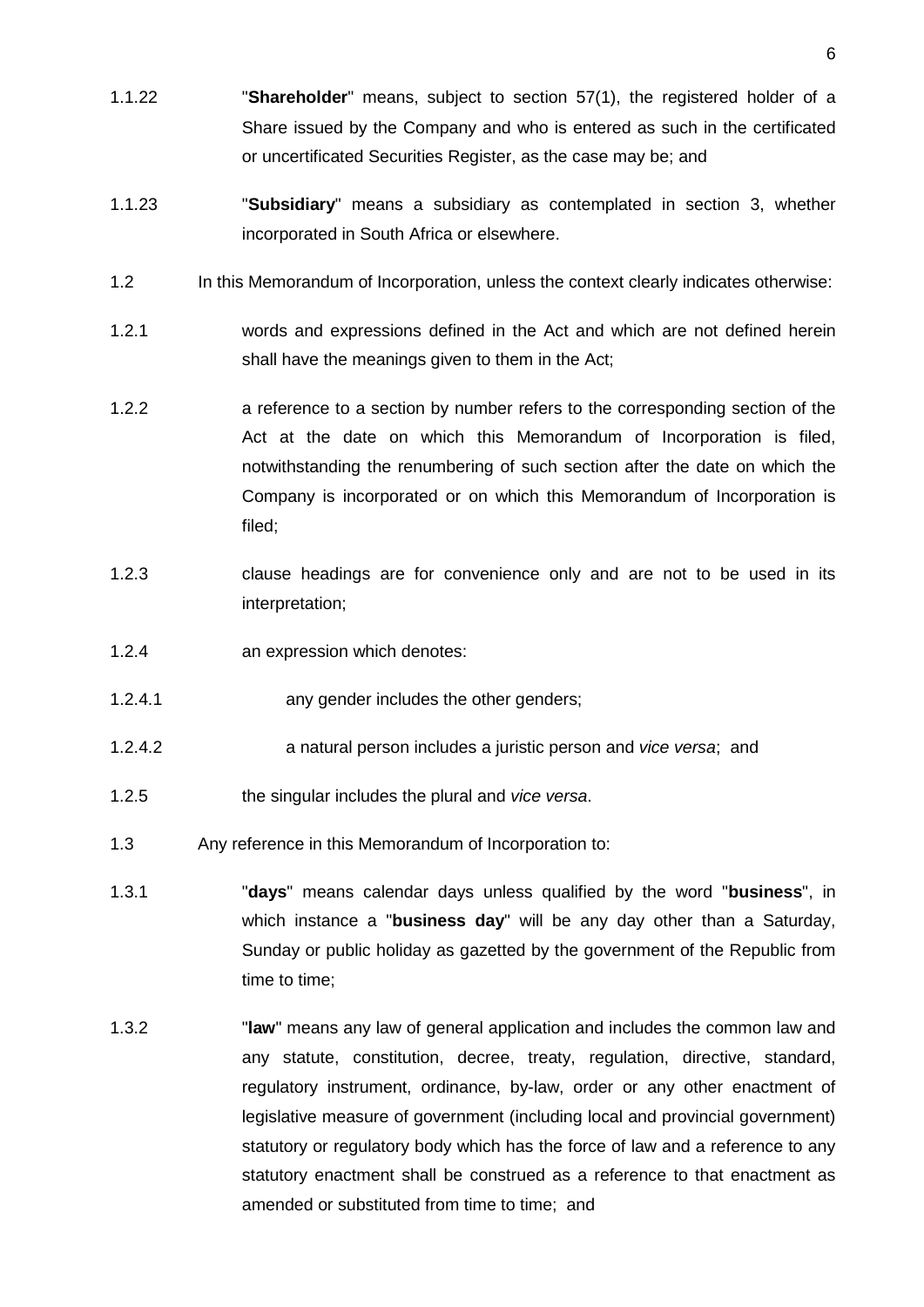- 1.3.3 "**writing**" means legible writing and in English and includes printing, typewriting, lithography or any other mechanical process, as well as any electronic communication in a manner and a form permitted in terms of the Act and/or the Regulations.
- 1.4 The words "**include**" and "**including**" mean "**include without limitation**" and "**including without limitation**". The use of the words "**include**" and "**including**" followed by a specific example or examples shall not be construed as limiting the meaning of the general wording preceding it.
- 1.5 Unless otherwise provided, defined terms appearing in this Memorandum of Incorporation in title case shall be given their meaning as defined, while the same terms appearing in lower case shall be interpreted in accordance with the meaning defined in the Act, failing which, in the latter case, their plain English meaning.
- 1.6 Unless specifically otherwise provided, any number of days prescribed shall be determined by excluding the first and including the last day or, where the last day falls on a day that is not a business day, the next succeeding business day.
- 1.7 Where figures are referred to in numerals and in words, and there is any conflict between the two, the words shall prevail, unless the context indicates a contrary intention.
- 1.8 Each provision and each sentence and each part of a sentence in this Memorandum of Incorporation is separate and severable from each other, and to the extent any provision or sentence or part thereof is found to be illegal or unenforceable or inconsistent with or contravenes any provision of the Act and/or the Listings Requirements, or void, such provision or sentence or part thereof may to that extent only be modified or severed from the Memorandum of Incorporation, so that the remaining part of that provision or sentence or part thereof, as the case may be, is legal, enforceable or consistent with or does not contravene the Act and/or the Listings Requirements or is not void.
- 1.9 If any provision of this Memorandum of Incorporation imposes any obligation or requirement pursuant only to the Listings Requirements, then:
- 1.9.1 unless the Company is a "listed company", as such term is defined in the Listings Requirements, any such provision shall be deemed not to apply to the Company; and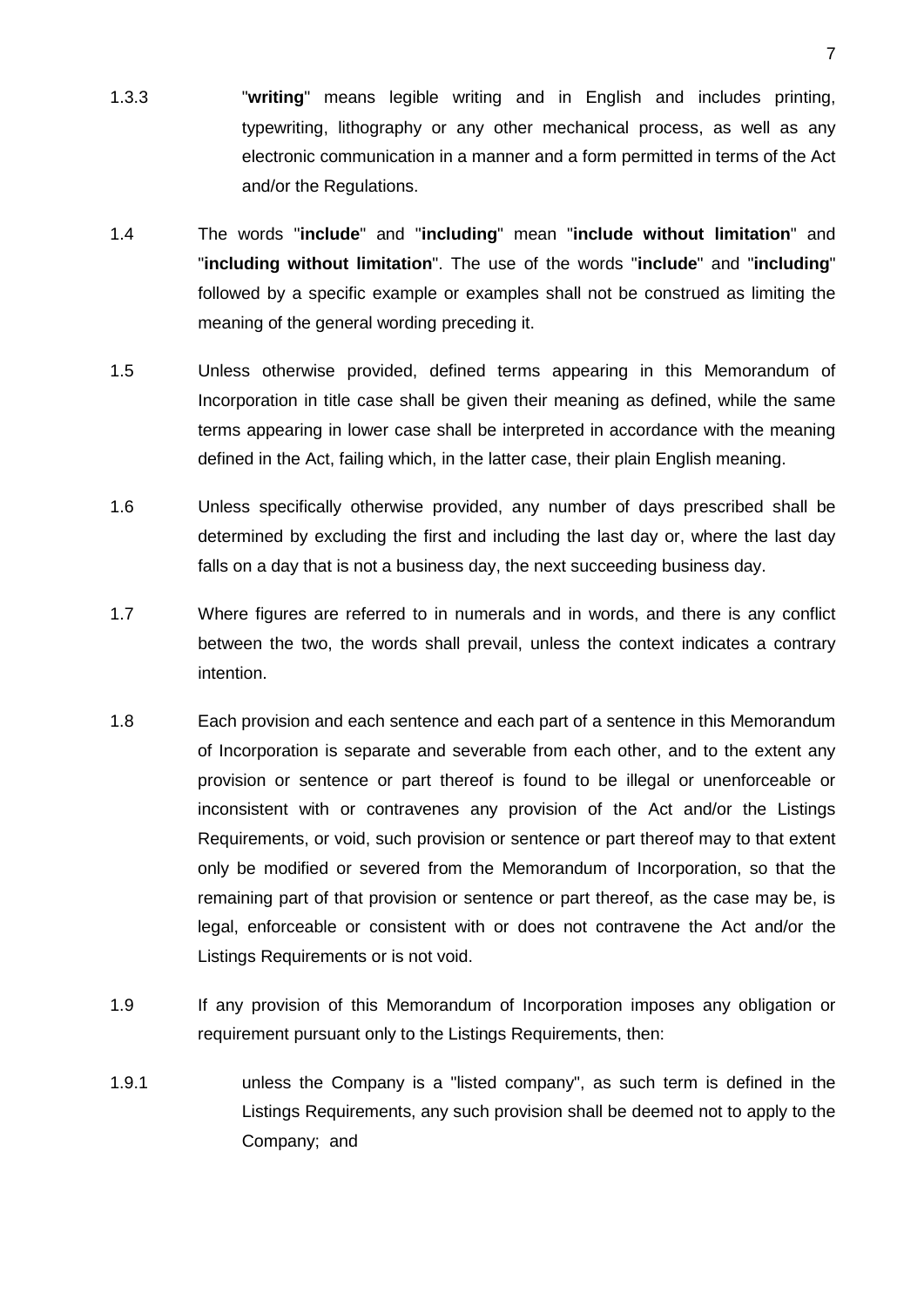- 1.9.2 **insofar as the JSE** exempts or no longer requires compliance with such obligations or requirements, the obligations or requirements shall be deemed to have been complied with.
- 1.10 If any provision of this Memorandum of Incorporation limits, restricts or prohibits any power or authority of the Company or the Board pursuant only to the Listings Requirements, then insofar as such limitation, restriction or prohibition is waived, relaxed, repealed or amended by the JSE, the power or authority shall be deemed not to be subject to such limitation, restriction or prohibition to the extent of such waiver, relaxation, repeal or amendment without anything further being required.
- 1.11 To the extent that any provisions of this Memorandum of Incorporation are based on any unalterable provisions of the Act or the Regulations and any of these provisions are amended, the Directors are authorised to amend this Memorandum of Incorporation, subject to the approval thereof by the JSE, to reflect such amendments (which amendments will apply to the Company by operation of law).
- 1.12 If any provision of this Memorandum of Incorporation has been inserted to comply with a then applicable provision of the Listings Requirements, which is subsequently removed or modified, the provision in question shall no longer apply if the relevant provision has been removed or shall apply as modified in the Listings Requirements. The Directors are authorised to amend this Memorandum of Incorporation to reflect such amendments, subject to the approval thereof by the JSE.
- 1.13 Any reference in this Memorandum of Incorporation to "**this Memorandum of Incorporation**" shall be construed as a reference to this Memorandum of Incorporation as amended from time to time.

# <span id="page-7-0"></span>2. **Juristic Personality**

- 2.1 The Company is incorporated in accordance with and governed by:
- 2.1.1 the unalterable provisions of the Act, save to the extent that this Memorandum of Incorporation does not impose on the Company a higher standard, greater restriction, longer period of time or similarly more onerous requirement;
- 2.1.2 the alterable provisions of the Act, subject to the limitations, extensions, variations or substitutions set out in this Memorandum of Incorporation; and
- 2.1.3 the other provisions of this Memorandum of Incorporation.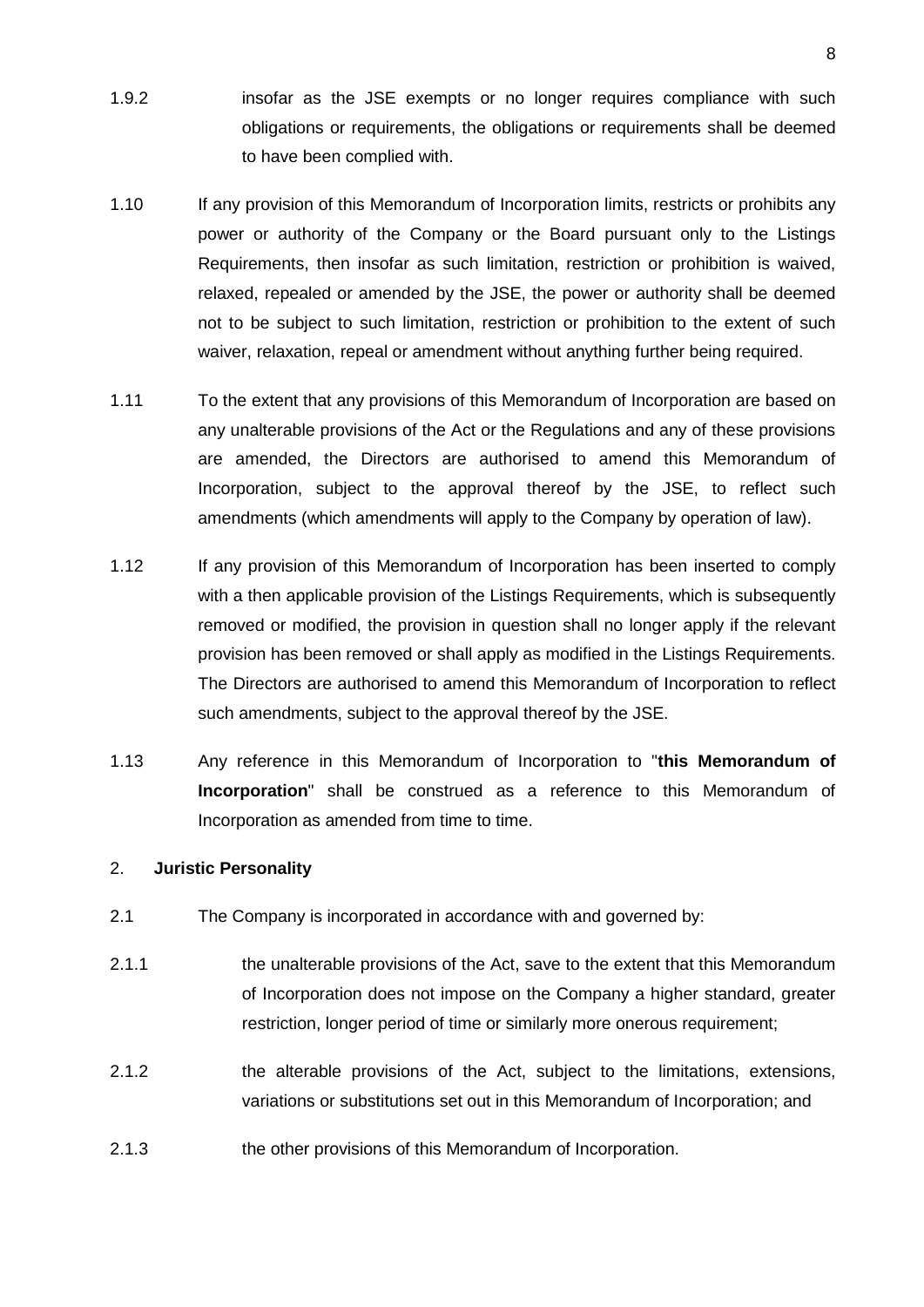2.2 The Company may offer its Securities to the public and the transferability of the Securities of the Company is not restricted.

# <span id="page-8-0"></span>3. **Change of Name of the Company**

Any change of the name of the Company must be approved by a special resolution of the Shareholders and the proposed new name must comply with the requirements of the Act.

# <span id="page-8-1"></span>4. **Ratification of** *Ultra Vires* **Acts**

Save to the extent otherwise agreed with the JSE, it shall not be competent for any resolution to be proposed to the Shareholders for adoption in terms of sections 20(2) and/or 20(6) if such resolution would lead to the ratification of an act on behalf of the Company that is contrary to the Listings Requirements.

# <span id="page-8-2"></span>5. **Limitation of Liability**

No person shall, solely by reason of being an incorporator, Shareholder or Director of the Company, be liable for any liabilities or obligations of the Company.

# <span id="page-8-3"></span>6. **Powers of the Company**

- 6.1 The Company has all of the legal powers and capacity contemplated in the Act, and no provision contained in this Memorandum of Incorporation should be interpreted or construed as negating, limiting, or restricting those powers in any way whatsoever.
- 6.2 To the extent that the Act or the Listings Requirements require a company to be expressly authorised by its Memorandum of Incorporation to do anything, the Company is, by this provision, conferred with the requisite authority to do so, subject to any express limitations set out in this Memorandum of Incorporation.

# <span id="page-8-4"></span>7. **Restrictive Conditions**

Save as expressly stated in this Memorandum of Incorporation, this Memorandum of Incorporation does not contain any restrictive conditions applicable to the Company as contemplated in section 15(2)(b) or (c).

# <span id="page-8-5"></span>8. **Shares**

<span id="page-8-6"></span>8.1 As at the date upon which this Memorandum of Incorporation is filed, the Company is authorised to issue the following number and classes of Shares (which include Shares already in issue at any time): 10 000 000 000 (ten billion) Ordinary Shares of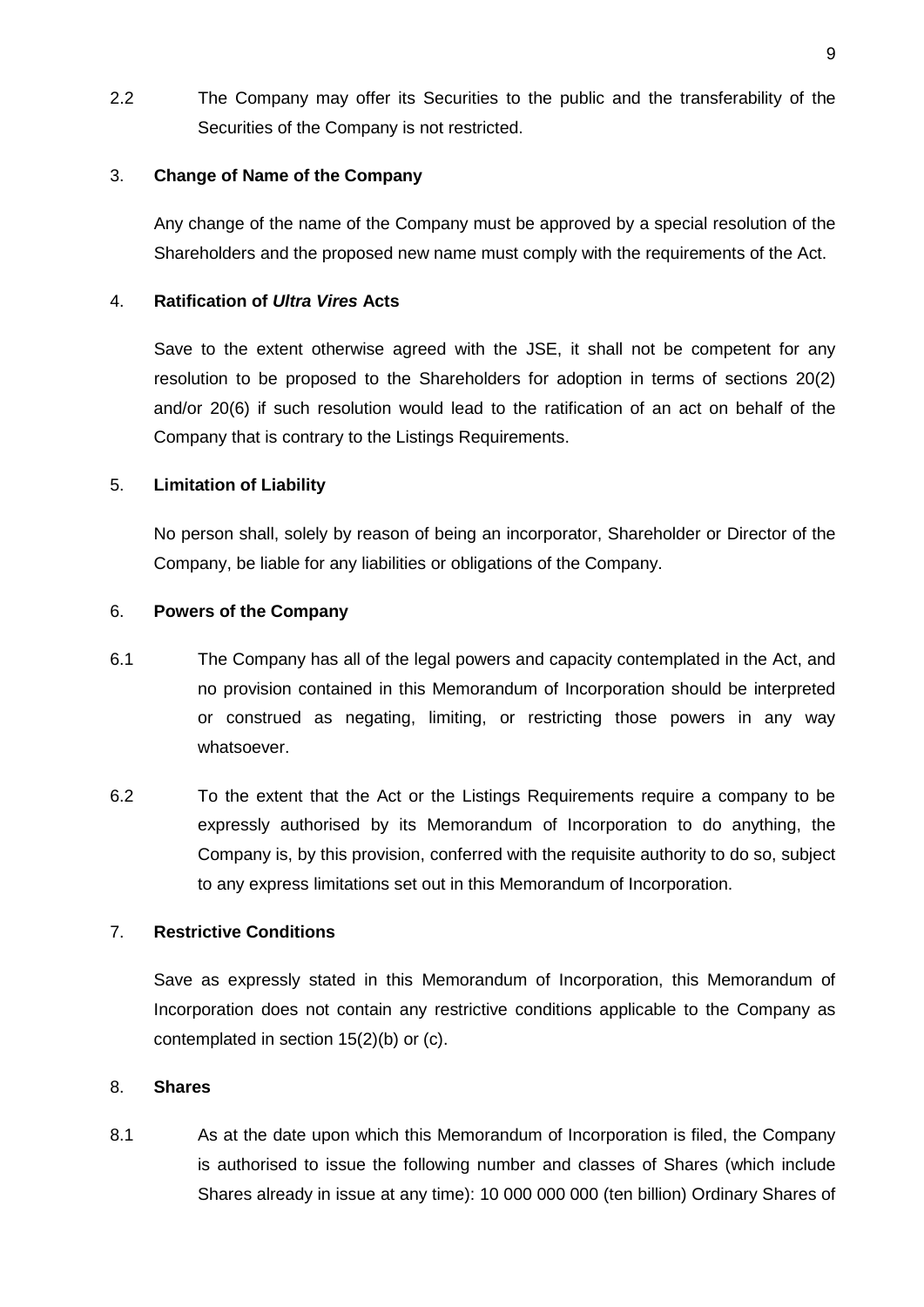no par value, each of which rank *pari passu* in all respects, and 10 000 000 (ten million) Preference Shares, having the preferences, rights, limitations and other terms set out in Schedule 1 (Preference Share Terms).

- 8.2 Each of the Ordinary Shares of the Company entitles a Shareholder to the right to be entered into the Securities Register as the registered holder of that Ordinary Share and:
- 8.2.1 the right to vote on any matter to be decided by the holders of Ordinary Shares in the Company and to 1 (one) vote in the case of a vote by means of a poll;
- 8.2.2 the right, in person or by proxy, to attend, participate in, and speak at any meeting of the holders of Ordinary Shares in the Company;
- 8.2.3 subject to such preferences as may be accorded to the classes of Shares in the Share capital from time to time, the right to participate proportionally in any distribution made by the Company in respect of the Ordinary Shares;
- 8.2.4 subject to such preferences as may be accorded to the classes of Shares in the Share capital from time to time, the right to receive proportionally the total net assets of the Company remaining upon its liquidation; and
- 8.2.5 any other rights attaching to the Ordinary Shares in terms of the Act or any other law,

in each case in accordance with and subject to the further provisions of the Memorandum of Incorporation applicable to the Ordinary Share.

- <span id="page-9-0"></span>8.3 The Board may, subject to the FSR Act, the Listings Requirements and the further provisions of this clause [8.3,](#page-9-0) resolve to issue Shares of the Company at any time, but only within the classes and to the extent that those Shares have been authorised by or in terms of this Memorandum of Incorporation.
- 8.4 As regards the issue of Shares or Securities convertible into Shares, including options in respect thereof:
- <span id="page-9-1"></span>8.4.1 that require the approval of a special resolution as contemplated in sections 41(1) and (3) or as contemplated in the Listings Requirements, the Directors shall not have the power to allot or issue same without the prior approval of a special resolution of the Shareholders;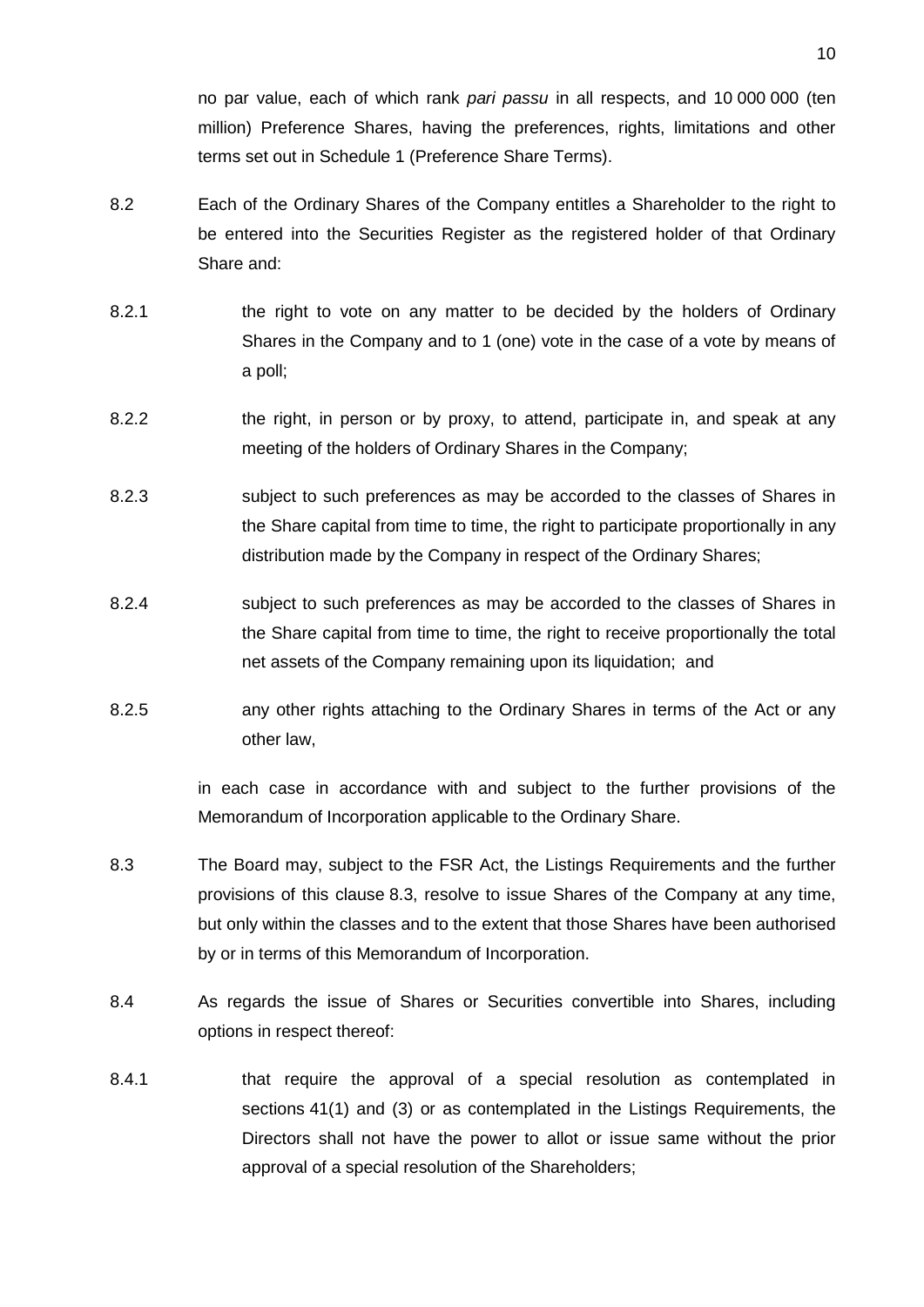- <span id="page-10-0"></span>8.4.2 that require the approval of an ordinary resolution in terms of the Act or the Listings Requirements, the Directors shall not have the power to allot or issue same, without the prior approval of an ordinary resolution of the Shareholders;
- 8.4.3 other than as contemplated in clauses [8.4.1](#page-9-1) and [8.4.2,](#page-10-0) the Directors shall have the power to allot or issue same, without any Shareholder approval, provided that the JSE has granted the requisite consent to the listing of such Securities and such issue is made subject to the Listings Requirements, where applicable.
- 8.5 The Board shall have the authority, as contemplated in section 47, to:
- 8.5.1 approve the issuing of any authorised Shares as capitalisation Shares on a *pro rata* basis to the Shareholders of one or more classes of Shares;
- 8.5.2 issue Shares of one class as capitalisation Shares in respect of Shares of another class; or
- 8.5.3 resolve to permit Shareholders to elect to receive a cash payment *in lieu* of a capitalisation Share, provided that the Board may not resolve to do so unless it:
- 8.5.3.1 has considered the solvency and liquidity test, as required by section 46, on the assumption that every such Shareholder would elect to receive cash; and
- 8.5.3.2 is satisfied that the Company would satisfy the solvency and liquidity test immediately upon the completion of the distribution.
- <span id="page-10-1"></span>8.6 Notwithstanding section 38, or anything contained in this Memorandum of Incorporation to the contrary, Shareholders in general meeting may by ordinary resolution authorise the Directors to issue unissued equity Securities and to grant options to subscribe for unissued equity Securities as the Directors in their discretion may deem fit, provided that such corporate actions have been approved by the JSE (if necessary) and comply with the Listings Requirements and the Act, however, Shareholder approval will not be required in terms of this clause [8.6](#page-10-1) for such issue unless it is required in terms of the Listings Requirements or the Act.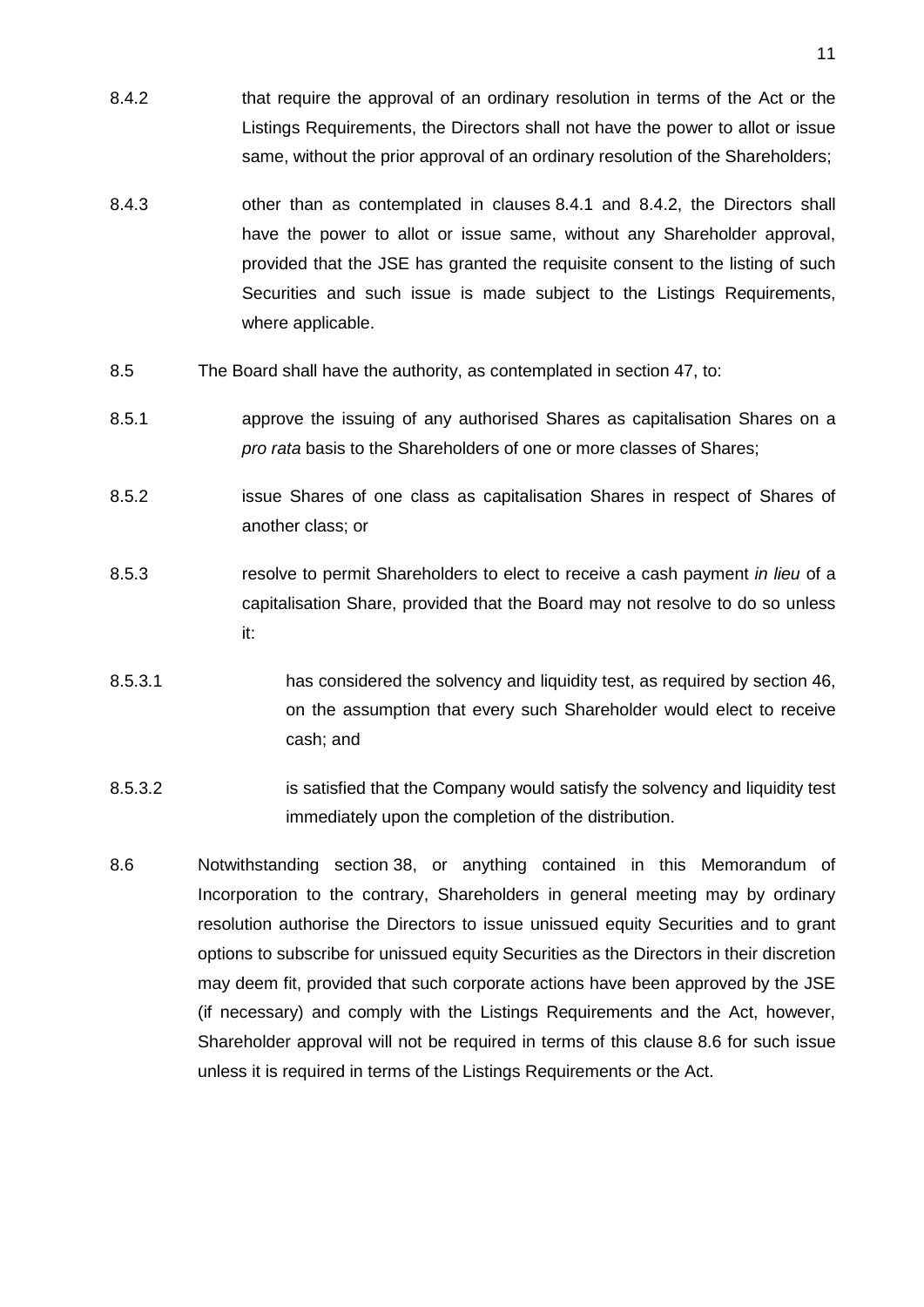- <span id="page-11-2"></span>8.7 In the event that the Company proposes to issue any equity Securities (or options over equity Securities) other than (it being understood that each of the issues set out in paragraphs [8.7.1](#page-11-0) to [8.7.11](#page-11-1) shall not require Shareholders' approval, or further Shareholder approval, as applicable):
- <span id="page-11-0"></span>8.7.1 Ordinary Shares issued in terms of options or conversion rights, provided that such options or conversion rights have been previously approved, to the extent necessary;
- 8.7.2 Ordinary Shares issued in terms of a rights offer to be undertaken by the Company;
- 8.7.3 Ordinary Shares to be held under an employee share scheme in terms of section 97, a share incentive scheme which complies with the provisions of Schedule 14 of the Listings Requirements or any other employee share option or incentive scheme, provided that such issue of Shares was previously approved, to the extent required;
- 8.7.4 capitalisation Shares contemplated in section 47;
- 8.7.5 Ordinary Shares issued pursuant to a scrip dividend, as contemplated by the Listings Requirements;
- 8.7.6 Ordinary Shares issued for the acquisition of assets, as a vendor consideration placing directly or indirectly related to an acquisition of assets, or for the purposes of an amalgamation or merger;
- 8.7.7 Ordinary Shares issued or to be issued as consideration for any assets, corporeal or incorporeal, or for services rendered;
- 8.7.8 Ordinary Shares issued for cash pursuant to a general or specific approval given by the Shareholders in general meeting;
- 8.7.9 the Share issue otherwise falls within a category in respect of which it is not, in terms of the Listings Requirements, a requirement for the relevant Shares to be so offered to existing Shareholders; or
- 8.7.10 Ordinary Shares issued in accordance with an authority approved by ordinary Shareholders in general meeting; or
- <span id="page-11-1"></span>8.7.11 any issue of Preference Shares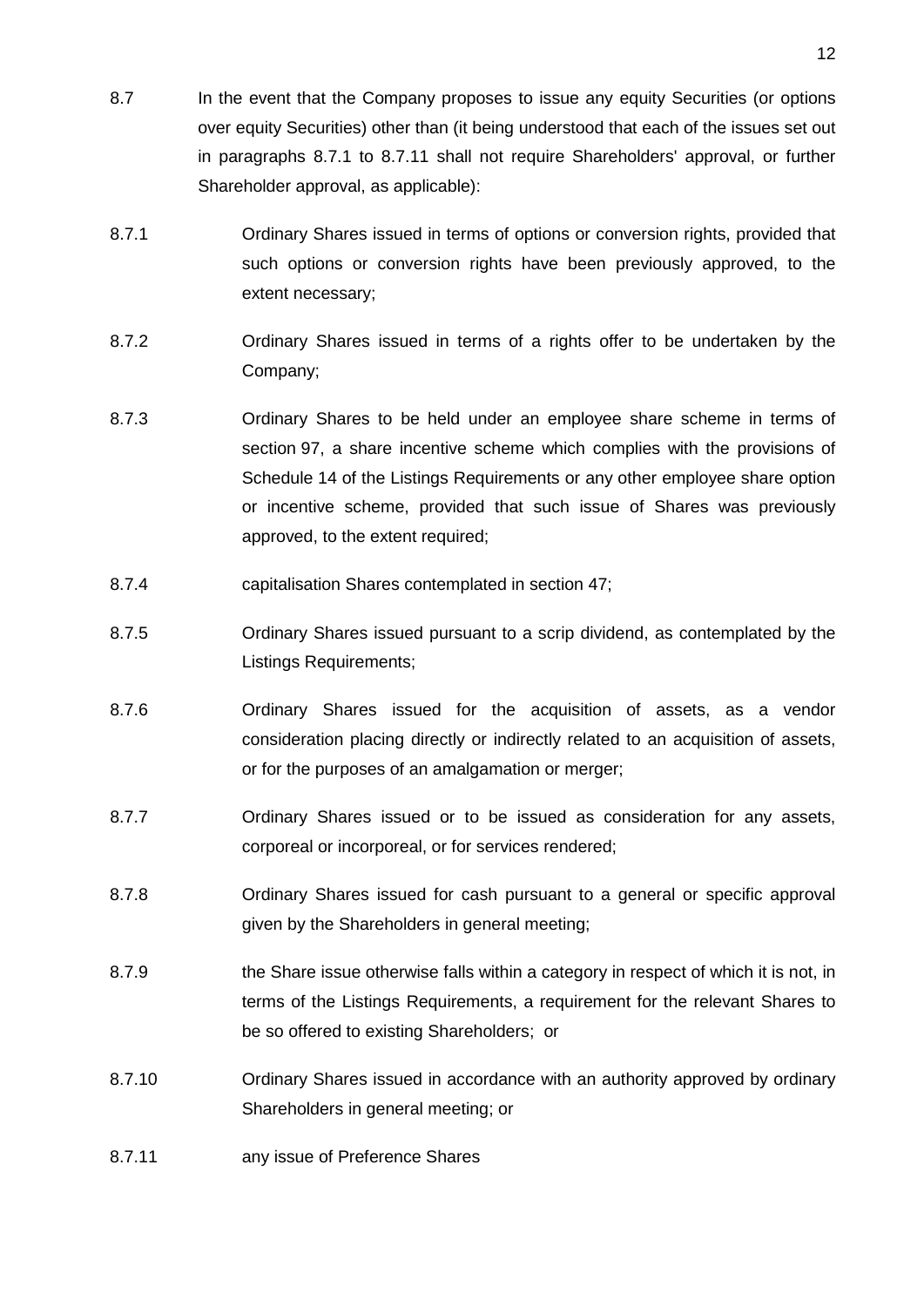each Shareholder of the Company already holding issued equity Securities in the class of equity Securities (or options for equity Securities where an offer for options shall be *pro rata* in the same way as an offer for equity Securities) proposed to be issued has the right, before any other person who is not a Shareholder of the Company of that class of equity Securities (or options for equity Securities), to be offered, on such terms and in compliance with such procedures as the Board may determine, to subscribe for, that number of the equity Securities (or options for equity Securities) proposed to be issued which in relation to the total number of equity Securities (or options for equity Securities) proposed to be issued bears the (as close as possible) same ratio (as determined by the Board) as the number of equity Securities in that class already registered in the Shareholder's name at the time of such offer bears to the then total number of issued equity Securities (or options for equity Securities) in that class, calculated at the time the offer was made, provided that if any entitlement to a fraction of an equity Security pursuant to such an offer arises, all allocations of Securities will be calculated in accordance with the prevailing Listings Requirements. After the expiration of the time within which an offer may be accepted, or on the receipt of an intimation from the person to whom the offer is made that he declines to accept the equity Security offered, the Directors may, subject to the aforegoing provisions, issue such equity Security in such manner as they consider most beneficial to the Company. The Directors may exclude any Shareholders or category of Shareholders from an offer contemplated in this clause [8.7](#page-11-2) if and to the extent that they consider it necessary or expedient to do so because of legal impediments or compliance with the laws or the requirements of any regulatory body of any territory, outside of South Africa, that may be applicable to the offer.

- 8.8 The provisions of clause [8.7](#page-11-2) will apply *mutatis mutandis* to an issue of a class of authorised equity Securities (other than any Preference Shares, to which clause [8.7](#page-11-2) does not apply) which have not been issued, based on the percentage voting rights which that Shareholder has in relation to the aggregate general voting rights, calculated at the time the offer was made.
- 8.9 At all times whilst the Company's Shares are listed on the JSE, the Company shall not issue any Shares in terms of sections 40(5) to 40(7).
- 8.10 The Company may pay to any person:
- 8.10.1 a commission for subscribing or agreeing to subscribe (whether absolutely or conditionally); or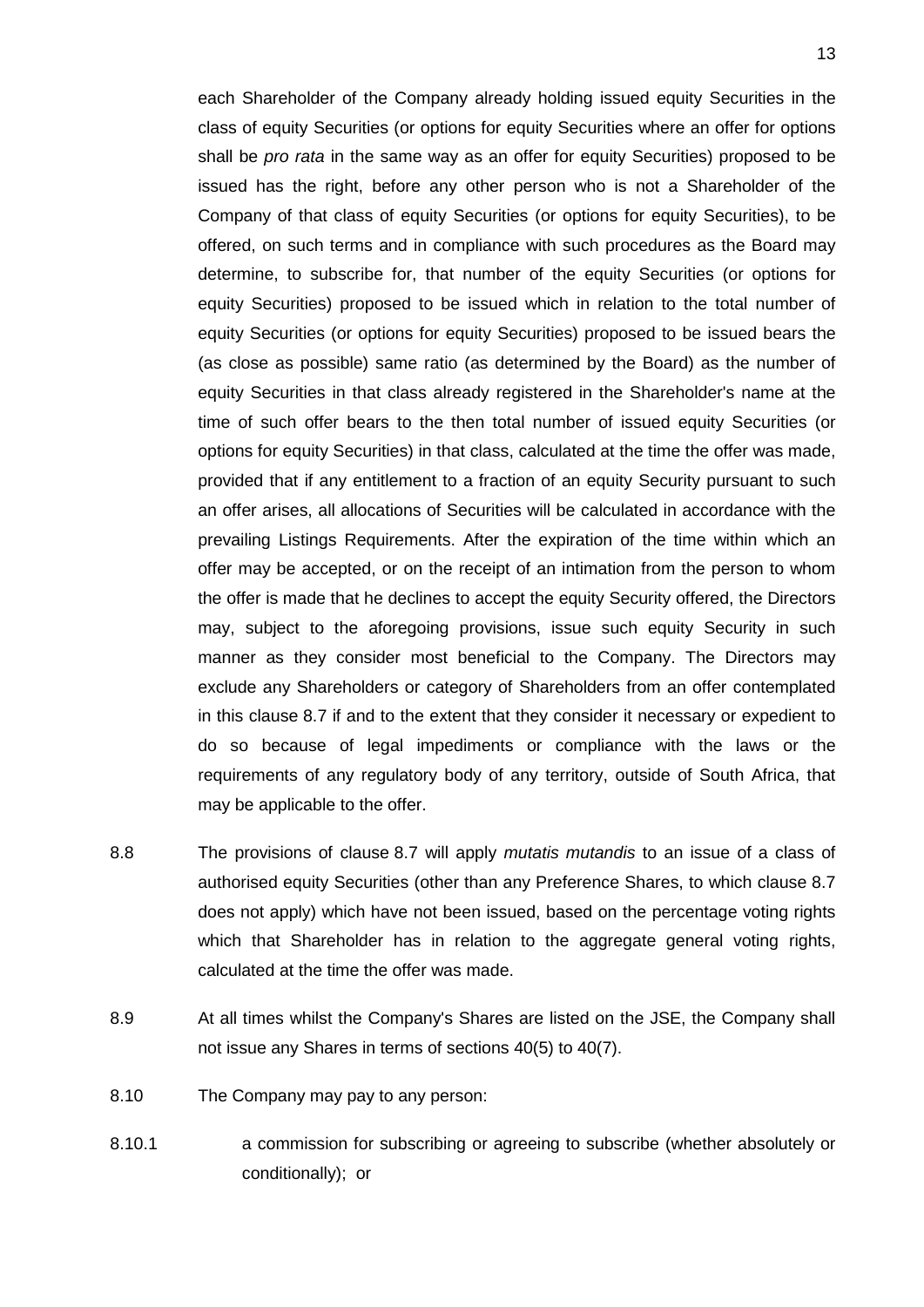8.10.2 a brokerage for procuring or agreeing to procure subscriptions (whether absolutely or conditionally),

> for any Securities issued or to be issued by the Company, provided that, for so long as any Securities of the Company are listed on the JSE, any such commission or brokerage shall not exceed 10% (ten percent) of the consideration payable for such subscription.

- 8.11 Commission may be paid out of capital or profits, whether current or accumulated, or partly out of the one and partly out of the other.
- 8.12 Such commission may be paid in cash or, if authorised by the Company in general meeting, by the allotment of fully or partly paid-up Shares, or partly in one way and partly in the other.
- <span id="page-13-0"></span>8.13 The Shareholders shall have the sole authority to undertake the following actions by a special resolution amending this Memorandum of Incorporation, namely to:
- 8.13.1 increase or decrease the number of authorised but unissued Shares of any class;
- 8.13.2 create any new class or classes of authorised Shares;
- 8.13.3 determine the preferences, rights, limitations or other terms of any Shares;
- 8.13.4 consolidate or subdivide (or both) any:
- 8.13.4.1 authorised but unissued Shares of any class; and
- 8.13.4.2 issued Shares of any class;
- 8.13.5 convert any par value Shares into Shares not having a par value,

provided that the Shareholders holding 75% (seventy five percent) of the voting rights attaching to the issued Shares so consolidated or subdivided (prior to such consolidation or subdivision), approve that action by resolution and provided further that no par value Shares may be subdivided;

- 8.13.6 reclassify any Shares that have been authorised but not issued;
- 8.13.7 classify any unclassified Shares that have been authorised but are not issued;
- 8.13.8 determine the preferences, rights, limitations and other terms of any Shares that have been authorised but not issued;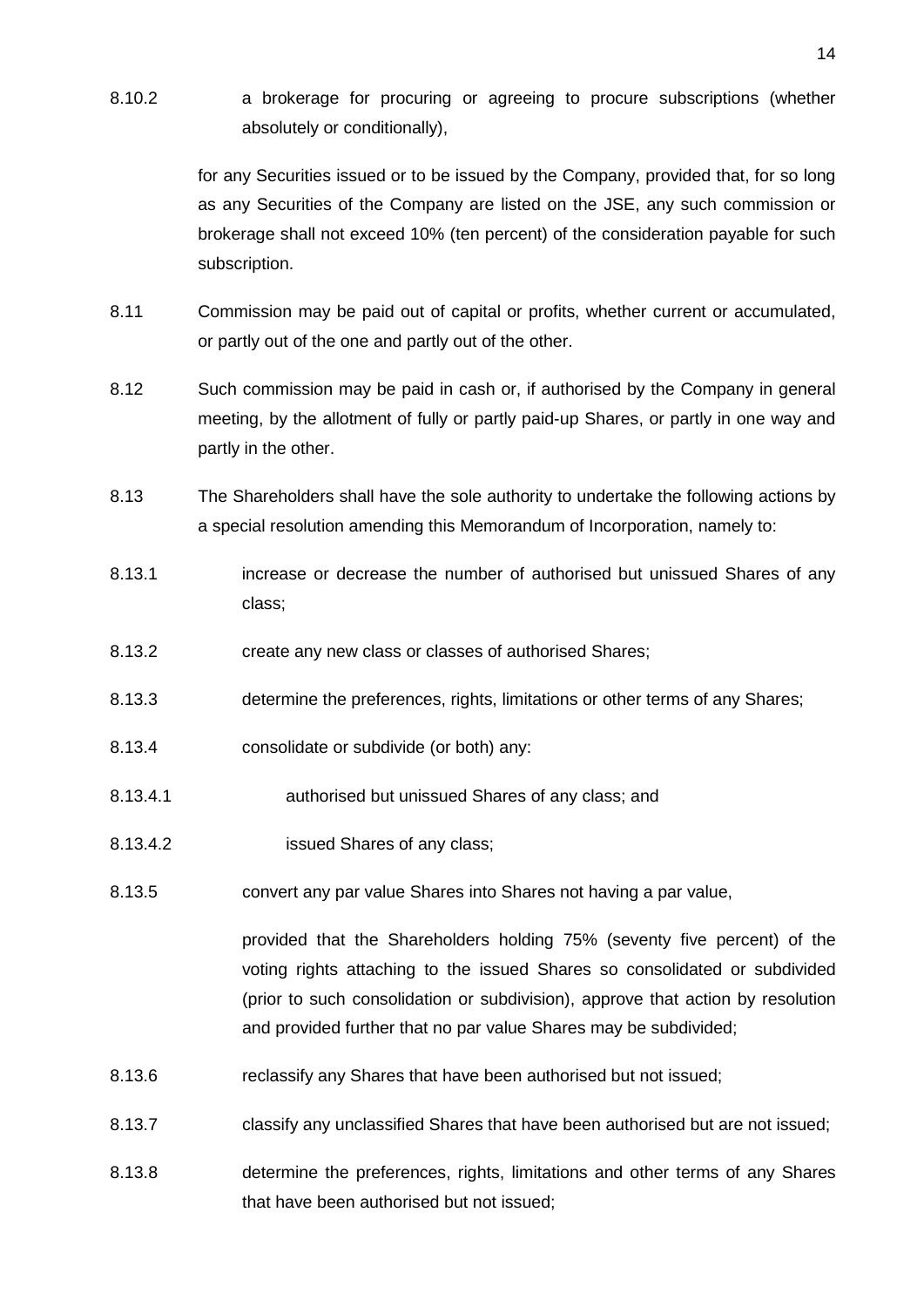- 8.13.9 vary the preferences, rights, limitations and other terms of any issued or unissued Shares;
- 8.13.10 change the name of the Company;
- 8.13.11 convert any class of Shares into Shares of another class; and
- 8.13.12 convert any par value Shares to no par value Shares.
- 8.14 If the Shareholders act pursuant to the authority contemplated in clause [8.13,](#page-13-0) the Company must file a notice of amendment of this Memorandum of Incorporation in accordance with section 16(7).

# <span id="page-14-0"></span>9. **Rights offer (exclusion of non-residents)**

- <span id="page-14-2"></span>9.1 The Company may apply to the Companies and Intellectual Property Commission to exclude from any rights offer any category of holders of the Company's Securities who are not resident within South Africa, in terms of section 99(7).
- 9.2 Notwithstanding clause [9.1,](#page-14-2) any *pro rata* offer of any Securities to any person shall be subject to the possible exclusion of any persons who are prohibited by any law of any country to whose jurisdiction they are subject, from participation in that offer.

# <span id="page-14-1"></span>10. **Certificates Evidencing Securities**

- 10.1 Shares or other Securities which are of a class listed on the JSE shall, subject to the Listings Requirements and clause [11](#page-15-0) below, be issued in the form of "uncertificated" Shares or Securities; provided that the Directors shall, subject to applicable law be entitled to resolve that Shares or other Securities be issued in certificated form.
- 10.2 In respect of existing Securities issued in certificated form, a certificate evidencing any Securities of the Company must comply with the formalities and content prescribed by section 51 and may otherwise be in such form as the Board prescribes from time to time.
- 10.3 If a certificate is defaced, lost or destroyed, it may be replaced with a duplicate certificate endorsed "**Duplicate Certificate**" on payment of such reasonable fee, if any, and on such terms, if any, as to evidence and indemnity as the Board may determine.
- 10.4 A certificate registered in the names of two or more persons shall be delivered to the person first-named in the Securities Register as a holder thereof, and delivery of a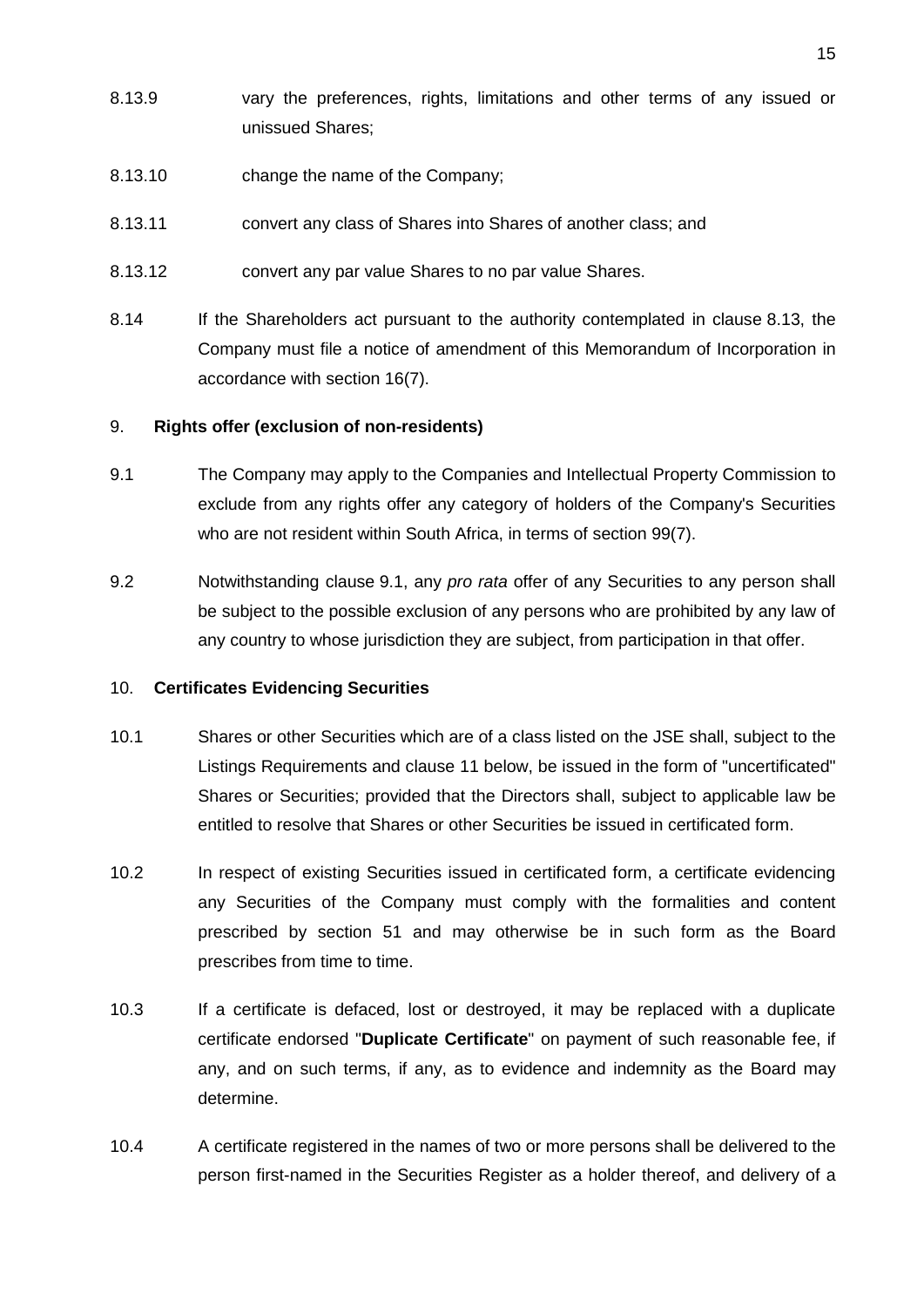certificate to that person shall be a sufficient delivery to all joint holders of that Security.

# <span id="page-15-0"></span>11. **Uncertificated Securities**

- 11.1 In terms of section 52(4), the CSDP or CSD, and not the Company, must provide a regular statement to each person for whom any uncertificated Securities are held in the uncertificated Securities Register of the Company. The Company shall not issue certificates or statements evidencing or purporting to evidence title to uncertificated Securities of the Company.
- 11.2 A person who is entitled to and wishes to inspect the uncertificated Securities Register may do so only through the Company and in accordance with the rules of the CSD in terms of section 52(2) read with section 26.

# <span id="page-15-1"></span>12. **Corporate Actions Required to Comply with the Listings Requirements**

Notwithstanding anything to the contrary in this Memorandum of Incorporation, the Company shall, for so long as the Company's Shares are listed on the JSE, ensure that all of the Company's corporate actions comply with the Listings Requirements to the extent applicable. In particular, the Company shall ensure that when it undertakes the following corporate actions, such actions are done in compliance with the Listings Requirements:

- 12.1 the issue of Shares for cash and options and convertible Securities granted/issued for cash;
- 12.2 the repurchase of Securities by the Company; and
- 12.3 the alteration of the Company's share capital, authorised Shares and rights attaching to a class/es of Shares.

# <span id="page-15-2"></span>13. **Transfer of Certificated and Uncertificated Securities**

# 13.1 **Transfer of certificated Securities**

- 13.1.1 The instrument of transfer of any certificated Security shall be signed by the transferor and the transferor shall be deemed to remain the Shareholder of such certificated Security until the name of the transferee is entered in the Securities Register.
- 13.1.2 Subject to such restrictions as may be applicable (whether by virtue of the preferences, rights, limitations or other terms associated with the Securities in question), and particularly to the provisions of this clause [13](#page-15-2) and clause [14,](#page-17-0)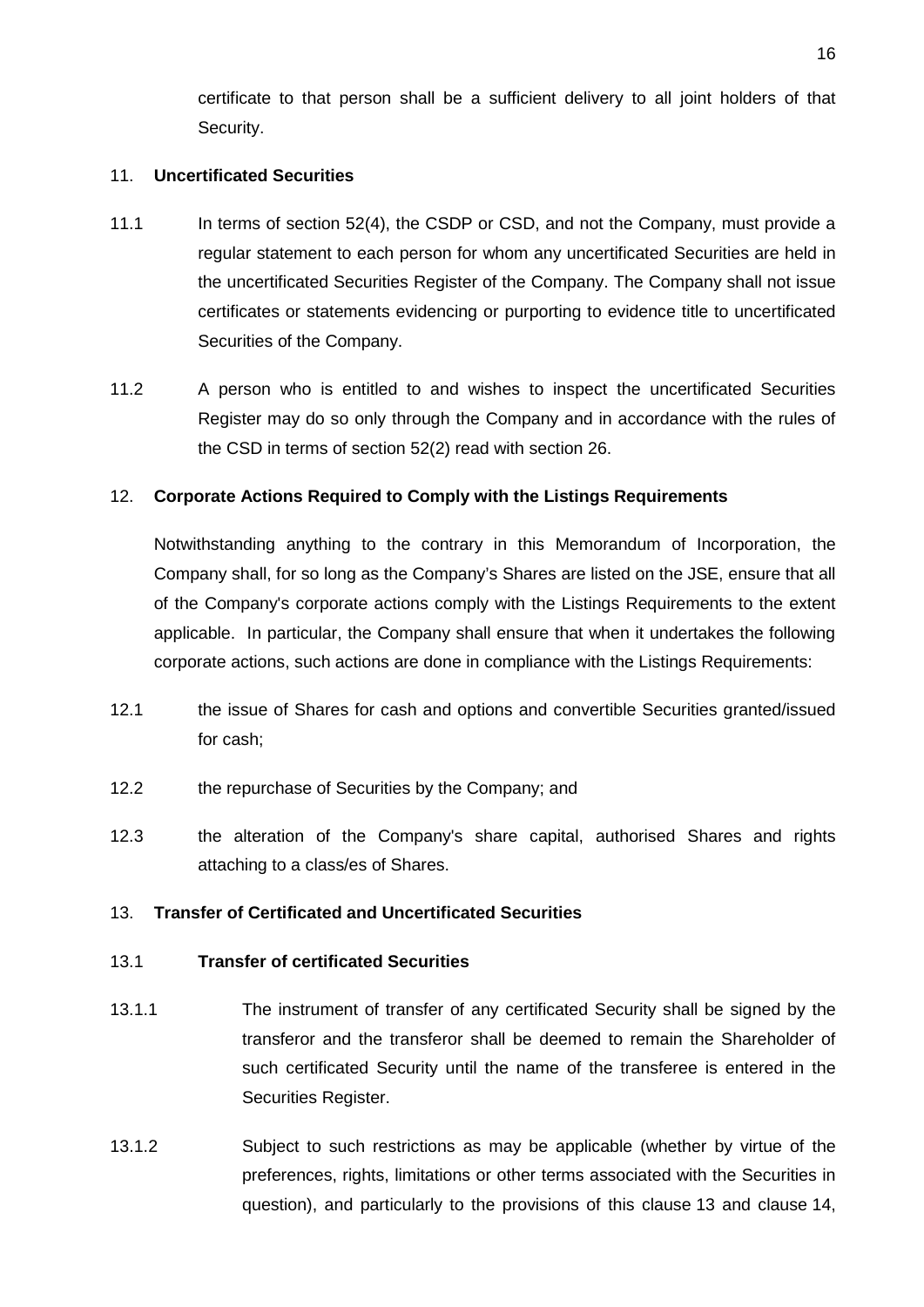any Shareholder or holder of certificated Securities may transfer all or any of its certificated Securities by instrument in writing in any usual or common form or any other form which the Directors may approve.

- 13.1.3 Every instrument of transfer shall be delivered to the appointed transfer secretaries of the Company, accompanied by:
- 13.1.3.1 the certificate issued in respect of the certificated Securities to be transferred; and/or
- 13.1.3.2 such other evidence as the Company may require to prove the title of the transferor, or its right to transfer the certificated Securities,

and the Directors may decline to recognise any instrument of transfer unless it is accompanied by the certificate of the certificated Securities to which it relates and such other evidence as the Directors may reasonably require to show the right of the transferor to make the transfer and unless the Securities transfer tax thereon has been paid.

- 13.1.4 All authorities to sign transfer deeds granted by the Shareholders for the purpose of transferring Securities which may be lodged, produced or exhibited with or to the Company or its registered office shall, as between the Company and the grantor of such authorities, be taken and deemed to continue and remain in full force and effect, and the Company may allow the same to be acted upon until such time as express notice in writing of the revocation of the same shall have been given and lodged at such of the Company's offices at which the authority was first lodged, produced or exhibited. Even after the giving and lodging of such notice, the Company shall be entitled to give effect to any instruments signed under the authority to sign and certified by any officer of the Company as being in order before the giving and lodging of such notice. The Company shall not be bound to allow the exercise of any act or matter by an agent for a Shareholder unless a duly certified copy of such agent's authority be produced and filed with the Company.
- 13.1.5 All instruments of transfer, when registered, shall either be retained by the Company or disposed of in such manner as the Directors shall from time to time decide. Any instrument of transfer which the Directors may decline to register shall (unless the Directors shall resolve otherwise) be returned on demand to the person who lodged it.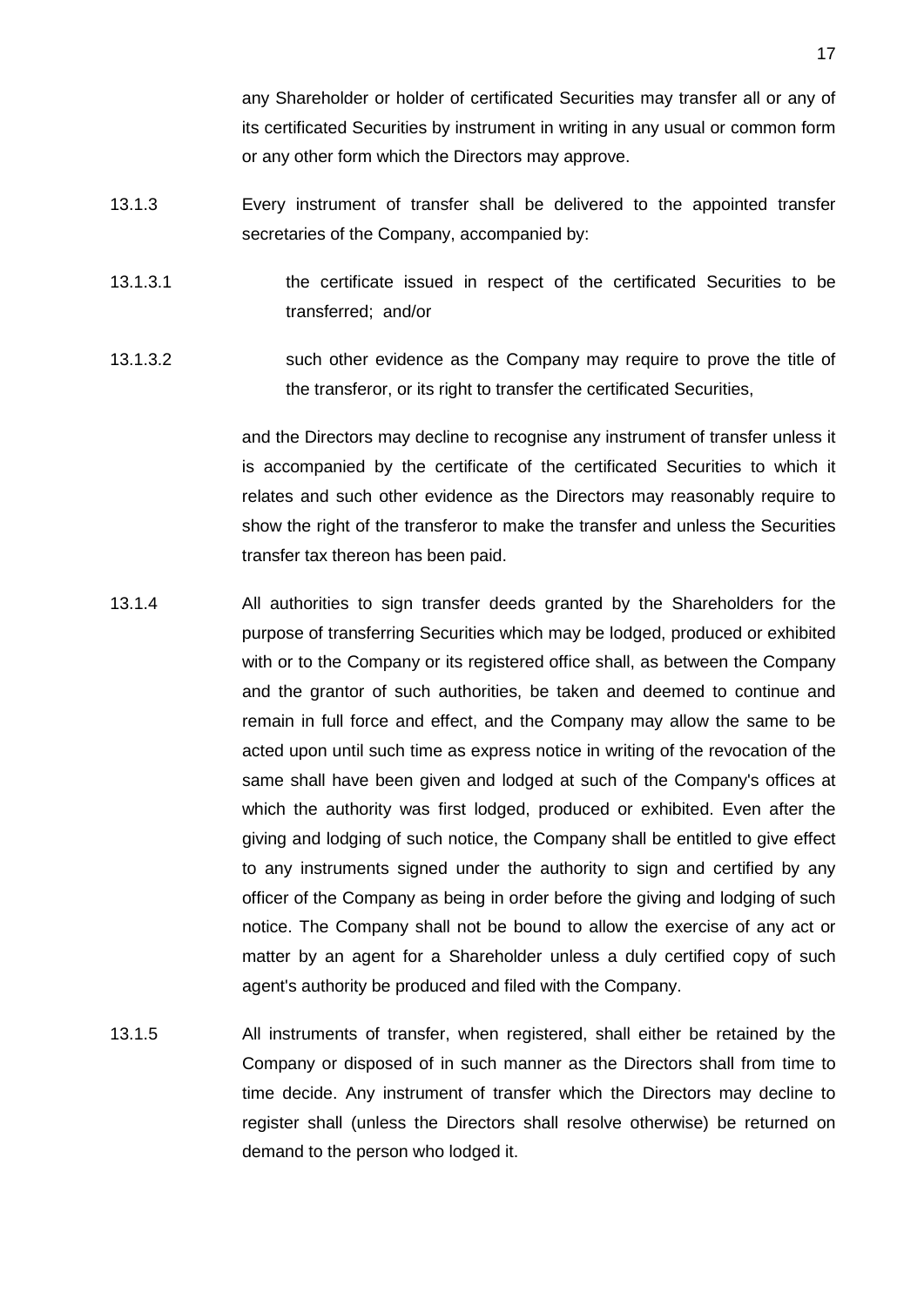# 13.2 **Transfer of uncertificated Securities**

A transfer of uncertificated Securities of the Company shall be effected in terms of section 53 read with the rules of the relevant CSD.

#### 13.3 **Securities transfer tax**

Securities transfer tax payable in respect of any transfer of listed Securities pursuant to this Memorandum of Incorporation will be paid by the relevant CSD as a participant in that CSD, but will be recoverable from (i) the person to whom that listed Security is transferred; or (ii) the Company, where the listed Security is cancelled or redeemed. Securities transfer tax payable in respect of any transfer of unlisted Securities pursuant to this Memorandum of Incorporation will be paid by the Company to the extent that the Company is liable therefor in law, but shall, to that extent, be recoverable from the person acquiring such unlisted Securities.

# <span id="page-17-0"></span>14. **Transmission of Securities**

- <span id="page-17-1"></span>14.1 The executor of the estate of a deceased sole Shareholder of a Security shall be the only person recognised by the Company as having any title to the Security. In the case of a Security registered in the names of 2 (two) or more Shareholders, the survivor or survivors, or the executor of any deceased Shareholder shall be the only person recognised by the Company as having any title to the Security. Any person who submits proof of his appointment as the executor, administrator, trustee, curator, or guardian in respect of the estate of a deceased Shareholder, or of a Shareholder whose estate has been sequestrated or of a Shareholder who is otherwise under a disability or as the liquidator of any body corporate which is a Shareholder, shall be entered in the Securities Register of the Company *nomine officii*, and shall thereafter, for all purposes, be deemed to be a Shareholder of the Company.
- 14.2 Subject to the provisions of clause [14.1,](#page-17-1) any person becoming entitled to any Security by virtue of the death of a Shareholder shall, upon producing such evidence that he has such title or rights as the Directors think sufficient, have the right either to have such Security transferred to himself or to make such other transfer of the Security as such Shareholder could have made; provided that, in respect of a transfer other than to himself:
- 14.2.1 the Directors shall have the same right to refuse or suspend registration as they would have had in the case of a proposed transfer of such Security by such Shareholder before his death; and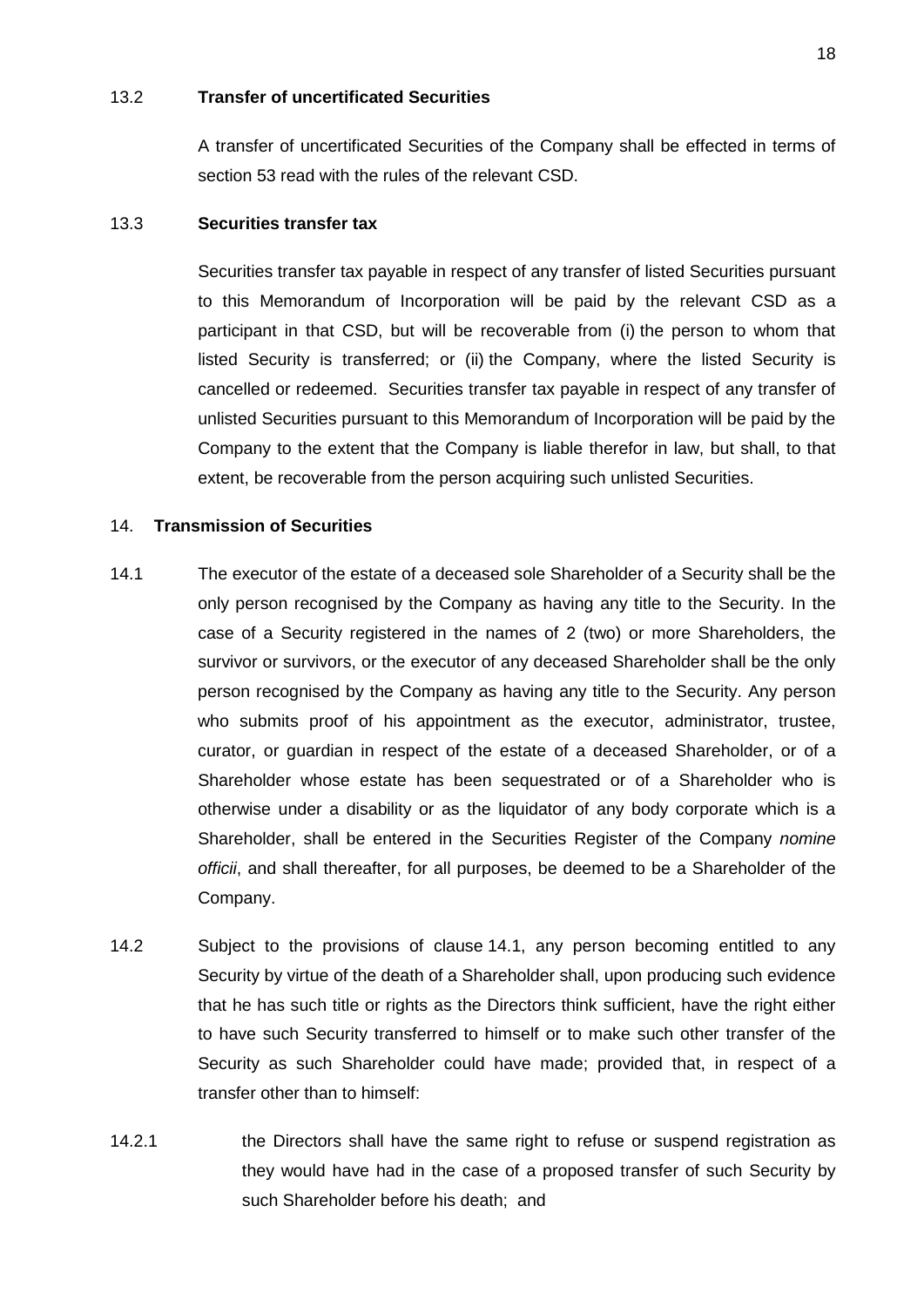- 14.2.2 a person becoming entitled to any Security shall not, unless and until he is himself registered as a Shareholder in respect of such Security, be entitled to exercise any voting or other right attaching to such Security or any other right relating to meetings of the Company.
- 14.3 A person to whom Securities have been issued or transferred shall, in order for that person's name to be entered in the Company's Securities Register or the records to be administered and maintained by a CSDP or CSD as the Company's uncertificated Securities Register in terms of section 50(3), provide to the Company, CSDP or CSD, as the case may be, all the information relating to that person which is required to be included in the Securities Register, including the uncertificated Securities Register, in terms of the Act, the Regulations, the Listings Requirements or in terms of this Memorandum of Incorporation.

# <span id="page-18-0"></span>15. **Debt Instruments**

- 15.1 The Board may authorise the Company to issue secured or unsecured debt instruments, as set out in section 43(2).
- 15.2 Debt instruments shall not be issued with special privileges, including attending and voting at general meetings and the appointment of Directors.

# <span id="page-18-1"></span>16. **Beneficial Interests in Securities**

Subject to the provisions of the FSR Act, the Company's issued Securities may be held by, and registered in the name of, one person for the beneficial interest of another person as set out in section 56(1).

# <span id="page-18-2"></span>17. **No Liens**

Securities in the Company shall not be subject to any lien in favour of the Company.

#### <span id="page-18-3"></span>18. **Odd-lot Offers**

- 18.1 For purposes hereof:
- 18.1.1 "**Odd-lot**" means any total holding by a Shareholder (which for the purposes of this clause [18](#page-18-3) shall include a dematerialised Shareholder without "own-name registration" that holds the Shares through a nominee in accordance with the rules and procedures of Strate Proprietary Limited) of less than 100 Shares (or such other number as may be permitted by the JSE), or any total holding by a Securities holder of less than 100 Securities (or such other number as may be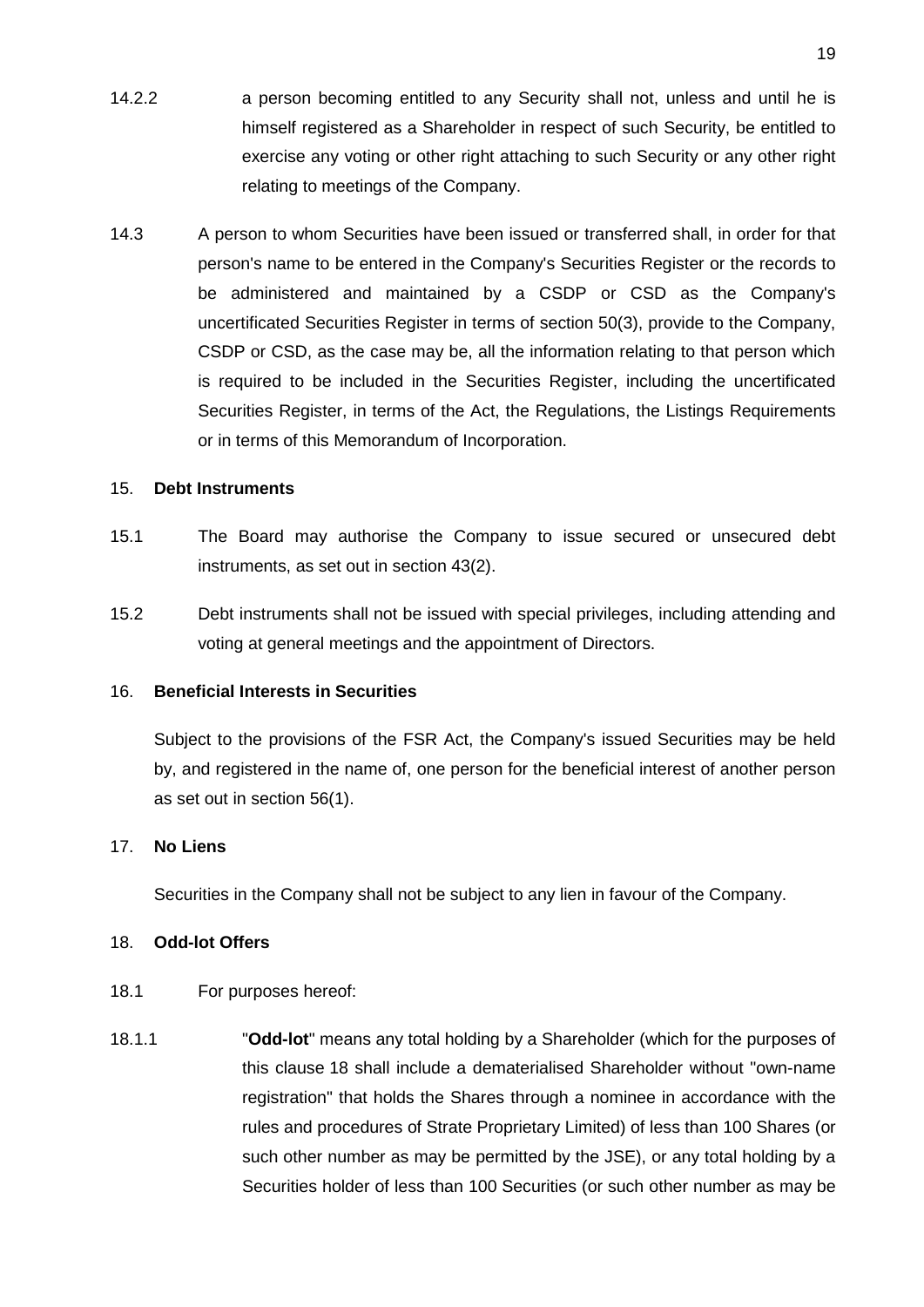permitted by the JSE) or a minimum number of Securities with an aggregate nominal value of less than R100.00 (or such other rand amount as may be permitted by the JSE);

- 18.1.2 "**Odd-lot Offer**" means an offer by the Company, or its nominee (which for the avoidance of doubt shall include any of the Company's Subsidiaries from time to time), to the holders of Odd-lots in terms of which the holders of the Oddlots may elect to retain their holdings or sell their Odd-lots, subject to the Listings Requirements to the extent applicable.
- 18.2 The Company, or its nominee may make and implement Odd-lot Offers on such terms and conditions as the Board may determine, in accordance with and subject to the Listings Requirements (which shall for the avoidance of doubt include any Shareholder approval required in terms of the Listings Requirements, it being recorded that it will be competent for the Company to procure any Shareholder approval required for an Odd-lot Offer by written resolution of Shareholders as envisaged in [28.1\)](#page-29-2) or as otherwise permitted by the JSE; and if it does so and any Shareholder or Securities holder who qualifies to participate in that Odd-lot Offer does not elect any of the election alternatives (namely to retain their Odd-lots or to sell their Odd-lots) in accordance with the terms of the Odd-lot Offer, such holder (and any person with a beneficial interest in such Odd-lots) shall be deemed to have agreed to sell the Odd-lots, and the Company, or its nominee shall be entitled (on implementation of the Odd-lot Offer) to cause the Odd-lots to be sold on behalf of such persons to any party (including the Company) on such terms and conditions as the Board may determine; provided that the Company shall account to the registered holders, after deducting the costs of the sales, if any, for the remaining proceeds attributable to them pursuant to the sale of such Odd-lots.
- 18.3 All unclaimed proceeds of Odd-lot sales shall be held by the Company in trust for the benefit of the Shareholders, subject to clause [38.2.11](#page-40-0) and to the laws of prescription.

#### <span id="page-19-0"></span>19. **Financial Assistance**

The Board may authorise the Company to provide financial assistance in accordance with the provisions of sections 44 and 45, and the authority of the Board in this regard is not limited or restricted by this Memorandum of Incorporation.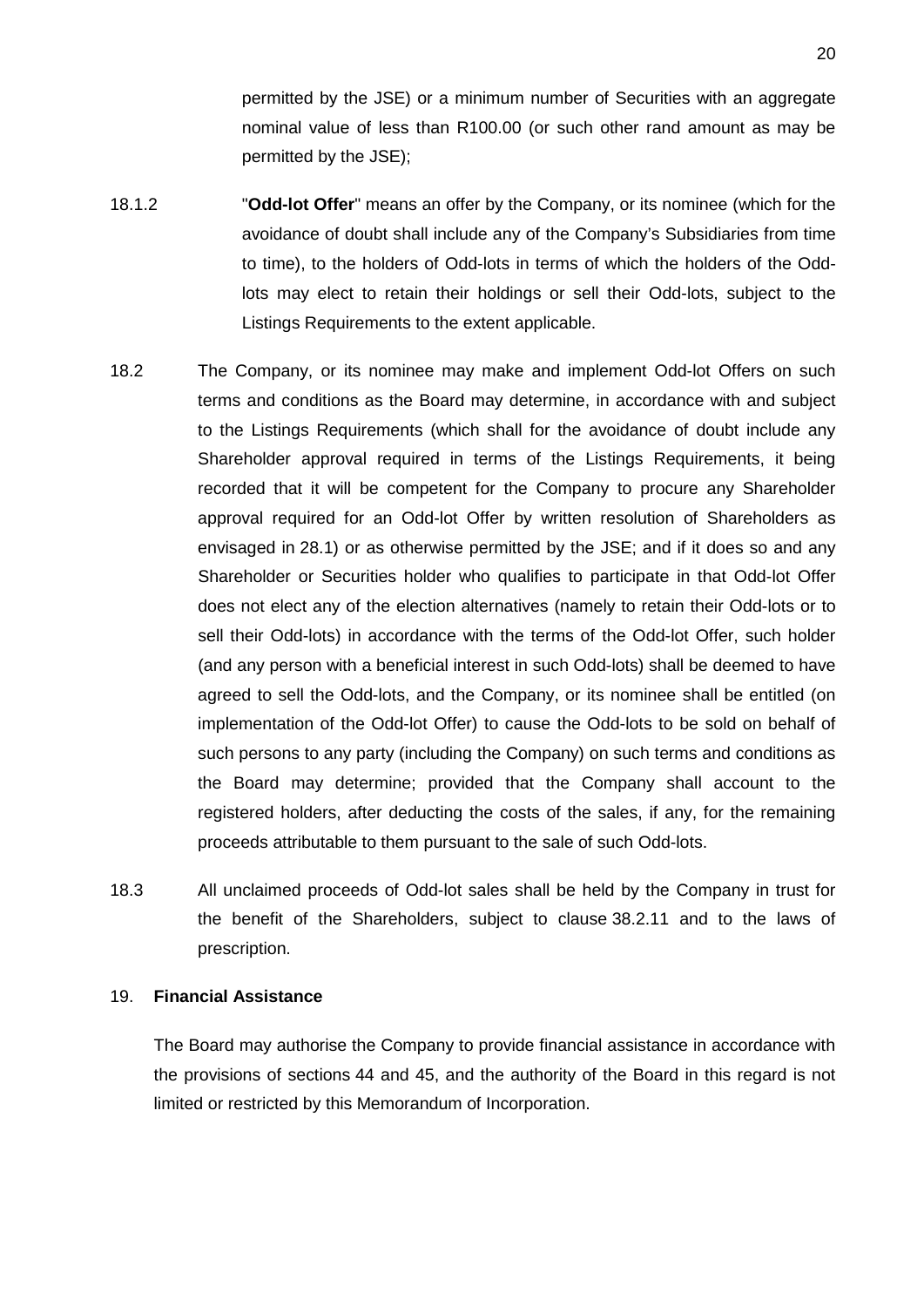# <span id="page-20-0"></span>20. **The Company or a Subsidiary Acquiring the Company's Shares**

- <span id="page-20-3"></span>20.1 The Board may, with the approval of a special resolution of the Company's ordinary Shareholders, determine that:
- 20.1.1 the Company will acquire a number of its own Shares; or
- 20.1.2 a Subsidiary of the Company will acquire a number of Shares in the Company,

subject to the provisions of section 48 and the Listings Requirements; provided that a *pro rata* repurchase by the Company of its Shares from all Shareholders will not require Shareholder approval other than in circumstances contemplated in clause [20.2.](#page-20-2)

- <span id="page-20-2"></span>20.2 A decision by the Board contemplated in clause [20.1:](#page-20-3)
- 20.2.1 must be approved by a special resolution of the Shareholders if any Shares are to be acquired by the Company from a Director or Prescribed Officer of the Company; and
- 20.2.2 is subject to the requirements of sections 114 and 115 if, considered alone or together with other transactions in an integrated series of transactions, it involves the acquisition by the Company of more than 5% (five percent) of the issued Shares of any particular class of the Company's Shares.

# <span id="page-20-1"></span>21. **Single Shareholder's Authority to Act**

Subject to the provisions of the Act and the Listings Requirements, if, at any time, as contemplated in section 57(2), the Company has only 1 (one) Shareholder:

- 21.1 that Shareholder may exercise any and all of the voting rights pertaining to the Company, at any time, without notice or compliance with any other internal formalities as set out in that section, and such power is not limited or restricted by this Memorandum of Incorporation; and
- 21.2 the provisions of clauses [22](#page-21-0) (*Shareholders' Meetings*), [24](#page-25-1) (*Shareholders' Meetings by Electronic Communication*), [25](#page-25-2) (*Votes of Shareholders*), [27](#page-29-0) (*Shareholders' Resolutions*) and [28](#page-29-1) (*Shareholders Acting Other Than at a Meeting*) shall not apply to the Company.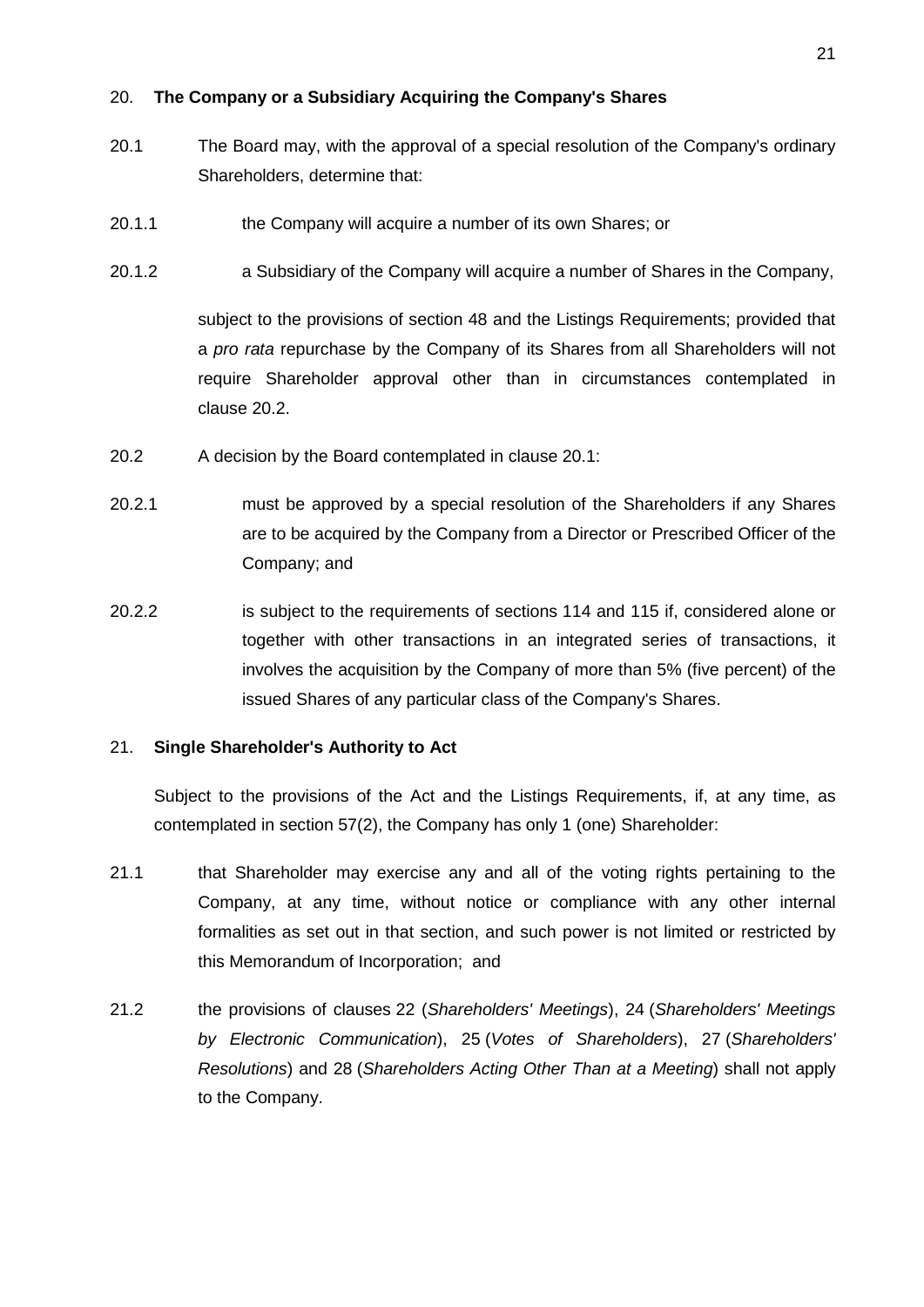#### <span id="page-21-0"></span>22. **Shareholders' Meetings**

#### 22.1 **Requirement to hold Shareholders' meetings**

- 22.1.1 The Board, or any prescribed officer or Shareholder of the Company authorised by the Board, is entitled to call a Shareholders' meeting at any time.
- 22.1.2 Notwithstanding any provision of the Act to the contrary, and in addition to other meetings of Shareholders that may be convened from time to time, the Company shall convene annual general meetings of its Shareholders from time to time in accordance with the provisions of the Act and the Listings Requirements.
- 22.1.3 Save as otherwise provided herein, the Company is not required to hold any Shareholders' meetings other than those specifically required by the Act and/or the Listings Requirements.

# 22.2 **Location of Shareholders' meetings**

- 22.2.1 The Board may determine the location of any Shareholders' meeting, and the Company may hold any such meeting in the Republic or in any foreign country, and the authority of the Board and the Company in this regard is not limited or restricted by this Memorandum of Incorporation.
- <span id="page-21-1"></span>22.2.2 Subject to the Act and the Listings Requirements, the Directors may, in their discretion, make arrangements for simultaneous attendance of and participation in a Shareholders' meeting at more than one venue, and the respective venues and arrangements for simultaneous attendance shall be specified in the notice of the Shareholders' meeting. The venue where the chairperson of the meeting shall preside shall be the "**Principal Venue**".
- 22.2.3 The arrangements contemplated in clause [22.2.2](#page-21-1) may:
- 22.2.3.1 **include limits on the level of attendance at the Principal Venue or other** venues, provided that Shareholders excluded from attendance at the Principal Venue must be able to attend the meeting at least one of the other venues;
- 22.2.3.2 include such arrangements as the Directors, in their discretion, consider appropriate for organising attendance at the respective venues, including the issue of tickets (on a basis intended to afford all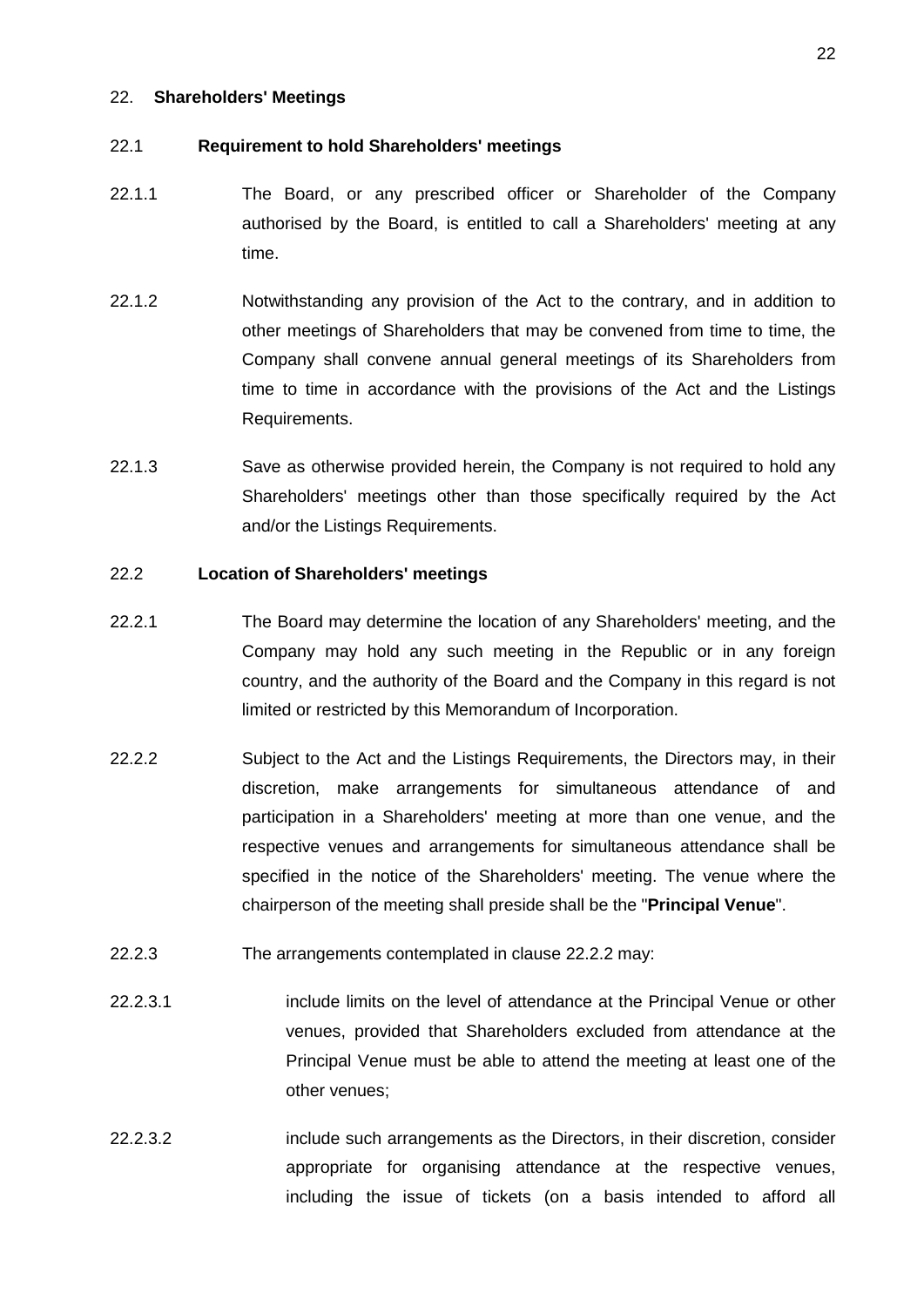Shareholders entitled to attend the meeting an equal opportunity to be admitted to the Principal Venue) or the imposition of any other mechanisms for selecting Shareholders for admission to the Principal Venue; and

- 22.2.3.3 may be varied by the Directors from time to time and the entitlement of any Shareholder to attend a meeting at the Principal Venue shall be subject to the arrangements in force at the time, as stated in the notice of the Shareholders' meeting.
- 22.2.4 For purposes of this Memorandum of Incorporation, any meetings simultaneously held at the other venues shall be treated as being held and taking place at the Principal Venue.

#### 22.3 **Notice of Shareholders' meetings**

- 22.3.1 A notice of a Shareholders' meeting must be delivered:
- 22.3.1.1 to each of the Shareholders as of the applicable record date for delivery of that notice and entitled to vote at such meeting;
- 22.3.1.2 to the auditors for the time being of the Company in terms of section 93(1)(c)(ii); and
- 22.3.1.3 if expressly required in terms of an instrument appointing a proxy which has been delivered to the Company, to the proxy or proxies of a Shareholder,

in such form and content as prescribed in section 62(3), at least 15 business days before the date on which the meeting is to begin in the case of both ordinary resolutions and special resolutions unless, in terms of section 62(2A), the meeting is called on a shorter period of notice.

22.3.2 The accidental omission to give notice of any meeting to any particular Shareholder or Shareholders who, either alone or together, hold 5% (five percent) or less of the Shares in the Company shall not invalidate any resolution passed at any such meeting.

#### 22.4 **Quorum for Shareholders' meetings**

22.4.1 A Shareholders' meeting may not begin until: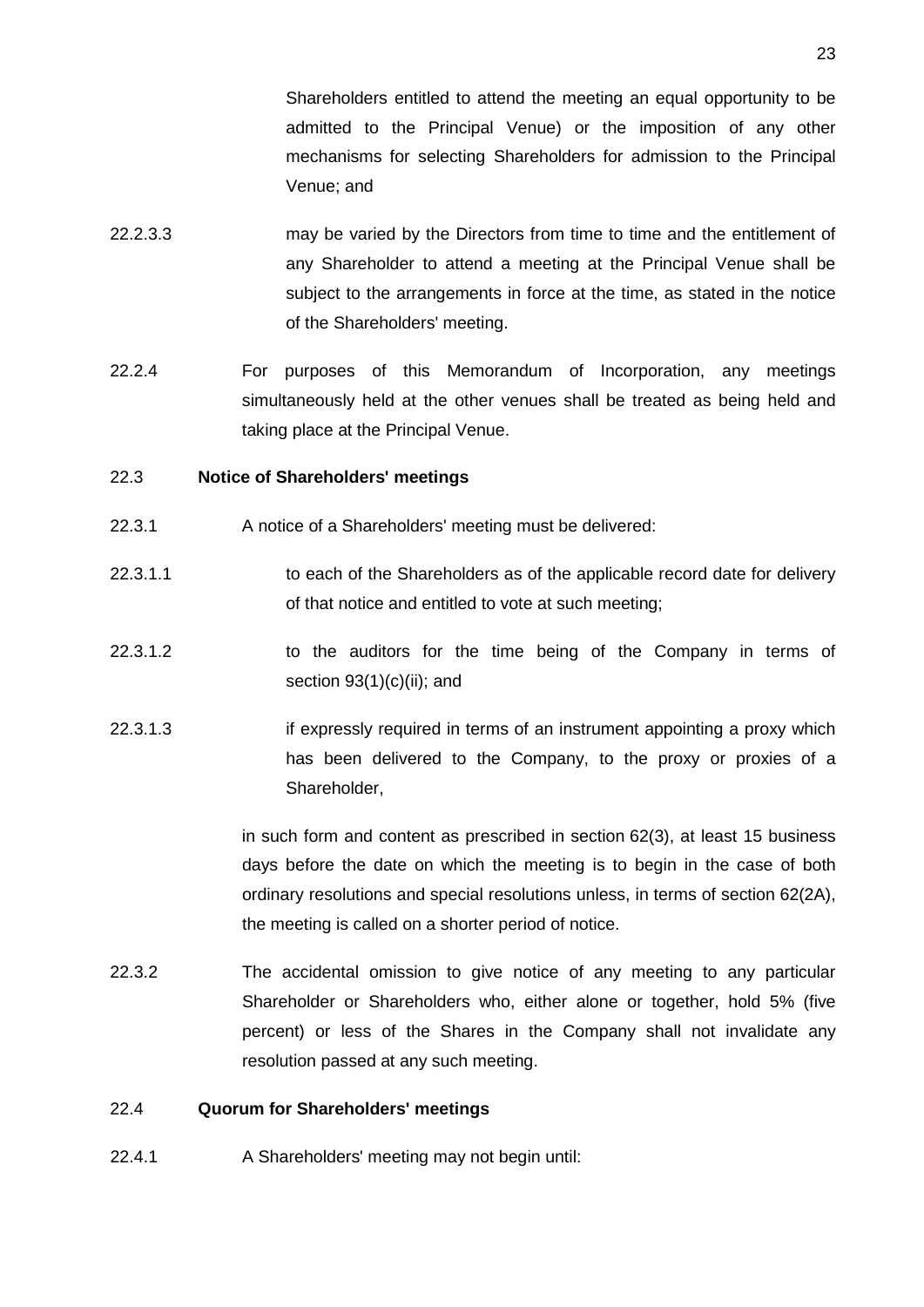- 22.4.1.1 if the Company has more than two Shareholders, at least three Shareholders are present at the meeting; and
- 22.4.1.2 sufficient Shareholders are present at the meeting to exercise, in aggregate, at least 25% (twenty five percent) of all the voting rights that are entitled to be exercised in respect of at least one matter to be decided at the meeting.
- 22.4.2 A matter to be decided at the Shareholders' meeting may not begin to be considered unless:
- 22.4.2.1 if the Company has more than two Shareholders, at least three Shareholders are present at the meeting; and
- 22.4.2.2 sufficient Shareholders are present at the meeting to exercise, in aggregate at least 25% (twenty five percent) of all the voting rights that are entitled to be exercised on that matter at the time the matter is called on the agenda.

# <span id="page-23-1"></span>22.5 **Adjournment of Shareholders' meetings**

- 22.5.1 The time periods allowed in section 64(4) and (5) apply to the Company.
- 22.5.2 There shall be no limitation on the period for which a Shareholders' meeting may be adjourned.

#### 22.6 **Chairperson**

- 22.6.1 The chairperson, if any, of the Board shall preside as chairperson at every Shareholder's meeting.
- <span id="page-23-0"></span>22.6.2 If there is no such chairperson, or if at any meeting he is not present within 15 (fifteen) minutes after the time appointed for holding the meeting or is unwilling to act as chairperson, the Directors present shall choose 1 (one) of their number to be chairperson. If no Director is willing to act as chairperson or if no Director is present within 15 (fifteen) minutes after the time appointed for holding the meeting, the Shareholders present shall choose one of their number to be chairperson of the meeting.
- 22.6.3 The chairperson of a Shareholders' meeting may: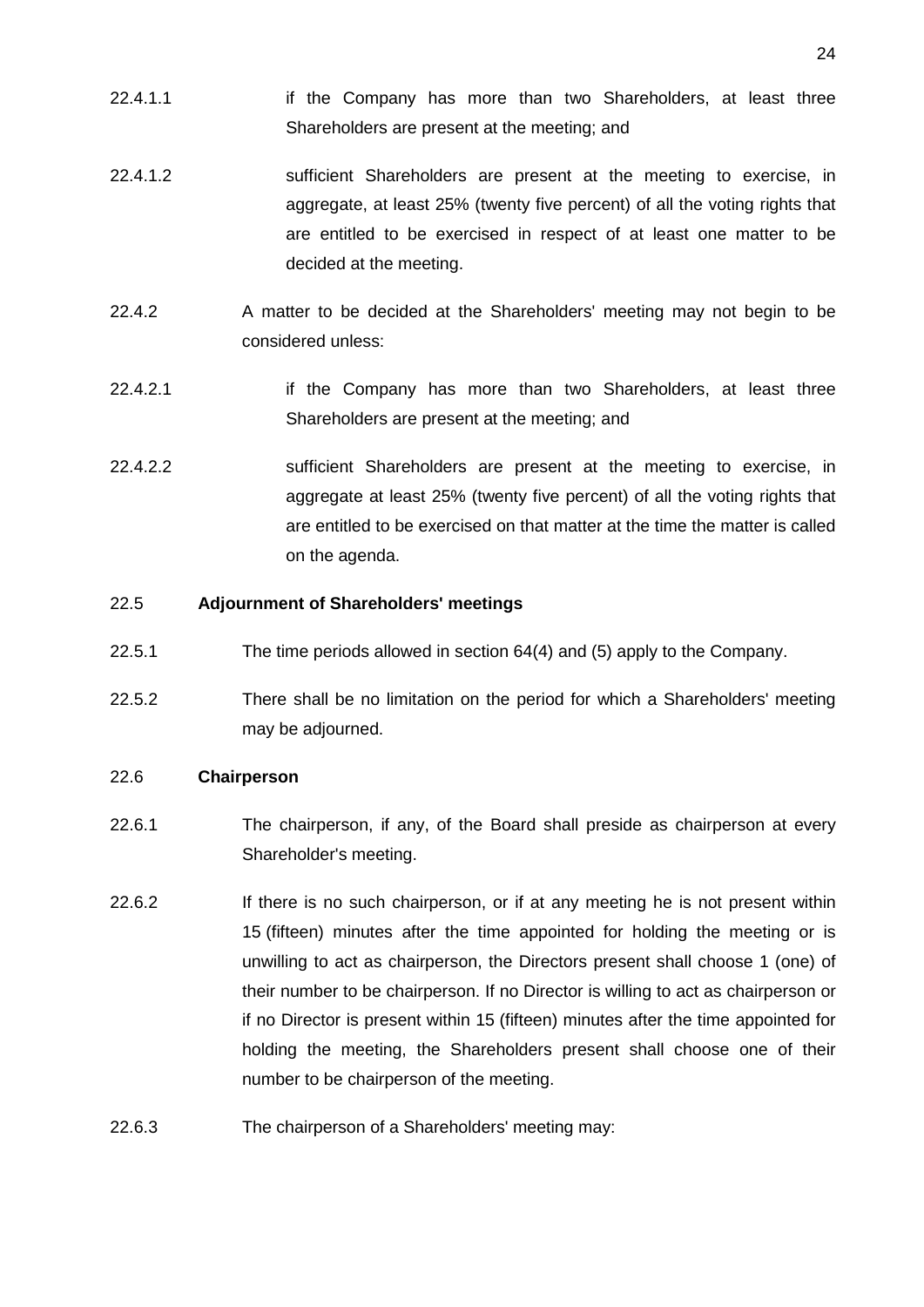- 22.6.3.1 appoint any firm or persons to act as scrutineers for the purpose of checking any powers of attorney received and for counting the votes at the meeting;
- 22.6.3.2 act on a certificate given by any such scrutineers without requiring production at the meeting of the forms of proxy or himself counting the votes (whether by a show of hands or on a poll).

#### 22.7 **Objections or errors in voting**

- 22.7.1 If any votes were counted which ought not to have been counted or if any votes were not counted which ought to have been counted, the error shall not vitiate the resolution, unless:
- 22.7.1.1 it is brought to the attention of the chairperson at the meeting; and
- 22.7.1.2 in the opinion of the chairperson of the meeting, it is of sufficient magnitude to vitiate the resolution.
- 22.7.2 Any objection to the admissibility of any vote (whether on a show of hands or on a poll) shall be raised:
- 22.7.2.1 **at the meeting or adjourned meeting at which the vote objected to was** recorded; or
- 22.7.2.2 at the meeting or adjourned meeting at which the result of the poll was announced, and every vote not then disallowed shall be valid for all purposes. Any objection made timeously shall be referred to the chairperson of the meeting, whose decision shall be final and conclusive.

#### 22.8 **Attendance by Directors**

Even if he is not a Shareholder, any Director may attend and speak at any general meeting, but may not vote, unless he is a Shareholder or the proxy or representative of a Shareholder.

#### 22.9 **Security Arrangements**

The Directors can, in their discretion, put in place security arrangements that they consider appropriate for the proper and orderly conduct of a Shareholders' meeting and the safety of the people attending it.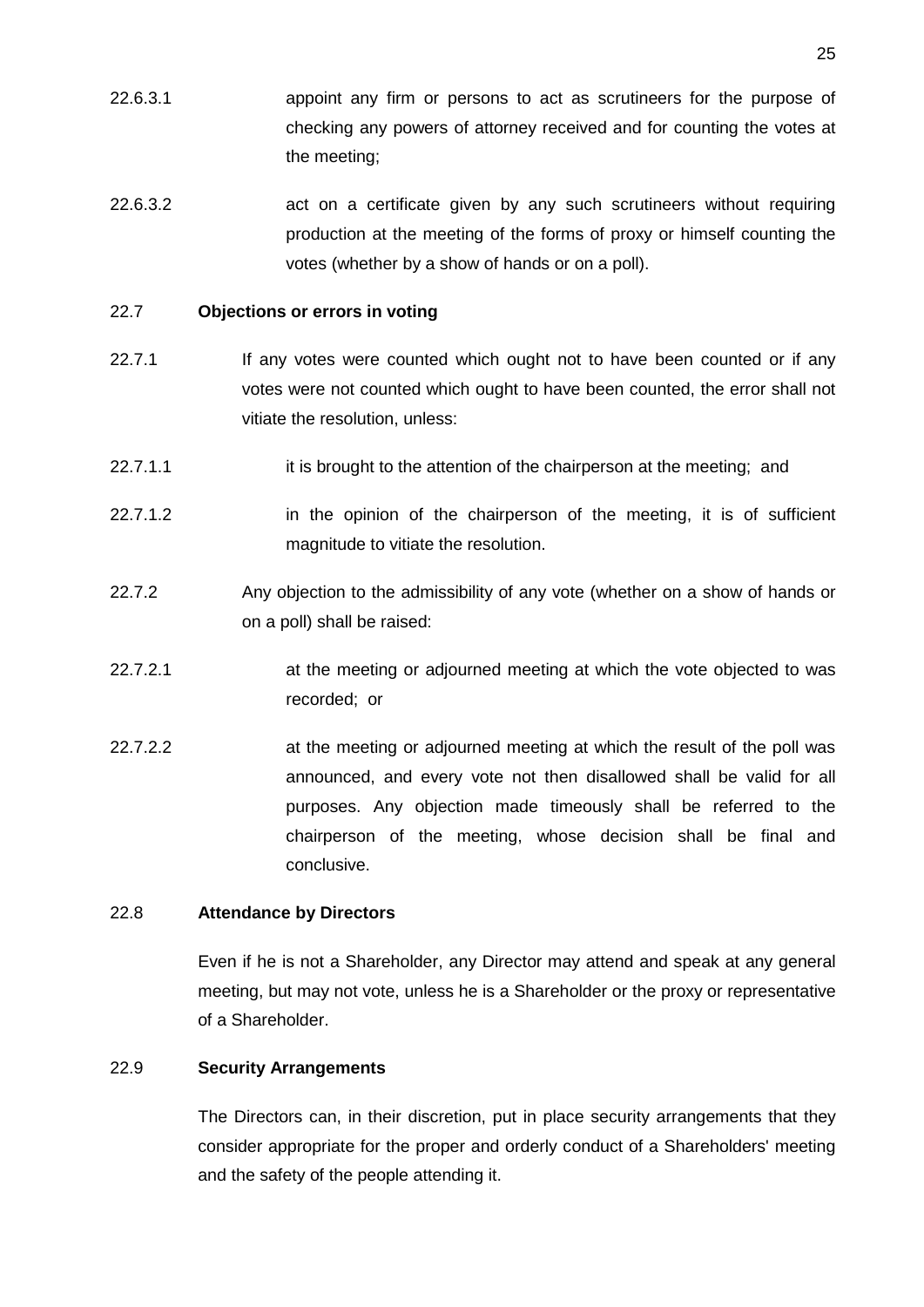# 22.10 **Orderly conduct of Shareholders' meetings**

The chairperson of a Shareholders' meeting can take any action he or she considers appropriate for the proper and orderly conduct of the business to be carried out at the meeting. The chairperson's decision on points of order, matters of procedure or matters that arise incidentally from the business of the meeting (including whether or not a matter falls in these categories) shall be final.

# <span id="page-25-0"></span>23. **Record Date for Determining Shareholder Rights**

Notwithstanding anything contained in this Memorandum of Incorporation to the contrary, while any of the Shares of the Company are listed on the JSE, the record date for the purposes of determining Shareholder rights shall be determined in accordance with the Listings Requirements.

# <span id="page-25-1"></span>24. **Shareholders' Meetings by Electronic Communication**

The Company may conduct a Shareholders' meeting entirely by electronic communication or provide for participation in a meeting by electronic communication, as set out in section 63, and the power of the Company to do so is not limited or restricted by this Memorandum of Incorporation.

# <span id="page-25-2"></span>25. **Votes of Shareholders**

- 25.1 Subject to any special rights or restrictions as to voting attached to any Shares by or in accordance with this Memorandum of Incorporation, at a meeting of the Company:
- 25.1.1 every person present and entitled to exercise voting rights shall be entitled to 1 (one) vote on a show of hands, irrespective of the number of voting rights that person would otherwise be entitled to exercise; and
- 25.1.2 on a poll, any person who is present at the meeting, whether as a Shareholder or as proxy for a Shareholder, has the number of votes determined in accordance with the voting rights associated with the Securities held by that Shareholder.
- <span id="page-25-3"></span>25.2 Voting shall be conducted by means of a polled vote in respect of any matter to be voted on at a meeting of Shareholders if a demand is made for such a vote:
- 25.2.1 by Shareholders in accordance with the provisions of the Act; or
- 25.2.2 by the chairperson of the meeting.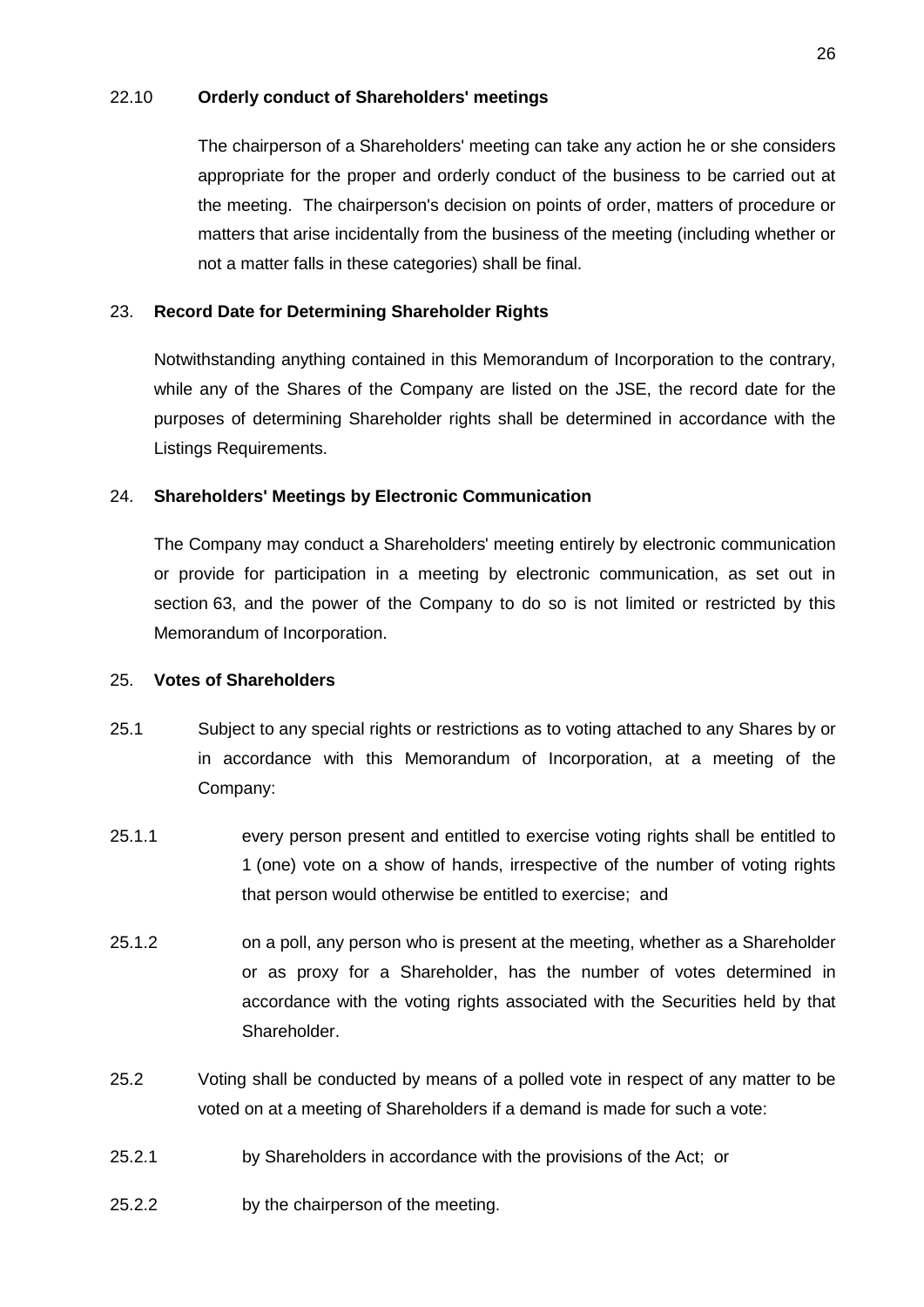- 25.3 At any meeting of the Company a resolution put to the vote of the meeting shall be decided on a show of hands, unless a poll is (before or on the declaration of the result of the show of hands) demanded in accordance with the provisions of clause [25.2,](#page-25-3) and unless a poll is so demanded, a declaration by the chairperson that a resolution has, on a show of hands, been carried or carried unanimously or by a particular majority or defeated, and an entry to that effect in the book containing the minutes of the proceedings of the Company, shall be conclusive evidence of the fact, without proof of the number or proportion of the votes recorded in favour of or against such resolution. The demand for a poll may be withdrawn.
- 25.4 If a poll is duly demanded, it shall be taken in such manner as the chairperson directs, and the result of the poll shall be deemed to be the resolution of the meeting at which the poll was demanded. In computing the majority on the poll, regard shall be had to the number of votes to which each Shareholder is entitled.
- 25.5 In the case of an equality of votes, whether on a show of hands or on a poll, the chairperson of the meeting at which the show of hands takes place, or at which the poll is demanded, shall not be entitled to a second or casting vote.
- 25.6 A poll demanded on the election of a chairperson (as contemplated in clause [22.6.2\)](#page-23-0) or on a question of adjournment shall be taken forthwith. A poll demanded on any other question shall be taken at such time as the chairperson of the meeting directs. The demand for a poll shall not prevent the continuation of a meeting for the transaction of any business other than the question upon which the poll has been demanded.
- 25.7 Where there are joint registered Shareholders, any 1 (one) of such persons may exercise all of the voting rights attached to that Share at any meeting, either personally or by proxy, as if he were solely entitled thereto. If more than 1 (one) of such joint holders are present at any meeting, personally or by proxy, the person so present whose name stands first in the Securities Register in respect of such Share shall alone be entitled to vote in respect thereof.
- 25.8 The board of any company or the controlling body of any other entity or Shareholder may authorise any person to act as its representative at any meeting of Shareholders of the Company, in which event the following provisions will apply:
- 25.8.1 the person so authorised may exercise the same powers of the authorising company, entity or person as it could have exercised if it were a Shareholder; and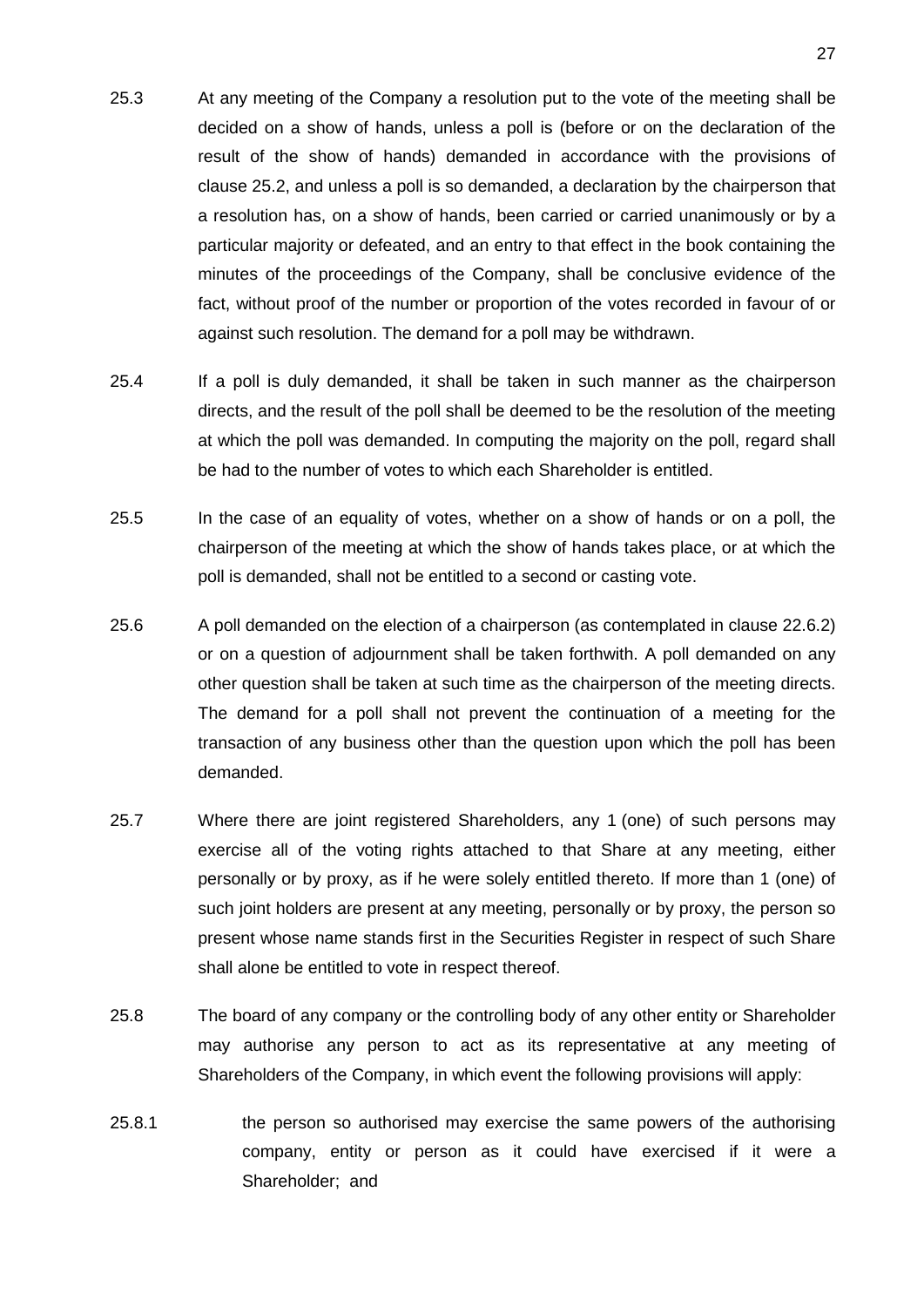25.8.2 the authorising company, entity or person shall lodge a resolution (or other written delegation of authority) of the board or controlling body of such company, entity or person confirming the granting of such authority, and certified under the hand of the chairperson or secretary thereof, with the Company before the commencement of any Shareholders' meeting at which such person intends to exercise any rights of such Shareholder, unless excused from doing so by the chairman of such meeting.

# <span id="page-27-0"></span>26. **Proxies and Representatives**

- 26.1 Any Shareholder may at any time appoint any natural person (or two or more natural persons concurrently), including a natural person who is not a Shareholder, as a proxy in accordance with and for the purposes set out in the Act.
- 26.2 The holder of a power of attorney or other written authority from a Shareholder may, if so authorised thereby, represent such Shareholder at any meeting of the Company and such holder shall deliver the power of attorney or other written authority (if any), or a copy thereof, to the Company before such holder exercises any rights of the Shareholder at a Shareholders' meeting.
- 26.3 All of the remaining provisions of the Act relating to the appointment and revocation of proxies and the rights of proxies generally shall apply provided that:
- 26.3.1 a Shareholder or his proxy must deliver to the Company a copy of the instrument appointing a proxy before the proxy exercises that Shareholder's rights; and
- 26.3.2 unless the instrument appointing a proxy provides otherwise, a Shareholder's proxy may decide, without direction from the Shareholder, whether to exercise or abstain from exercising any voting right of the Shareholder, as set out in section 58(7), and none of such rights or powers are limited, restricted or varied by this Memorandum of Incorporation.
- 26.4 Every instrument of proxy shall, as far as circumstances permit, be substantially in the following form, or in such other form as the Directors may approve from time to time:

| "I/We            |                   |  |  |  |  |
|------------------|-------------------|--|--|--|--|
| of (address)     |                   |  |  |  |  |
| Telephone number | Cell phone number |  |  |  |  |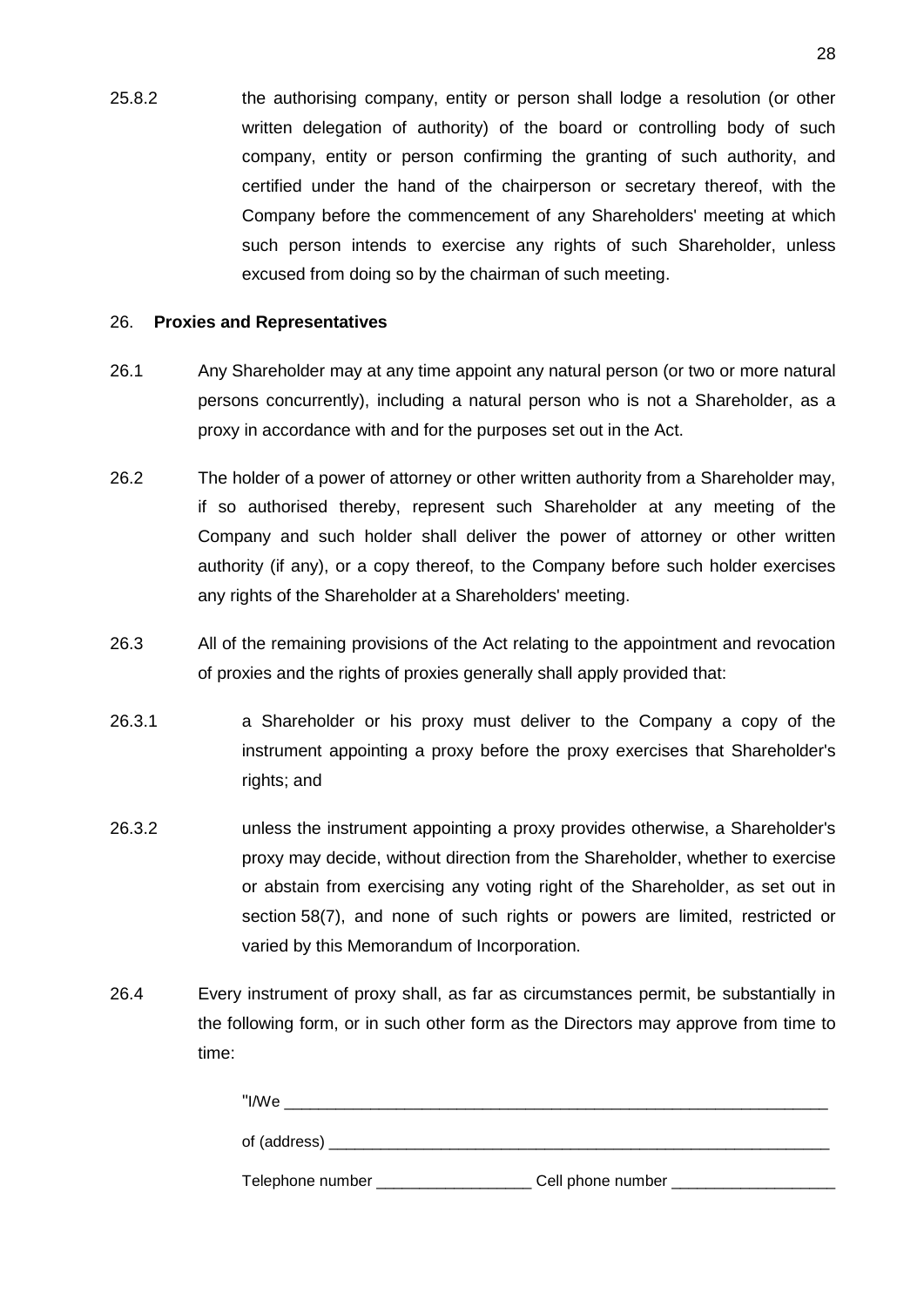E-mail address

being the registered holder(s) of: \_\_\_\_\_\_\_\_\_\_**[**Certificated Shares or **]**Dematerialised Shares with "own name" registration do hereby appoint:

1. \_\_\_\_\_\_\_\_\_\_\_\_\_\_\_\_\_\_\_\_\_\_\_\_\_\_\_\_\_\_\_\_\_\_\_\_\_\_\_\_\_\_\_\_\_\_\_\_\_\_\_\_ or failing him/her 2. \_\_\_\_\_\_\_\_\_\_\_\_\_\_\_\_\_\_\_\_\_\_\_\_\_\_\_\_\_\_\_\_\_\_\_\_\_\_\_\_\_\_\_\_\_\_\_\_\_\_\_\_ or failing him/her

3. the chairperson of the annual general meeting,

as my/our proxy to vote for me/us on my/our behalf at the annual general meeting which will be held for the purpose of considering and, if deemed fit, adopting with or without modification, the resolutions to be proposed thereat and at each adjournment thereof and to vote for and/or against the said resolutions and/or to abstain from voting in respect of the shares registered in my/our name(s), in accordance with the following instructions (see notes):

|                              | For | <b>Against</b> | <b>Abstain</b> |
|------------------------------|-----|----------------|----------------|
| <b>Ordinary Resolution 1</b> |     |                |                |
| <b>Special Resolution 1</b>  |     |                |                |

Insert an "X" in the relevant spaces above according to how you wish your votes to be cast. However, if you wish to cast your votes in respect of a lesser number of shares than you own in the Company, insert the number of shares, which you desire to vote (see note 3).

This proxy shall be valid only for the annual general meeting of shareholders of the Company to be held on **[**day**]**, **[**date**]** 20[**●**] and any adjournment thereof.

Signed at \_\_\_\_\_\_\_\_\_\_\_\_\_\_\_\_\_\_\_\_\_\_\_\_\_\_\_ on \_\_\_\_\_\_\_\_\_\_\_\_\_\_\_\_\_\_\_\_\_\_\_\_\_\_ 20[**●**]

Signature

Assisted by me *(where applicable) (state capacity and full name)* \_\_\_\_\_\_\_\_\_\_\_\_\_\_\_\_\_\_\_\_\_\_\_\_\_\_\_\_\_\_\_\_\_\_\_\_\_\_\_\_\_\_\_\_\_\_\_\_\_\_\_\_\_\_\_\_\_\_\_\_\_\_\_\_\_\_\_\_"

- 26.5 A vote cast or act done in accordance with the terms of a proxy form shall be deemed to be valid notwithstanding:
- 26.5.1 the previous death, insanity, or any other legal disability of the person appointing the proxy; or
- 26.5.2 the revocation of the proxy; or
- 26.5.3 the transfer of a Share in respect of which the proxy was given,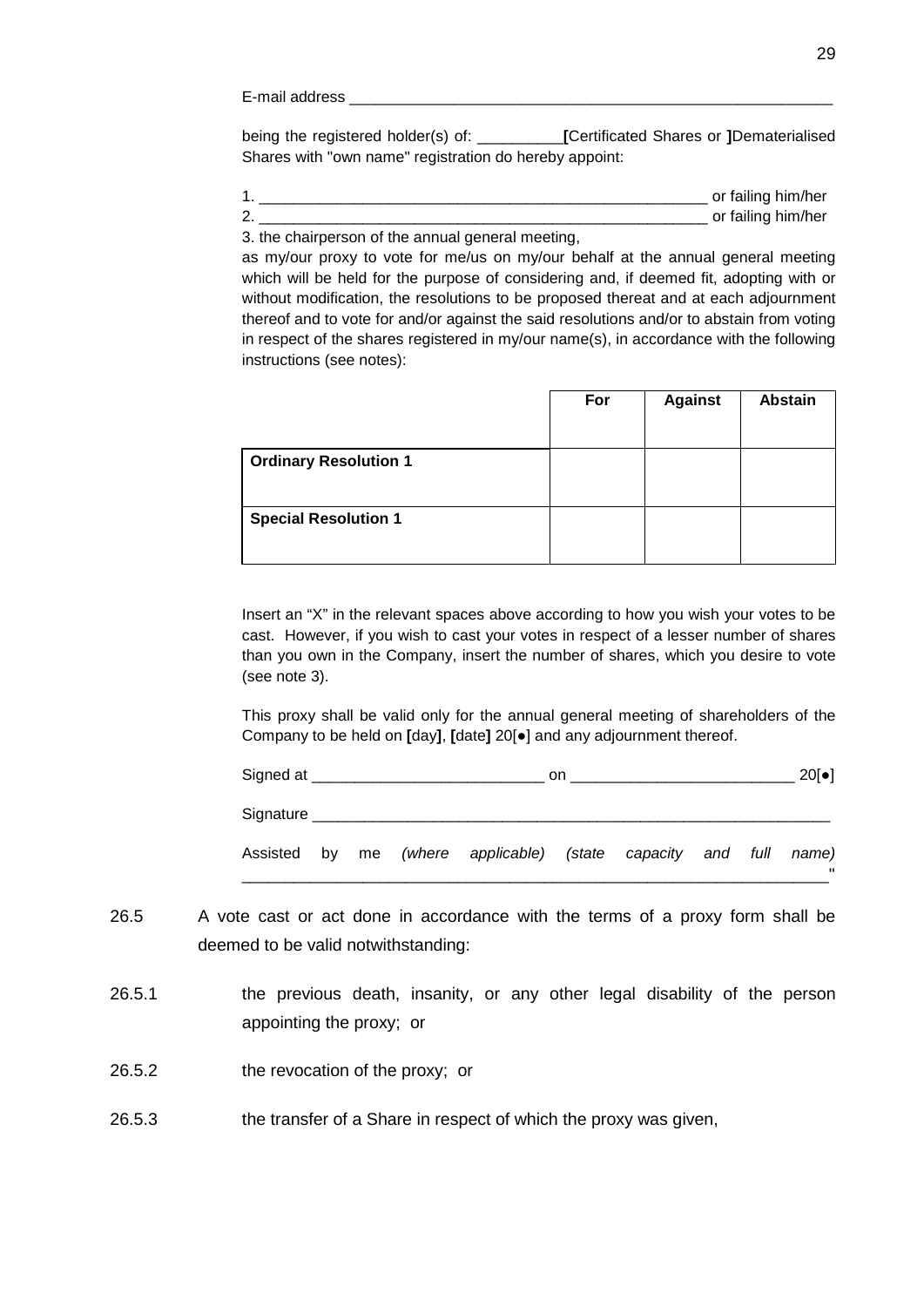unless notice as to any of the abovementioned matters shall have been received by the Company or the chairperson of the meeting before the vote was cast or the act was done or before the poll was taken.

# <span id="page-29-0"></span>27. **Shareholders' Resolutions**

- 27.1 For an ordinary resolution to be approved it must be supported by more than 50% (fifty percent) of the voting rights of Shareholders exercised on the resolution.
- 27.2 For a special resolution to be approved it must be supported by at least 75% (seventy five percent) of the voting rights of Shareholders exercised on the resolution by Shareholders present at a meeting of Shareholders.
- 27.3 In the event that any Shareholder abstains from voting in respect of any resolution, such Shareholder will, for the purposes of determining the number of votes exercised in respect of that resolution, be deemed not to have exercised a vote in respect thereof.

# <span id="page-29-1"></span>28. **Shareholders Acting other than at a Meeting**

- <span id="page-29-2"></span>28.1 In accordance with the provisions of section 60, subject to clause [28.3,](#page-29-3) a resolution that could be voted on at a Shareholders' meeting may instead be:
- 28.1.1 submitted by the Board to the Shareholders entitled to exercise the voting rights in relation to the resolution; and
- 28.1.2 voted on in writing by such Shareholders within a period of 20 (twenty) days after the resolution was submitted to them.
- 28.2 A resolution contemplated in clause [28.1:](#page-29-2)
- 28.2.1 will have been adopted if and when it is supported by persons entitled to exercise sufficient voting rights for it to have been adopted as an ordinary resolution or special resolution, as the case may be, at a properly constituted Shareholders' meeting; and
- 28.2.2 if adopted, will have the same effect as if it had been approved by voting at a meeting.
- <span id="page-29-3"></span>28.3 Subject to clause [28.4,](#page-30-1) all Shareholders' meetings that are called for in terms of the Listings Requirements must be convened by the Board (and such Shareholders' meetings shall be held in person and may not be held by means of a written resolution as is contemplated in section 60, save to the extent permitted by the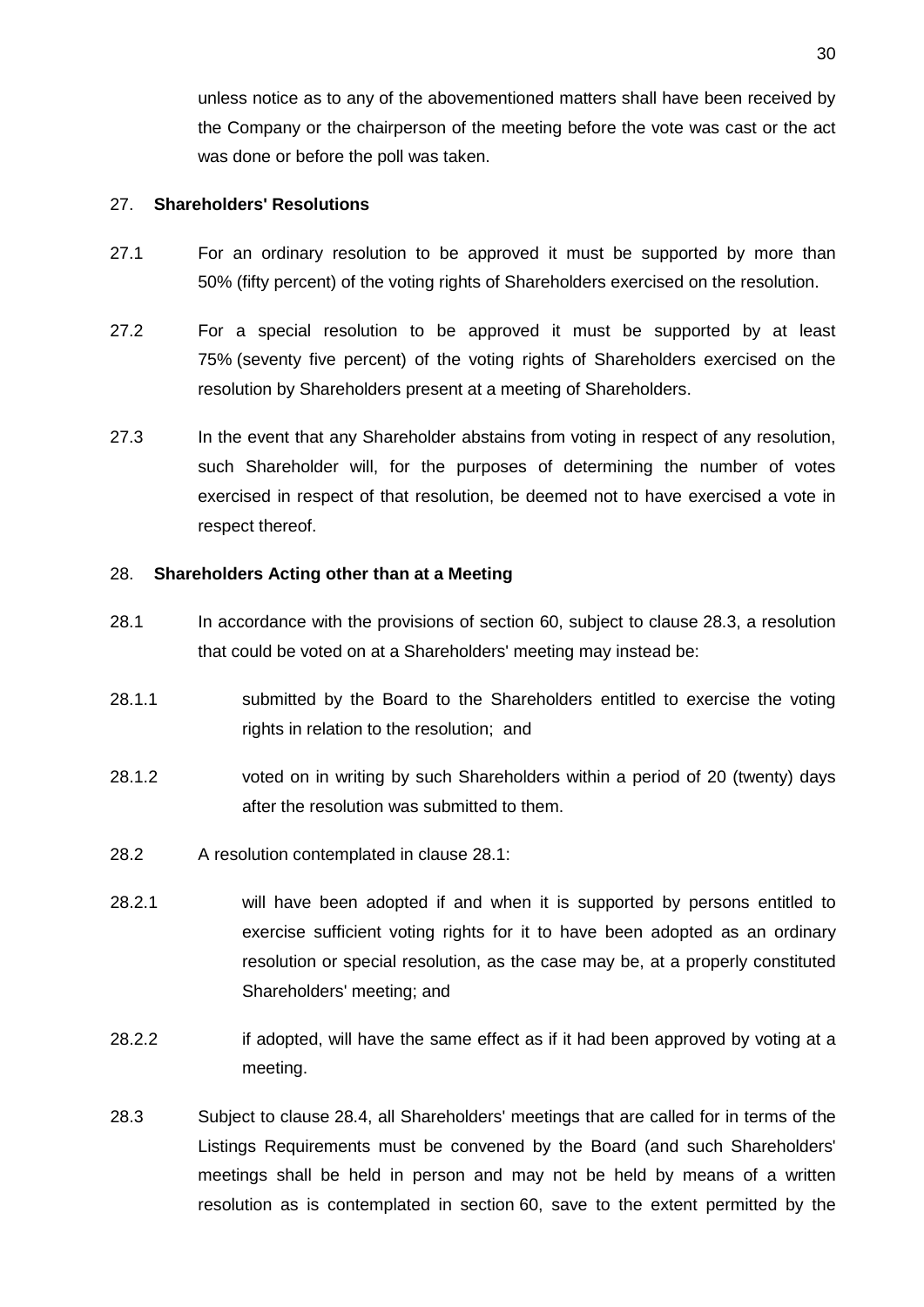Listings Requirements) for purposes of the Shareholders considering and, if deemed fit, approving the Shareholders' resolutions required to be passed by the Shareholders in terms of the Listings Requirements.

<span id="page-30-1"></span>28.4 There is no prohibition or restriction in this Memorandum of Incorporation on the Company calling any meeting for the purposes of adhering to the Listings Requirements.

#### <span id="page-30-0"></span>29. **Composition and Powers of the Board of Directors**

- 29.1 The Board shall comprise not less than such minimum number of Directors as is required by the Act, the Listings Requirements and the FSR Act.
- <span id="page-30-3"></span>29.2 Subject to section 66(4)(b) and clause [29.5,](#page-30-2) the Company's ordinary Shareholders shall be entitled at a general meeting of the Company to elect all of the Directors of the Company (and their alternates) for the time being and from time to time, by a separate ordinary resolution with respect to each such Director and each alternate; provided that (i) if the ordinary Shareholders do not elect an alternate with respect to any Director, the Board shall be entitled to appoint such alternate(s) and (ii) such alternate is not a person previously proposed to the ordinary Shareholders as an alternate or as a Director but who was not elected by the ordinary Shareholders when put to the vote.
- 29.3 A Director shall not be required to hold any Shares in the Company.
- 29.4 The Company's ordinary Shareholders shall have the right to nominate persons for appointment as Directors; provided that such right shall not include the right to appoint or remove any Director/s, and the appointment of all Directors shall be subject to ordinary Shareholder approval, as contemplated by the Listings Requirements.
- <span id="page-30-2"></span>29.5 Subject to section  $66(4)(b)$ , the Board has the power to appoint Directors (i) to fill a casual vacancy (being a vacancy on the Board which does not amount to the number of Directors being less than the minimum number of Directors prescribed in terms of this Memorandum of Incorporation) or (ii) as an addition to the Board (as contemplated in section  $66(4)(a)(i)$ ; provided that, such appointment must be confirmed by the Shareholders at the next annual general meeting of the Company (in accordance with clause [29.2\)](#page-30-3).
- 29.6 Apart from satisfying the qualification and eligibility requirements set out in section 69 and the FSR Act, a person need not satisfy any further eligibility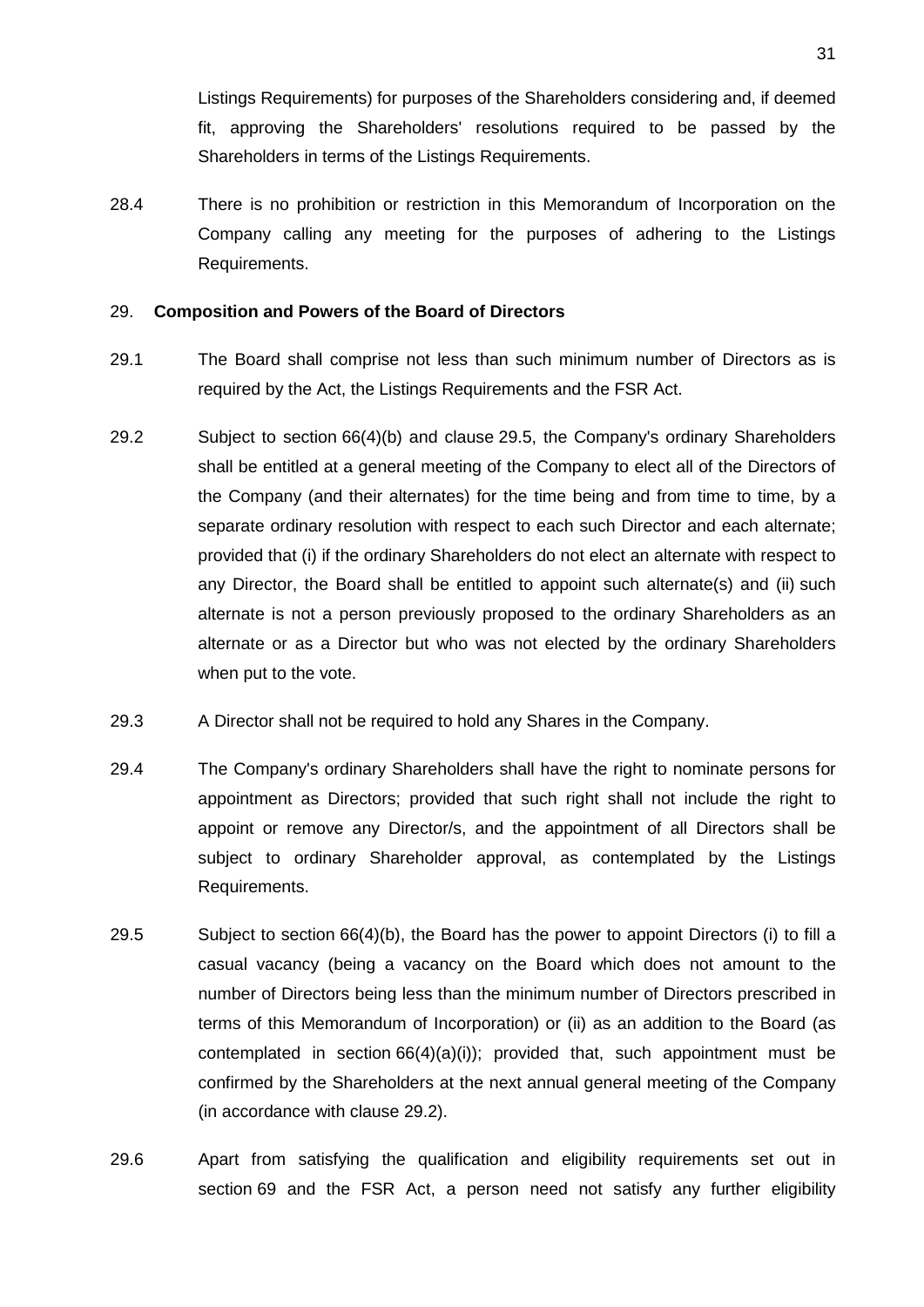requirements or qualifications to become or remain a Director or a prescribed officer of the Company.

- <span id="page-31-0"></span>29.7 The elected Directors shall rotate in accordance with the provisions of this clause [29.7:](#page-31-0)
- 29.7.1 at the first annual general meeting of the Company, all the elected Directors shall retire from office, and at each subsequent annual general meeting (or other general meeting held on an annual basis), one third of the non-executive Directors for the time being, or if their number is not 3 (three) or a multiple of 3 (three), the number nearest to one third, but not less than one third, shall retire from office; provided that the meeting is not conducted in terms of section 60. If an elected Director is appointed as chief executive officer, financial Director or as an employee of the Company in any other capacity, the contract under which he is appointed may provide that he shall not, while he continues to hold that position or office, be subject to retirement by rotation and he shall not, in such case, be taken into account in determining the rotation or retirement of Directors;
- 29.7.2 the elected Directors to retire in every year shall be those who have been longest in office since their last election, but as between persons who were elected as Directors on the same day, those to retire shall, unless they otherwise agree among themselves, be determined by lot. Life directorships and directorships for an indefinite period shall not be permitted;
- 29.7.3 a retiring Director shall act as a Director throughout the meeting at which he or she retires and may be re-elected, provided that such Director is eligible;
- 29.7.4 the Company, at the general meeting at which a Director retires in the above manner, or at any other general meeting, may fill the vacancy by electing a person thereto;
- 29.7.5 if at any meeting at which an election of Directors ought to take place the offices of the retiring Directors are not filled, unless it is expressly resolved not to fill such vacancies, the meeting shall stand adjourned and the further provisions of this Memorandum of Incorporation, including clause [22.5,](#page-23-1) will apply *mutatis mutandis* to such adjournment, and if at such adjourned meeting the vacancies are not filled, the retiring Directors, or such of them as have not had their offices filled, shall be deemed to have been re-elected at such adjourned meeting.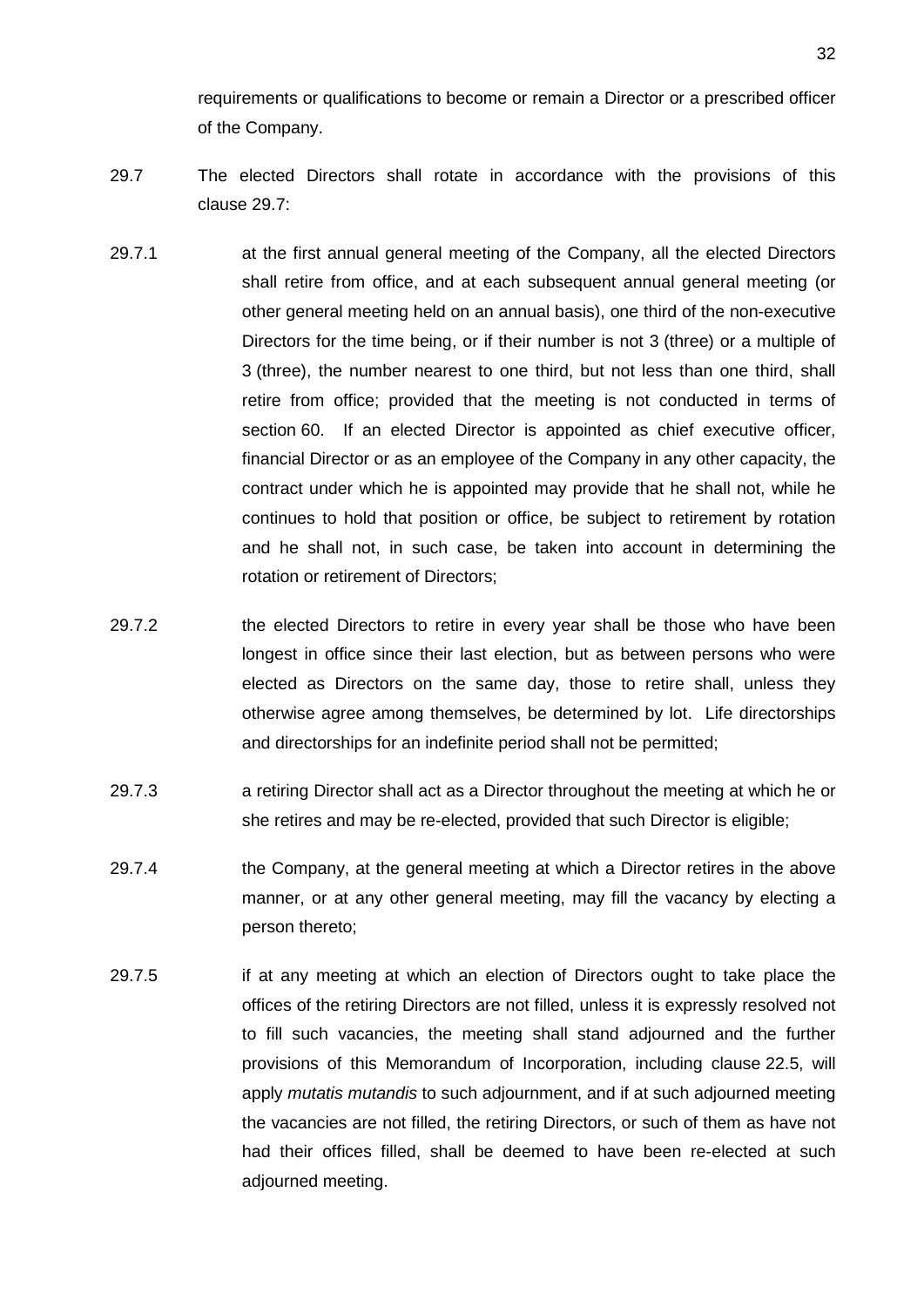- 29.8 The Directors may at any time and from time to time appoint any person or persons to act on behalf of the Company for such purposes and with such powers, authorities and discretions (not exceeding those vested in or exercisable by the Directors in terms of this Memorandum of Incorporation) and for such period and subject to such conditions as the Directors may from time to time think fit and may from time to time vary or revoke any such appointment. Any such appointment may, if the Directors think fit, be made in favour of any company, the members, directors, nominees or managers of any company or firm, or otherwise in favour of any fluctuating body of persons, whether nominated directly or indirectly by the Directors. Any such agents as aforesaid may be authorised by the Directors to sub-delegate all or any of the powers, authorities and discretions for the time being vested in them.
- 29.9 All acts performed by the Directors or by a committee of Directors or by any person acting as a Director or a member of a committee shall, notwithstanding that it shall afterwards be discovered that there was some defect in the appointment of the Directors or persons acting as aforesaid, or that any of them were disqualified from or had vacated office, be as valid as if every such person had been duly appointed and was qualified and had continued to be a Director or member of such committee.
- 29.10 The remaining Directors in office may act notwithstanding any vacancy in their body, but if and so long as their number is reduced below the minimum number fixed in accordance with this Memorandum of Incorporation, they must as soon as possible and within 3 (three) months from the date that the number of Directors fell below the minimum, fill the vacancies or call a general meeting for that purpose. The failure by the Company to have the minimum number of Directors during the 3 (three) month period does not limit or negate the authority of the Board or invalidate anything done by the Board or the Company. After the expiry of the 3 (three) month period the remaining Directors shall only be permitted to act for the purpose of filling vacancies or calling general meetings of Shareholders.
- 29.11 A Director may also hold any other office in the Company other than that of auditor, and may also hold office as director or manager of, or in any other capacity, in any other company in which the Company is a shareholder or is otherwise interested, and shall not be liable to account to the Company for any remuneration or other benefits receivable by him from such other company. The appointment of a Director in any other capacity in the Company and his remuneration must be determined by a disinterested quorum of Directors.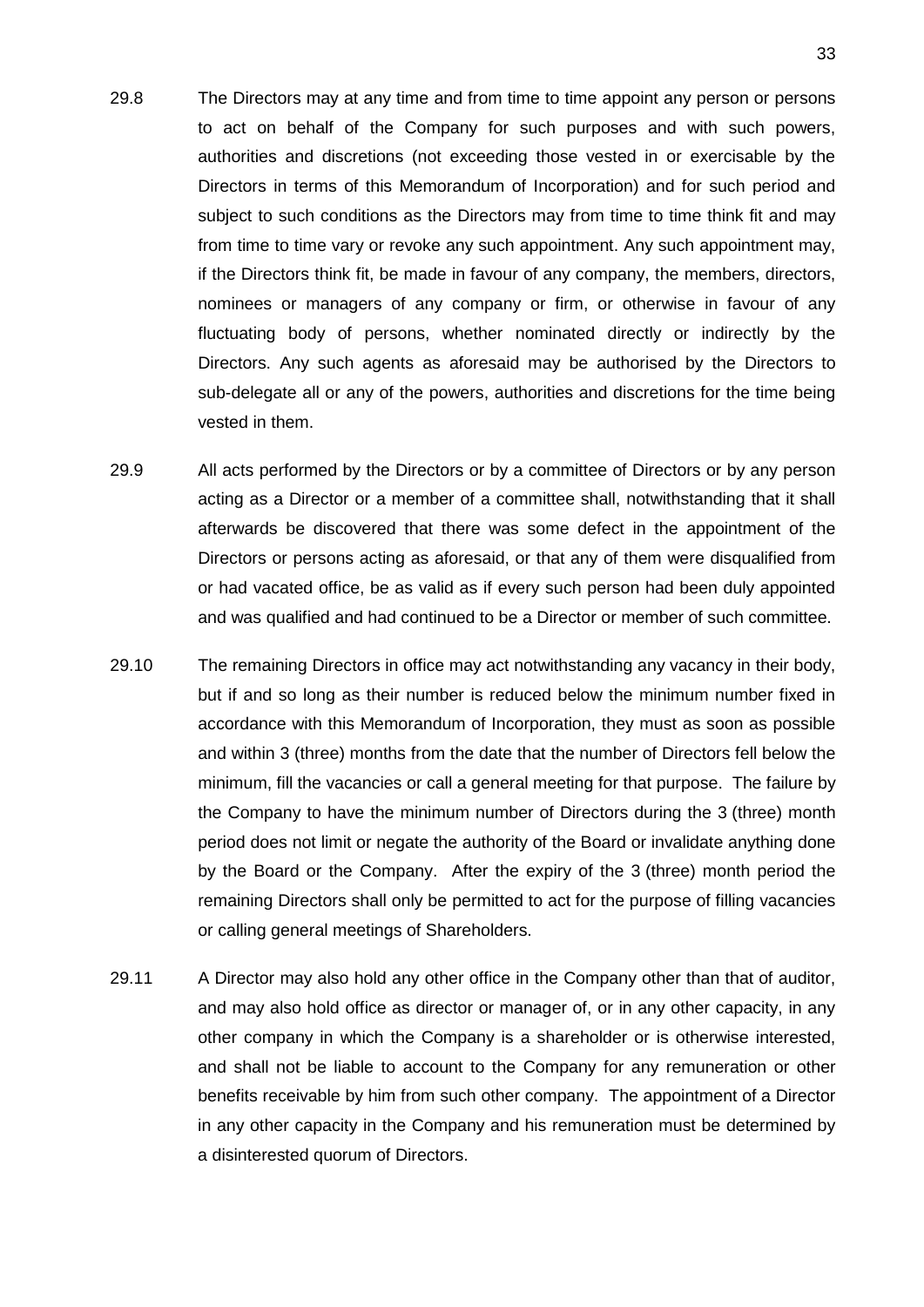#### <span id="page-33-0"></span>30. **Directors' Meetings**

- 30.1 Save as may be provided otherwise herein, the Directors may meet together for the despatch of business, adjourn and otherwise regulate their meetings as they think fit.
- 30.2 The Directors may elect a chairperson and a deputy chairperson or lead independent Director and determine the period for which each is to hold office. The chairperson, or in his absence the deputy chairperson or lead independent Director, shall be entitled to preside over all meetings of Directors. If no chairperson or deputy chairperson or lead independent Director is elected, or if at any meeting neither is present or willing to act as chairperson thereof within 10 (ten) minutes of the time appointed for holding the meeting, the Directors present shall choose 1 (one) of their number to be chairman of such meeting.
- 30.3 In addition to the provisions of section 73(1), any Director shall at any time be entitled to call a meeting of the Directors.
- 30.4 The quorum requirement for a Directors' meeting (including an adjourned meeting) shall be a majority of the total number of Directors, of whom the majority must be independent non-executive Directors.
- 30.5 Each Director has 1 (one) vote on a matter before the Board.
- <span id="page-33-2"></span>30.6 A majority of the votes cast on a resolution is sufficient to approve that resolution and, in the case of a tied vote, the chairperson shall not have a casting vote and the matter being voted on fails.
- <span id="page-33-1"></span>30.7 A resolution that could be voted on at a Board meeting (other than a Board resolution resolving that the Company voluntarily begin business rescue proceedings and place the Company under supervision as contemplated in section 129(1)) may instead of being voted on at a Board meeting be:
- 30.7.1 submitted (by the Directors proposing the resolution) for consideration to each Director; and
- 30.7.2 voted on in writing by Directors entitled to exercise voting rights on that matter.
- <span id="page-33-3"></span>30.8 A resolution contemplated in clause [30.7](#page-33-1) will have been adopted as a Board resolution if it has been supported in writing by the requisite majority (as determined in terms of clause [30.6\)](#page-33-2) of the Directors in person who are entitled to exercise voting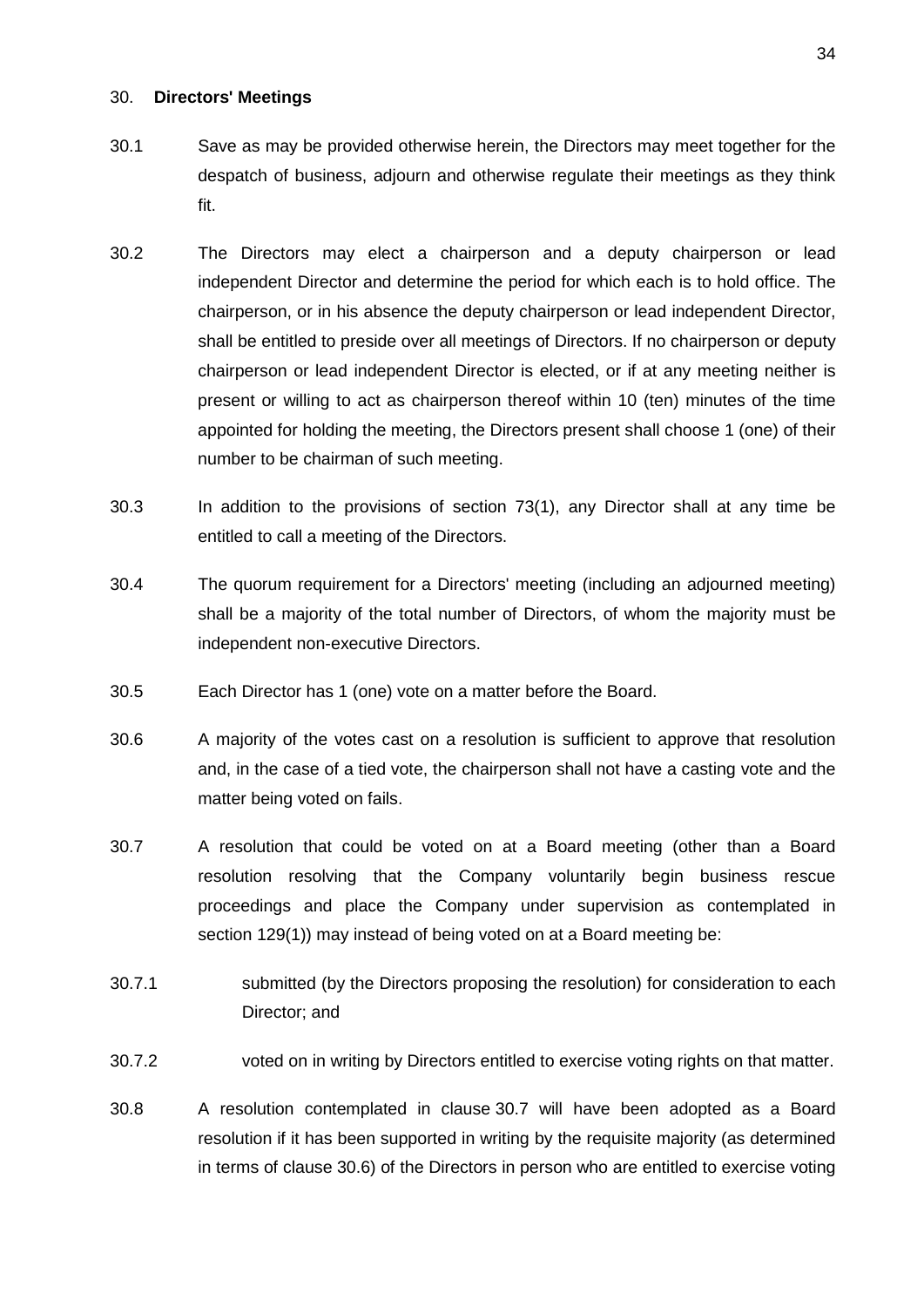rights on the resolution proposed, and, if so adopted, such a resolution will have the same effect as if it had been adopted at a Board meeting.

- 30.9 A round-robin resolution of Directors shall be deemed to have been passed on the date specified in the resolution as the effective date of the resolution (provided that effective date is not a date earlier than the date on which the resolution was submitted to Directors for their consideration and, if deemed fit, adoption) or, failing any such effective date being specified in the resolution, shall be deemed to have been passed on the date on which the resolution was approved in writing by the last Director whose vote is required to reach the requisite majority as contemplated in clause [30.8.](#page-33-3)
- 30.10 In accordance with section 73(3), the Board may conduct a meeting entirely by electronic communication or provide for participation in a meeting by one or more Directors by electronic communication, provided that the electronic communication facility employed ordinarily enables all persons participating in that meeting to communicate concurrently with each other without an intermediary, and to participate effectively in the meeting.

#### <span id="page-34-0"></span>31. **Directors' Compensation**

- 31.1 Any Director who:
- 31.1.1 serves on any executive or other committee; or
- 31.1.2 devotes special attention to the business of the Company; or
- 31.1.3 goes or resides outside the Republic for the purpose of the Company; or
- 31.1.4 otherwise performs or binds himself to perform services which, in the opinion of the Directors, are outside the scope of the ordinary duties of a Director,

may, to the extent that any such payment does not constitute remuneration for his or her services as a Director as contemplated in section 66(8) or (9), be paid such extra remuneration or allowances in addition to or in substitution of the remuneration to which he may be entitled as a Director, as a disinterested quorum of the Directors may from time to time determine.

- 31.2 The Directors may also be paid all their travelling and other expenses necessarily incurred by them in connection with:
- 31.2.1 the business of the Company; and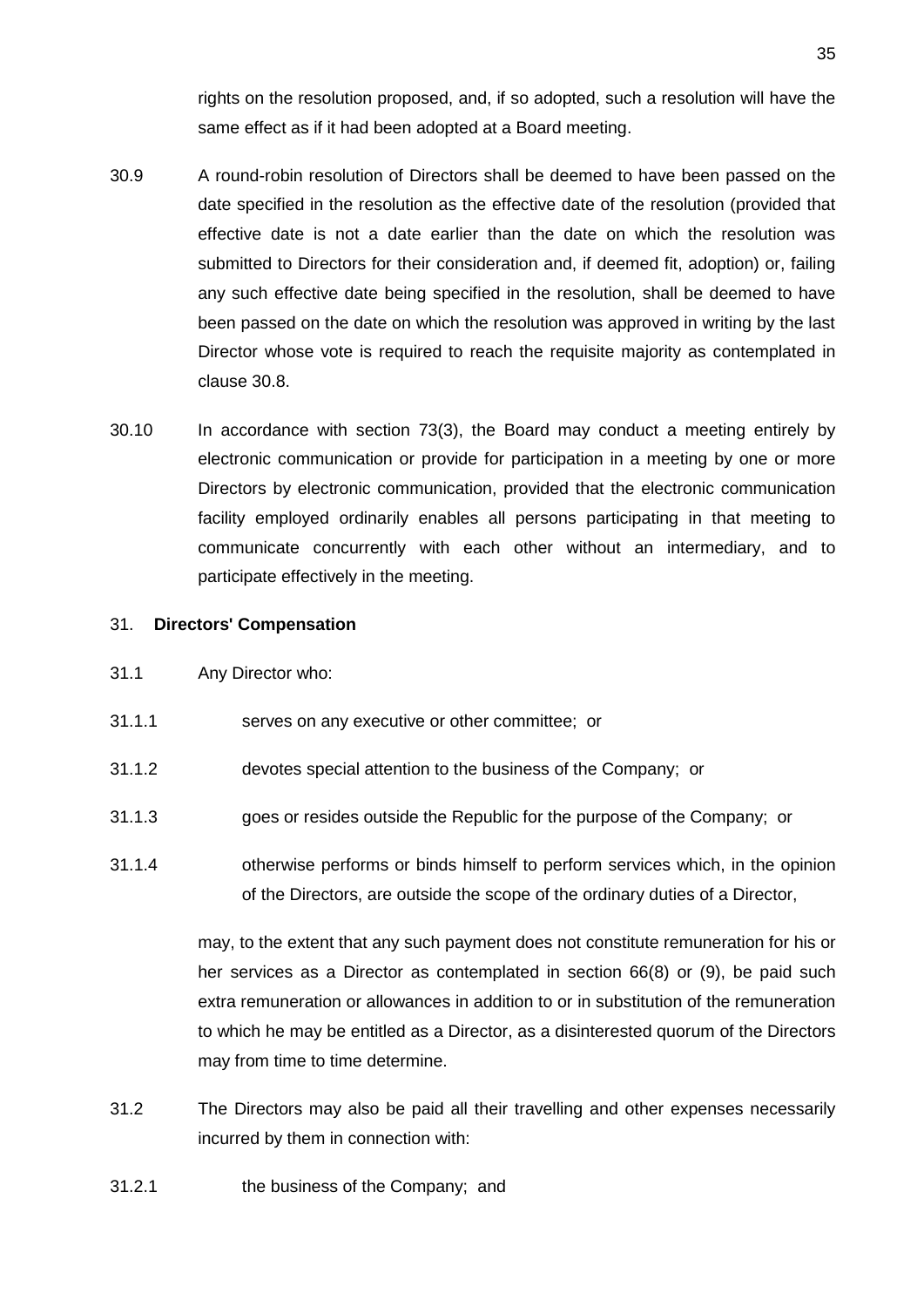31.2.2 attending meetings of the Directors or of committees of the Directors of the Company.

# <span id="page-35-0"></span>32. **Executive Directors**

- <span id="page-35-2"></span>32.1 The Board may from time to time appoint one of their number as a chief executive officer, financial Director, or to any other executive office of the Company, for such term as they may think fit, and may revoke such appointment, subject to the terms of any agreement entered into in any particular case.
- 32.2 Subject to the provisions of any contract between such executive officer and the Company, the executive officer shall be a Director and shall be subject to the same provisions as to disqualification and removal as the other Directors of the Company.
- 32.3 The Directors may from time to time entrust to and confer upon the chief executive officer appointed in terms of clause [32.1](#page-35-2) such powers exercisable in terms of this Memorandum of Incorporation by the Directors as they may think fit, and may confer such powers for such time and to be exercised for such objects and purposes, and upon such terms and conditions, and with such restrictions, as they think expedient; and they may confer such powers either collaterally with or to the exclusion of and in substitution for all or any of the powers of the Directors in that respect, and may from time to time revoke, withdraw, alter or vary all or any of such powers.

# <span id="page-35-1"></span>33. **Indemnification of Directors**

- <span id="page-35-3"></span>33.1 The Company shall be entitled to:
- 33.1.1 advance expenses to a Director and/or directly or indirectly indemnify a Director in respect of the defence of legal proceedings to the extent contemplated in section 78(4);
- 33.1.2 indemnify a Director in respect of liability as set out in section 78(5); and/or
- 33.1.3 purchase insurance to protect the Company or a Director as set out in section 78(7), and the powers of the Company in this regard is not limited, restricted or extended by this Memorandum of Incorporation.
- 33.2 The provisions of clause [33.1](#page-35-3) shall apply *mutatis mutandis* in respect of any former Director, prescribed officer or member of any committee of the Board, including the audit committee.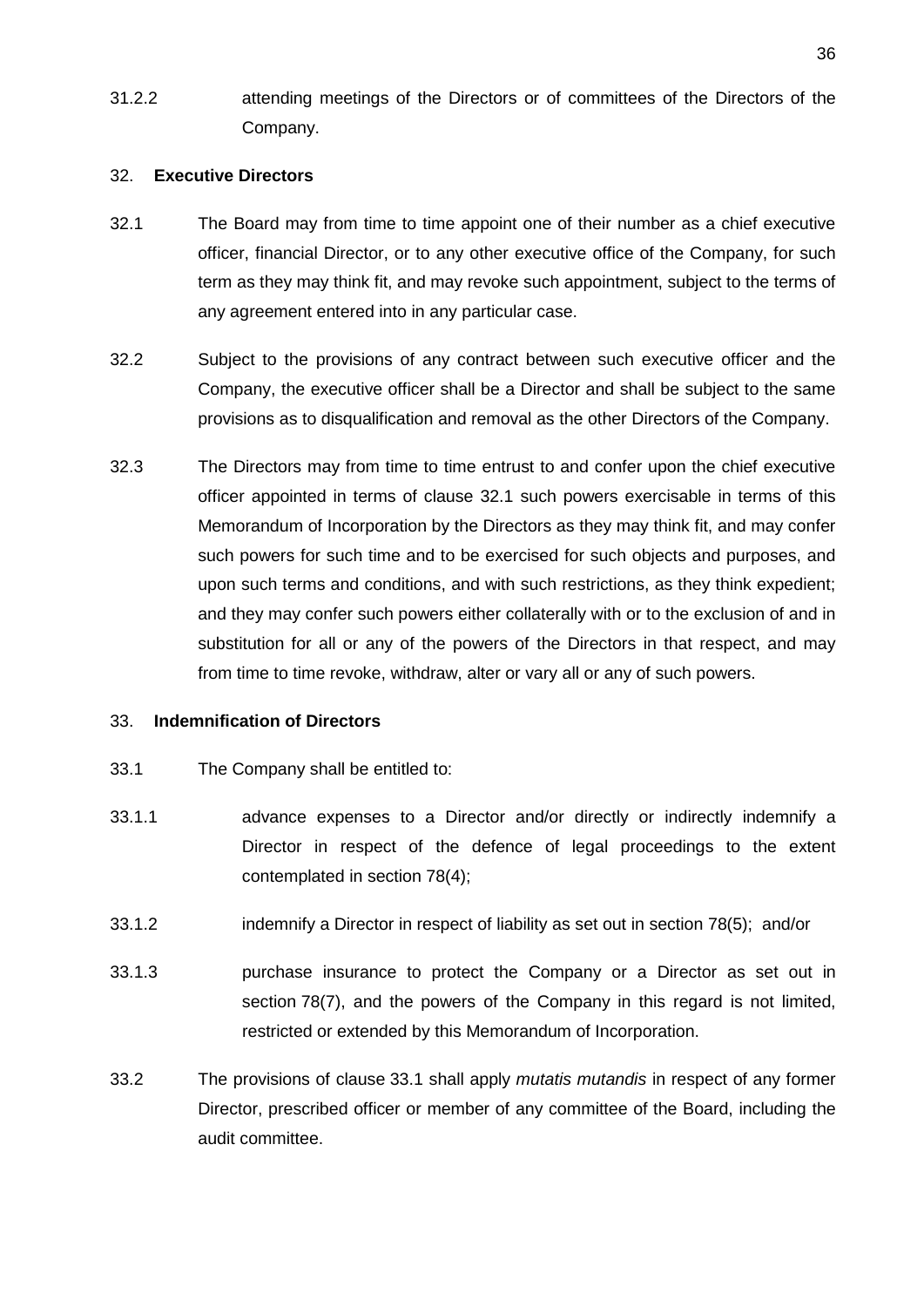#### <span id="page-36-0"></span>34. **Borrowing Powers**

The Directors may from time to time exercise all of the powers of the Company to:

- 34.1 borrow for the purposes of the Company such sums as they think fit; and
- 34.2 secure the payment or repayment of any such sums, or any other sum, as they think fit, whether by the creation and issue of any Securities, mortgage or charge upon all or any of the property or assets of the Company.

# <span id="page-36-1"></span>35. **Committees of the Board**

#### 35.1 **General**

- 35.1.1 The Board may:
- 35.1.1.1 appoint committees of Directors, including statutory committees and *ad hoc* committees, and delegate to any such committee any of the authority of the Board as set out in section 72(1); and
- 35.1.1.2 include in any such committee persons who are not Directors, but no such person shall have a vote on a matter to be decided by the committee, and the Board and committee may consult with and be advised by such persons.
- 35.1.2 Committees appointed by the Board in compliance with the Act and/or the Listings Requirements shall comprise at least three members and all *ad hoc*  committees shall comprise the number of members determined by the Board from time to time.
- 35.1.3 The meetings and proceedings of any Board and statutory committee shall, unless otherwise required by the Act, be governed by the provisions herein contained for regulating the meetings and proceedings of the Directors, so far as the same are applicable thereto and, to the extent applicable, are not superseded by any regulations made by the Directors when appointing such committee and establishing its terms of reference.

# 35.2 **Committees**

35.2.1 The Company shall establish the requisite committees in accordance with the requirements of the Act, the Listings Requirements and any other applicable legislation.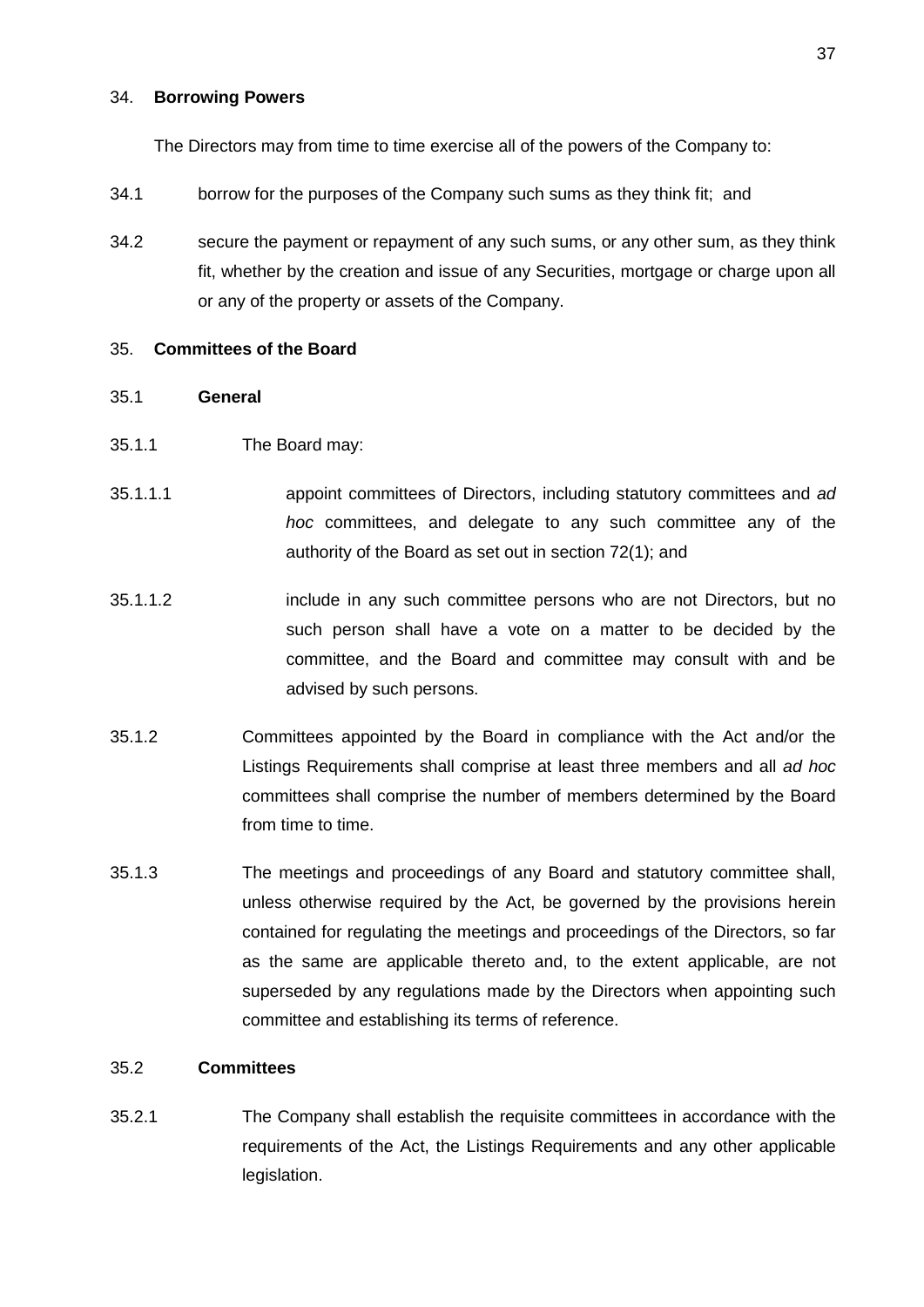- 35.2.2 Neither the appointment nor the duties of the audit committee of the Company reduce the functions and duties of the Board, except with respect to the appointment, fees and terms of engagement of the auditor.
- 35.2.3 The Company shall pay all expenses reasonably incurred by its audit committee, including, if the audit committee considers it appropriate, the fees of any consultant or specialist engaged by the audit committee to assist it in the performance of its functions, subject to any Board approved budgetary constraints with respect thereto, having regard to, amongst other financial constraints, the solvency and liquidity test as applied to the Company.
- 35.2.4 All committees and members of the committees will meet all requirements in terms of the Act, the Listings Requirements and/or other laws. In particular, without limitation, in respect of the Company's audit committee, at least one third of the members of the committee at any particular time must have academic qualifications, or experience, in economics, law, corporate governance, finance, accounting, commerce, industry, public affairs or human resource management.

# <span id="page-37-0"></span>36. **Annual Financial Statements**

- 36.1 The Company shall keep all such accurate and complete accounting records, in English, as are necessary to enable the Company to satisfy its obligations in terms of:
- 36.1.1 the Act;
- 36.1.2 the FSR Act;
- 36.1.3 any other law with respect to the preparation of financial statements to which the Company may be subject;
- 36.1.4 the Regulations; and
- 36.1.5 this Memorandum of Incorporation.
- 36.2 The Company shall each year prepare and distribute annual financial statements in accordance with applicable law and regulations.
- 36.3 The annual financial statements of the Company shall be prepared and audited in accordance with the provisions of section 30 and the Listings Requirements.
- 36.4 The Company shall be entitled to: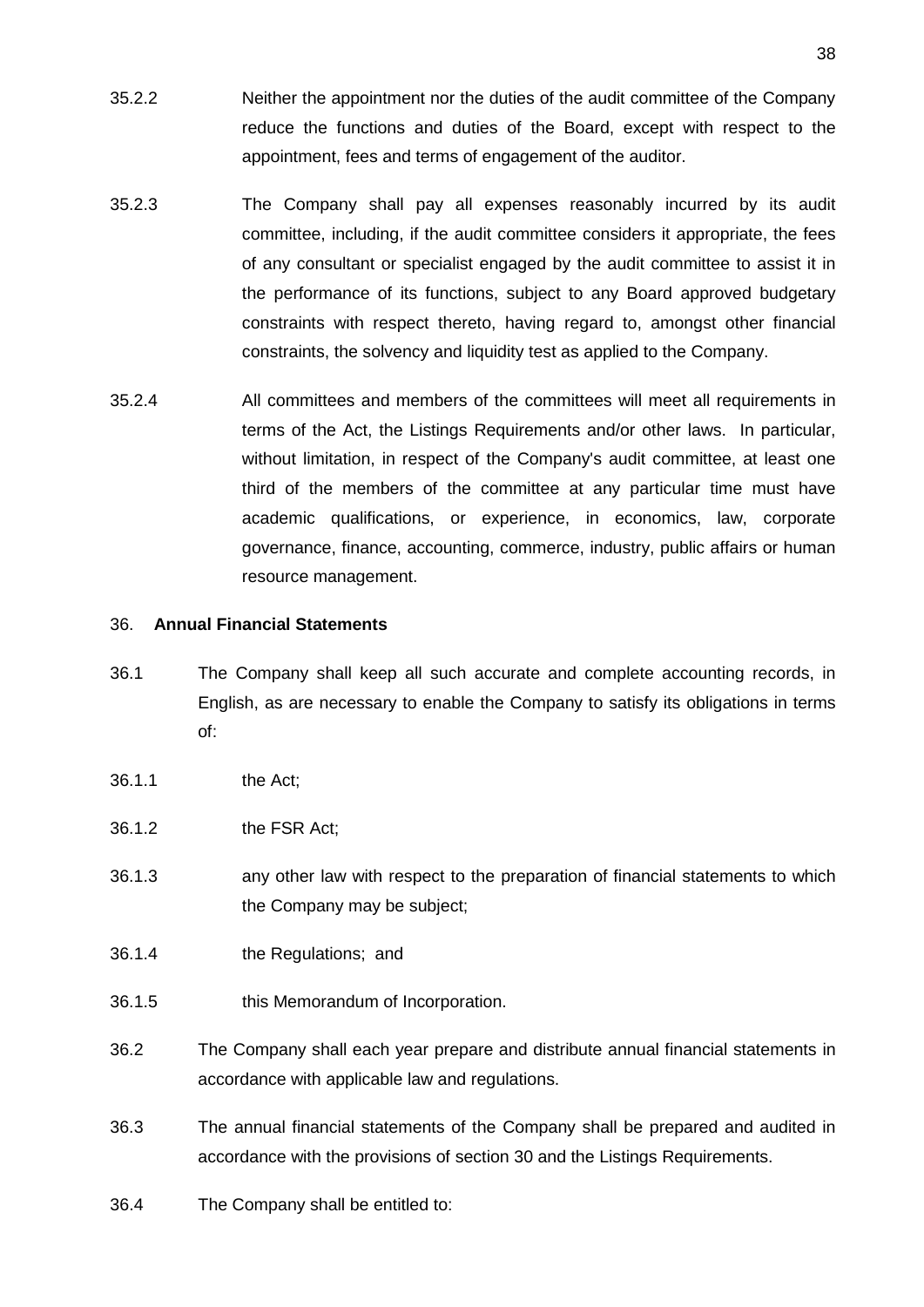- 36.4.1 include a summarised form of the annual financial statements of the Company for the preceding year in any relevant notice of an annual general meeting, along with directions for obtaining a copy of the complete annual financial statements;
- 36.4.2 make such copy of the complete annual financial statements available on the Company's website; and
- 36.4.3 send any notice of an annual general meeting, including any summarised form of the annual financial statements of the Company for the preceding year forming part of such notice, electronically directly to those entitled to receive same and that have provided an email address for the purposes of electronic communications as envisaged in clause [39.2.2,](#page-44-0)

provided that the annual financial statements, or a summarised form of the annual financial statements, must be distributed to the Shareholders by no less than 15 business days prior to the annual general meeting at which the annual financial statements will be presented.

# <span id="page-38-0"></span>37. **Company Secretary**

- 37.1 The Company must appoint a company secretary.
- 37.2 The company secretary must have the requisite knowledge of, or experience in respect of, relevant laws and be a permanent resident of the Republic.
- 37.3 The Board must fill any vacancy in the office of company secretary within 60 (sixty) business days after such vacancy arises by a person whom the Directors consider to have the requisite knowledge and experience.

# <span id="page-38-1"></span>38. **Distributions**

# 38.1 **General**

Subject to the provisions of the Act, and particularly section 46, and the FSR Act, the Board, or on the recommendation of the Board, the Company's ordinary Shareholders by ordinary resolution, may at any time make Distributions.

# <span id="page-38-2"></span>38.2 **Distributions to Shareholders**

38.2.1 This clause [38.2](#page-38-2) shall apply to Distributions made to Shareholders on a class of Shares as envisaged in paragraph (a) of the definition of 'distributions' in the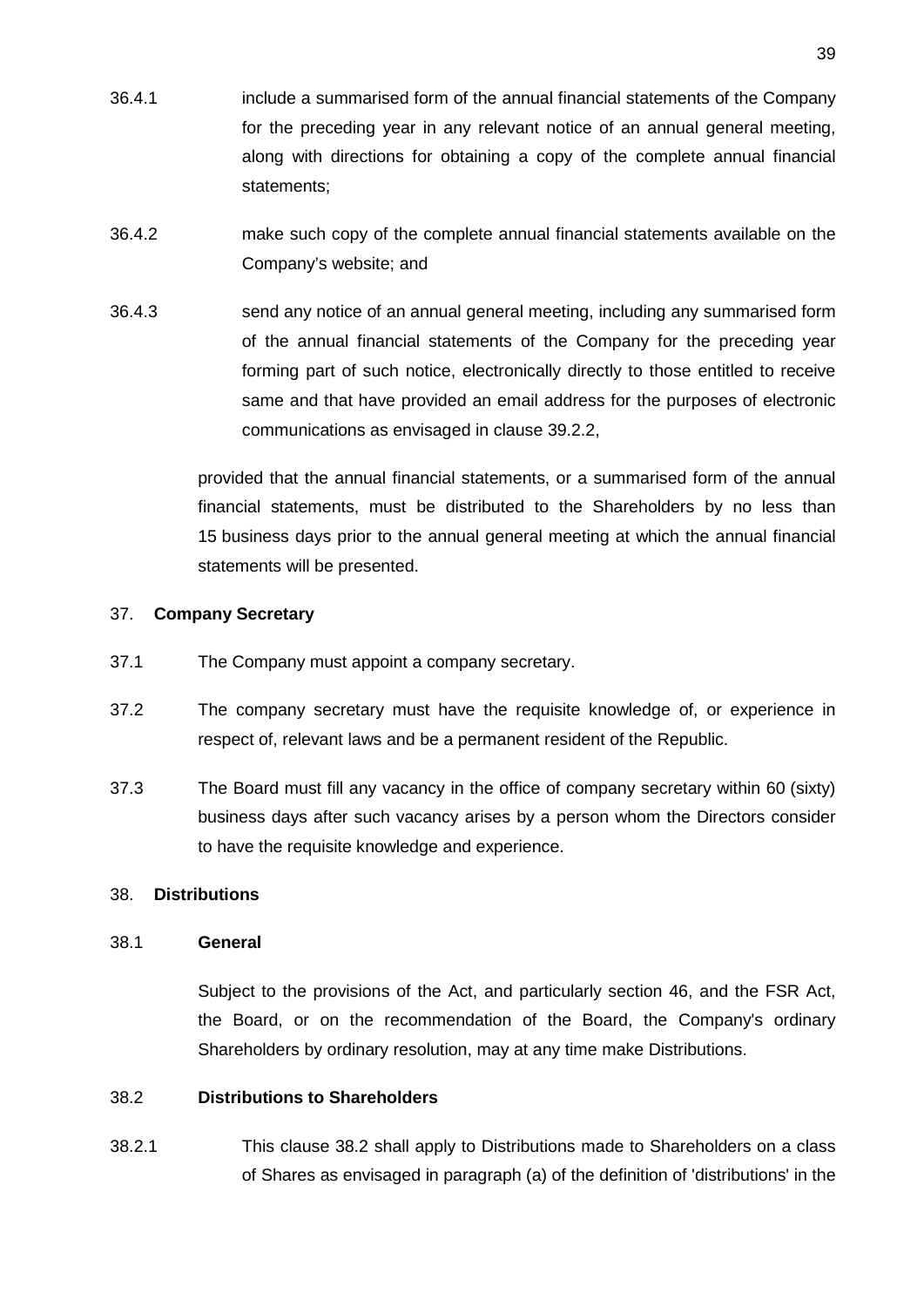Act, and references in this clause [38.2](#page-38-2) to "Distributions" shall be read accordingly.

- 38.2.2 Subject to the further provisions of this Memorandum of Incorporation (including clause [38.4\)](#page-41-1) and save as otherwise authorised by law or the regulations of a securities exchange on which the relevant Shares are listed, Distributions to Shareholders of a class shall be declared in proportion to the number of Shares of the relevant class held by such Shareholders.
- 38.2.3 Distributions shall be declared payable to the relevant Shareholders registered as such on the record date with respect to such Distribution, determined in terms of clause [23,](#page-25-0) provided that such record date in the case of the payment of any Distribution shall be a date subsequent to the date of sanctioning of the Distribution or declaring the Distribution by the Board, whichever is the later.
- <span id="page-39-0"></span>38.2.4 Distributions payable in cash shall be declared in the currency of the Republic of South Africa. The Board may, in its discretion and on such terms and conditions as it may determine, authorise the payment of any Distribution to a non-resident Shareholder in any foreign currency requested by the nonresident Shareholder, at the cost, expense and risk of the non-resident Shareholder in question.
- 38.2.5 In the case where several persons are registered as the joint holders of any Shares, any one of such persons may give to the Company effective receipts for all or any Distributions and payments on account of Distributions in respect of such Shares.
- 38.2.6 Subject to clause [38.2.9,](#page-40-1) all cash Distributions, interest or other sums payable in cash to Shareholders shall be paid by electronic funds transfer or other electronic means, or as otherwise specified by the Board from time to time. Payment by any means into the bank account recorded in the Company's bank account register nominated by the Shareholder, or in the case of joint Shareholders into the bank account nominated by the Shareholder whose name stands first in the Securities Register in respect of the Share, shall discharge the Company of any further liability in respect of the amount concerned.
- 38.2.7 Every payment of a Distribution, interest or other sums made by electronic funds transfer shall be made at the risk of the Shareholders or joint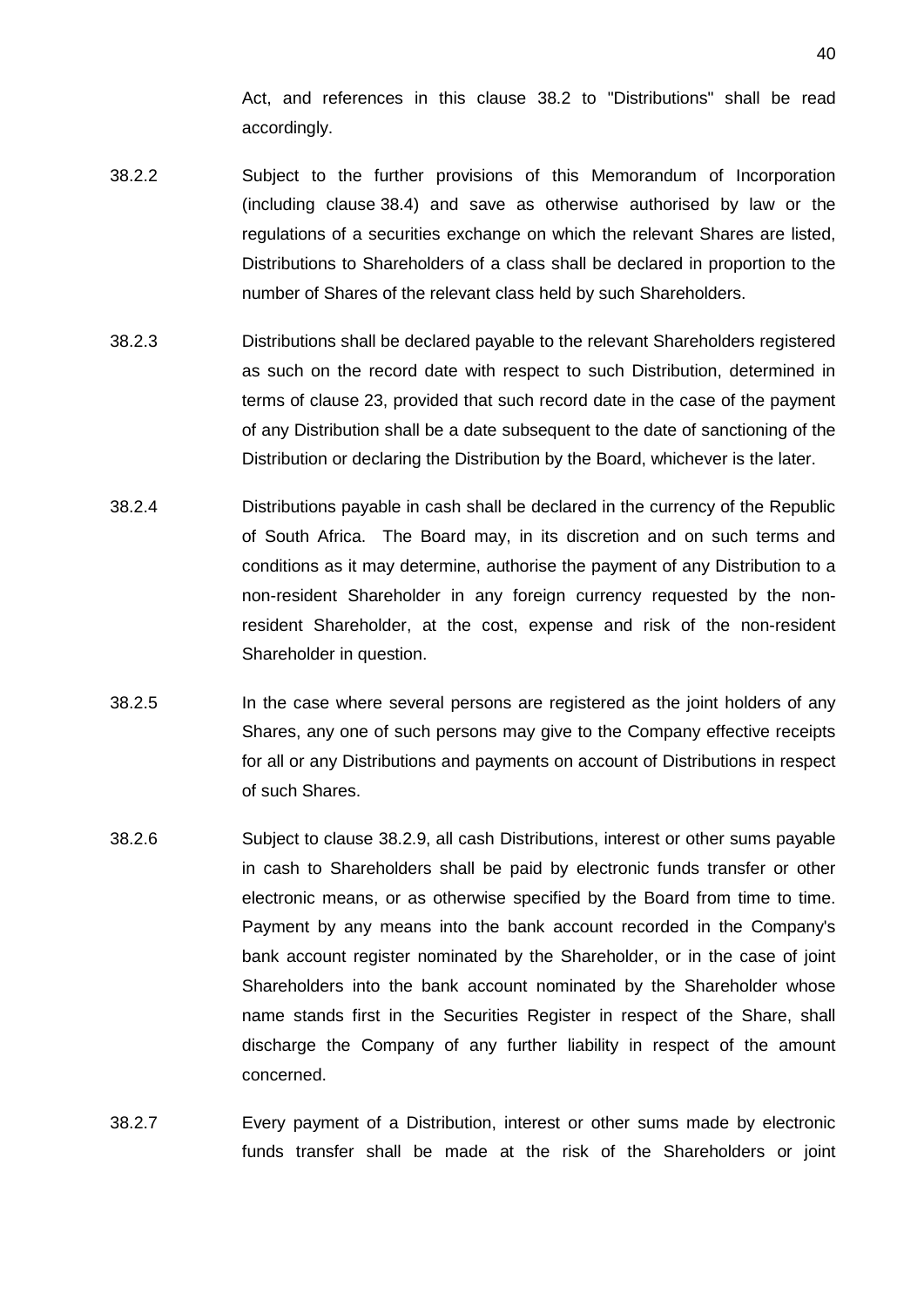Shareholders. The Company shall not be responsible for the loss or misdirection of any electronic funds transfer.

- 38.2.8 In respect of Distributions to Shareholders holding Securities listed on the JSE, payments to such Shareholders must be provided for in accordance with the Listings Requirements to the extent applicable and must not provide that capital shall be repaid on the basis that it may be called up again.
- <span id="page-40-1"></span>38.2.9 A Distribution may also be made and/or paid in any other way determined by the Directors, and if the directives of the Directors in that regard are complied with, the Company shall not be liable for any loss or damage which a Shareholder may suffer as a result thereof.
- 38.2.10 No Distribution shall bear interest against the Company, except as otherwise provided under the conditions of the issue of the Shares in respect of which such Distribution is payable.
- <span id="page-40-0"></span>38.2.11 Distributions unclaimed for a period of not less than 3 (three) years from the date on which such Distributions became payable by the Company may, at the discretion of the Board, be declared forfeit by the Board for the benefit of the Company. For the avoidance of doubt, all Distributions in the form of monies shall be held by the Company in trust for the benefit of the Shareholders, until lawfully claimed by the relevant Shareholders, but subject to the provisions of this clause [38.2.11](#page-40-0) and the laws of prescription from time to time, or until the Company is wound up.
- 38.2.12 Subject only to the provisions of any law to the contrary, Distributions may be declared either free of or subject to the deduction of income tax and any other tax or duty in respect of which the Company may be chargeable.
- 38.2.13 The Directors may from time to time declare and pay to the Shareholders such interim Distributions as the Directors consider appropriate.
- 38.2.14 Without detracting from the ability of the Company to issue capitalisation shares, any Distribution may be effected and/or paid wholly or in part:
- 38.2.14.1 by the distribution of specific assets; or
- 38.2.14.2 by the issue of Shares, debentures or Securities of the Company or of any other company; or
- 38.2.14.3 in cash; or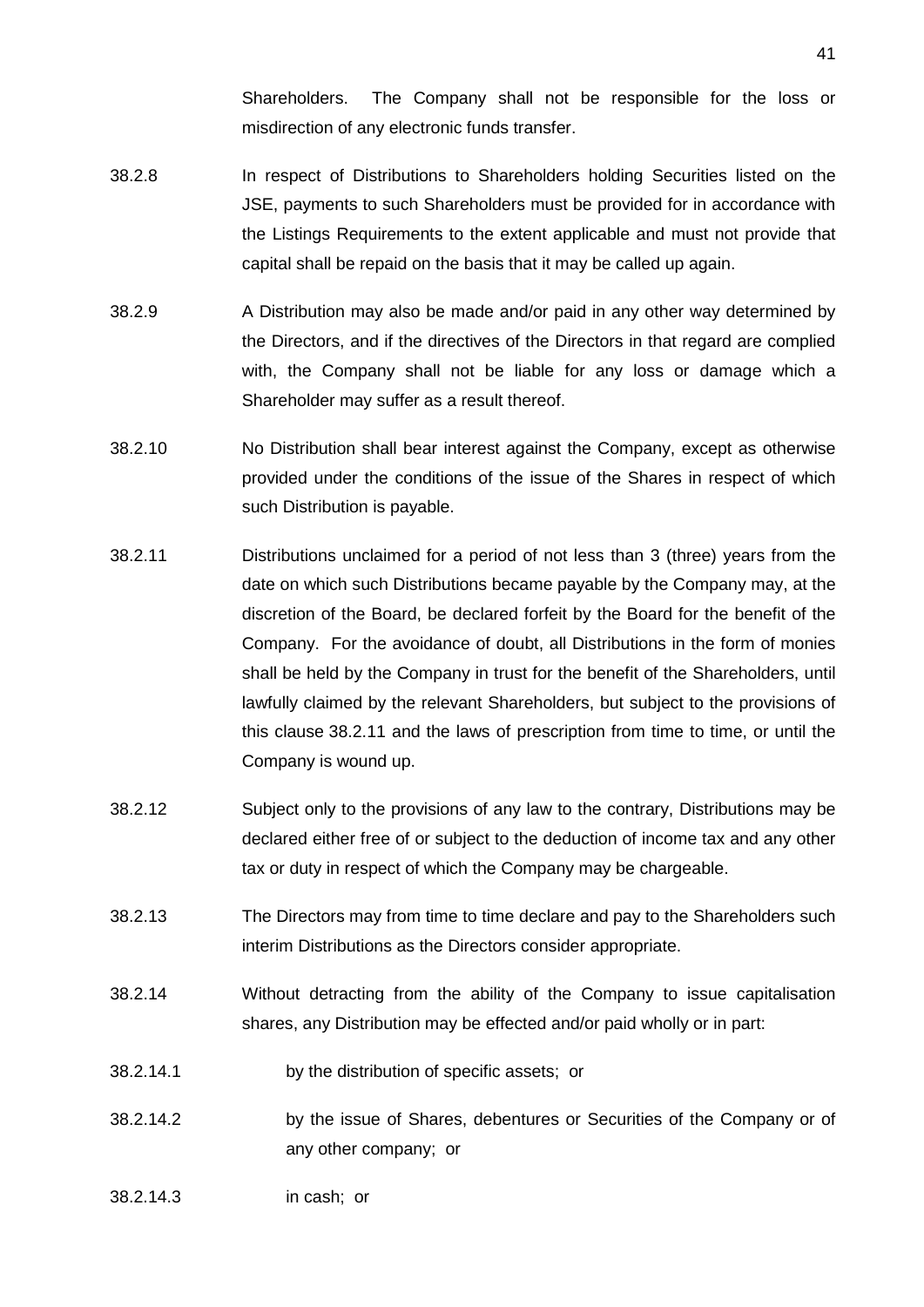- 38.2.14.4 in any other way which the Directors or Company in general meeting may at the time of declaring the Distribution determine, including granting to the Company's ordinary Shareholders a right of election between receiving any Distribution in cash or in the form of the distribution of specific assets.
- 38.2.15 Where any difficulty arises in regard to any Distribution, the Directors may settle that difficulty as they think expedient, and in particular may fix the value which shall be placed on such specific assets on Distribution.
- 38.2.16 The Directors may:
- 38.2.16.1 determine that cash payments shall be made to any Shareholder on the basis of the value so fixed in order to secure equality of Distribution; and
- 38.2.16.2 vest any such assets in trustees upon such trusts for the benefit of the persons entitled to the Distribution as the Directors deem expedient.

# 38.3 **Other Distributions**

Distributions made by the Company as envisaged in paragraphs (b) and/or (c) of the definition of 'distributions' in the Act, and/or Distributions made to persons other than Shareholders, shall be effected in such manner and subject to such terms as the Directors or the Company in general meeting may at the time of declaring the Distribution determine.

# <span id="page-41-1"></span>38.4 **Dividend Access Trusts**

<span id="page-41-0"></span>38.4.1 Notwithstanding any notional calculation of Distributions due to Shareholders in the Company from time to time and in accordance with this clause [38,](#page-38-1) where any amount paid by way of dividend or other shareholder distribution ("**Dividend**") by one or more Subsidiaries of the Company to any Dividend Access Trust (or to any company associated with that Dividend Access Trust ("**Associated Company**")) is received (i) by such Dividend Access Trust or (ii) by any Associated Company in connection with the Dividend Access Arrangements, no distribution by the Company shall be due to any Shareholder of the Company pursuant to any Distribution declared in terms of this Memorandum of Incorporation, to the extent that such Shareholder is entitled to receive any amount from the Dividend Access Trust (whether directly or indirectly via such Associated Company).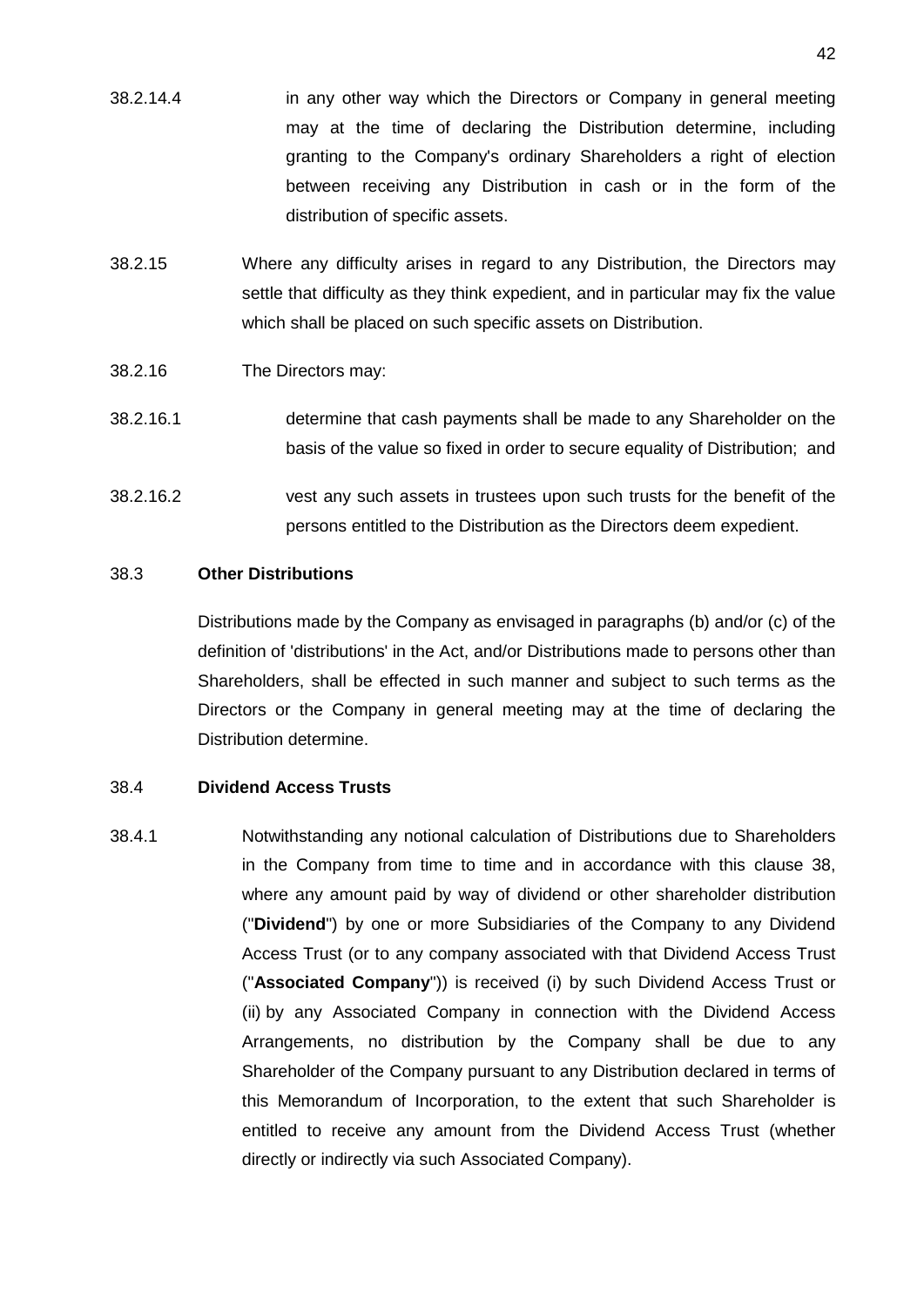- 38.4.2 Where amounts are received by a Dividend Access Trust and/or Associated Company in one currency and a Distribution is declared and/or authorised as payable by the Company under clause [38.2.4](#page-39-0) in another currency, the amounts so received by the Dividend Access Trust and/or Associated Company shall, for the purposes of calculating the reduction required by clause [38.4.1,](#page-41-0) be converted into the currency in which the Company has declared and/or authorised the Distribution at such rate as the Directors shall consider appropriate.
- 38.4.3 For the purposes of clause [38.4.1,](#page-41-0) the amount which any Shareholder is entitled to receive from the Dividend Access Trust shall, irrespective of the fact that such amounts are not actually received by the Shareholder, be deemed to include:
- 38.4.3.1 any amount which the Dividend Access Trust may be compelled by law to withhold from that Shareholder in respect of any matter;
- 38.4.3.2 a *pro rata* share of any taxation which the Subsidiary and/or Associated Company declaring and paying the same is obliged to withhold or to deduct from the amount of any Dividends declared and/or paid by it to the Dividend Access Trust;
- 38.4.3.3 any taxation which the Dividend Access Trust is obliged to withhold or to deduct from any amount accrued and/or paid to the Shareholder in question or for which the Dividend Access Trust is liable in respect of any Dividend accrued to it and/or which it receives from the Subsidiary and/or Associated Company;
- 38.4.3.4 a *pro rata* share of any taxation which the Subsidiary paying any Dividend to the Dividend Access Trust and/or Associated Company is obliged to pay in respect of that Dividend (being an amount paid in addition to the Dividend), provided in this case that the Shareholder concerned is able to obtain a credit for such taxation in calculating the tax liability in respect of the Distribution (and/or amounts received by or accrued to it from the Dividend Access Trust) in the jurisdiction in which the Dividend Access Trust is established;
- 38.4.3.5 a *pro rata* share of any amount which the Associated Company may be compelled by law to withhold from the Dividend Access Trust in respect of any matter; provided in this case that the Shareholder concerned is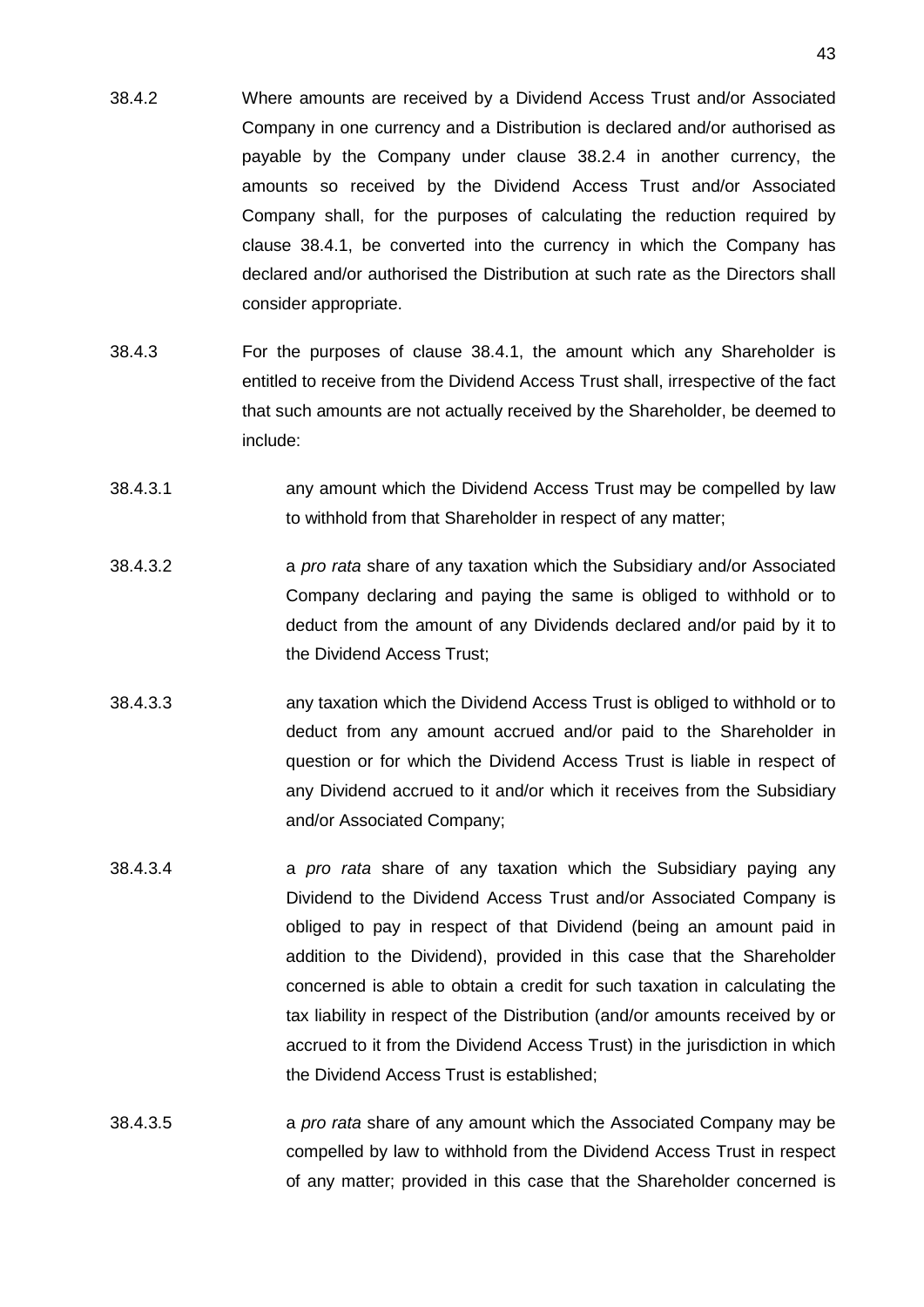directly or indirectly able to obtain a credit for such taxation in calculating the tax liability in respect of the Distribution (and/or amounts received by or accrued to it from the Dividend Access Trust) in the jurisdiction in which the Dividend Access Trust is established;

- 38.4.3.6 a *pro rata* share of any taxation which the Subsidiary declaring and paying the same is obliged to withhold or to deduct from the amount of any Dividends declared and/or paid by it to the Associated Company; provided in this case that the Shareholder concerned is directly or indirectly able to obtain a credit for such taxation in calculating the tax liability in respect of the Distribution (and/or amounts received by or accrued to it from the Dividend Access Trust) in the jurisdiction in which the Dividend Access Trust is established;
- 38.4.3.7 a *pro rata* share of any taxation (i) which the Associated Company is obliged to withhold or to deduct from any amount accrued and/or paid to the relevant Dividend Access Trust or (ii) for which the Associated Company is liable in respect of any Dividend accrued to it and/or which it receives from the Subsidiary; provided in each such case that the Shareholder concerned is directly or indirectly able to obtain a credit for such taxation in calculating the tax liability in respect of the Distribution (and/or amounts received by or accrued to it from the Dividend Access Trust) in the jurisdiction in which the Dividend Access Trust is established; and
- 38.4.3.8 a *pro rata* share of any taxation which the Associated Company paying any Dividend to the Dividend Access Trust is obliged to pay in respect of that Dividend (being an amount paid in addition to the Dividend); provided in this case that the Shareholder concerned is able to obtain a credit for such taxation in calculating the tax liability in respect of the Distribution (and/or amounts received by or accrued to it from the Dividend Access Trust) in the jurisdiction in which the Dividend Access Trust is established.

#### <span id="page-43-0"></span>39. **Notices**

39.1 All notices intended or required to be given by the Company to any Shareholder of the Company shall be given in any manner authorised by the Act and the Regulations.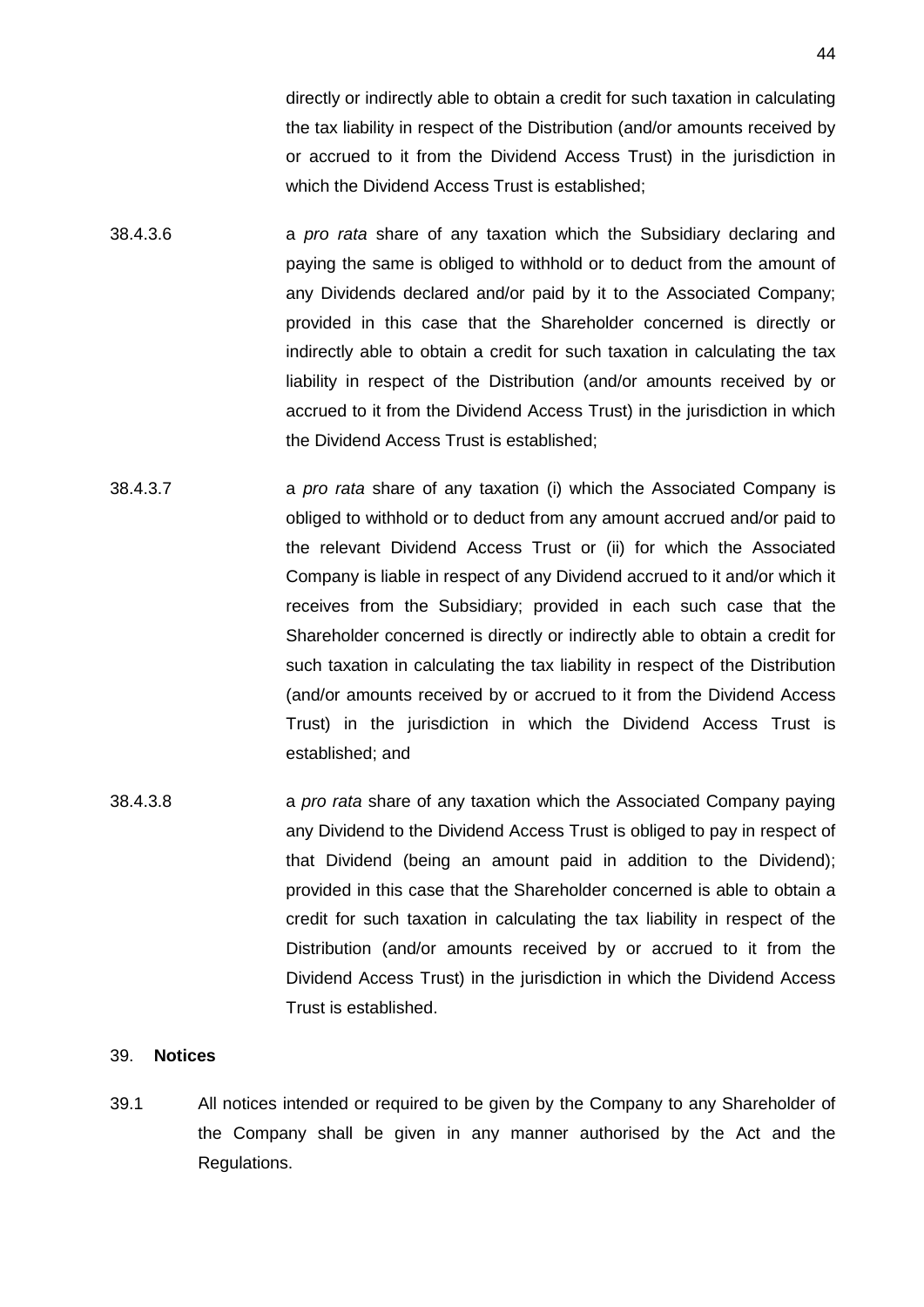- 39.2 Each Shareholder of the Company:
- 39.2.1 shall notify in writing to the Company an address, which address shall be his registered address for the purposes of receiving written notices from the Company by post; and
- <span id="page-44-0"></span>39.2.2 may notify in writing to the Company an email address and/or any other electronic address, which address shall be his address for the purposes of receiving notices by way of electronic communication and if such an address is provided, the Shareholder consents to any notices by the Company being sent to that Shareholder by way of electronic communication and not in hard copy, to the extent permitted in terms of the Act and the Listings Requirements.
- 39.3 Any Shareholder whose address in the Securities Register is an address not within the Republic, and who shall from time to time furnish the Company with an address within the Republic at which notices can be served upon him, shall be entitled to have notices served upon him at such address.
- 39.4 In the case of joint holders of a Share, all notices shall, unless such holders otherwise in writing request and the Directors agree, be given to that Shareholder whose name appears first in the Securities Register and a notice so given shall be deemed sufficient notice to all the joint holders.
- 39.5 Any notice sent by any means permitted by the Regulations shall be deemed to have been delivered as provided for that method of delivery in the Regulations.
- 39.6 Every person who by operation of law, transfer or other means whatsoever becomes entitled to any Share, shall be bound by every notice in respect of that Share which, prior to his name and address being entered in the Securities Register, was given or deemed to be given to the person from whom he derives his title to such Share.
- 39.7 Any notice or document delivered or sent by post to or left at the registered address of any Shareholder in pursuance of this Memorandum of Incorporation shall, notwithstanding that such Shareholder was then deceased, and whether or not the Company has notice of his death, be deemed to have been duly served in respect of any Shares, whether held solely or jointly with other persons by such Shareholder, until some other person be registered in his stead as the sole or joint holder thereof, and such service shall for all purposes of this Memorandum of Incorporation be deemed a sufficient service of such notice or document on his heirs, executors or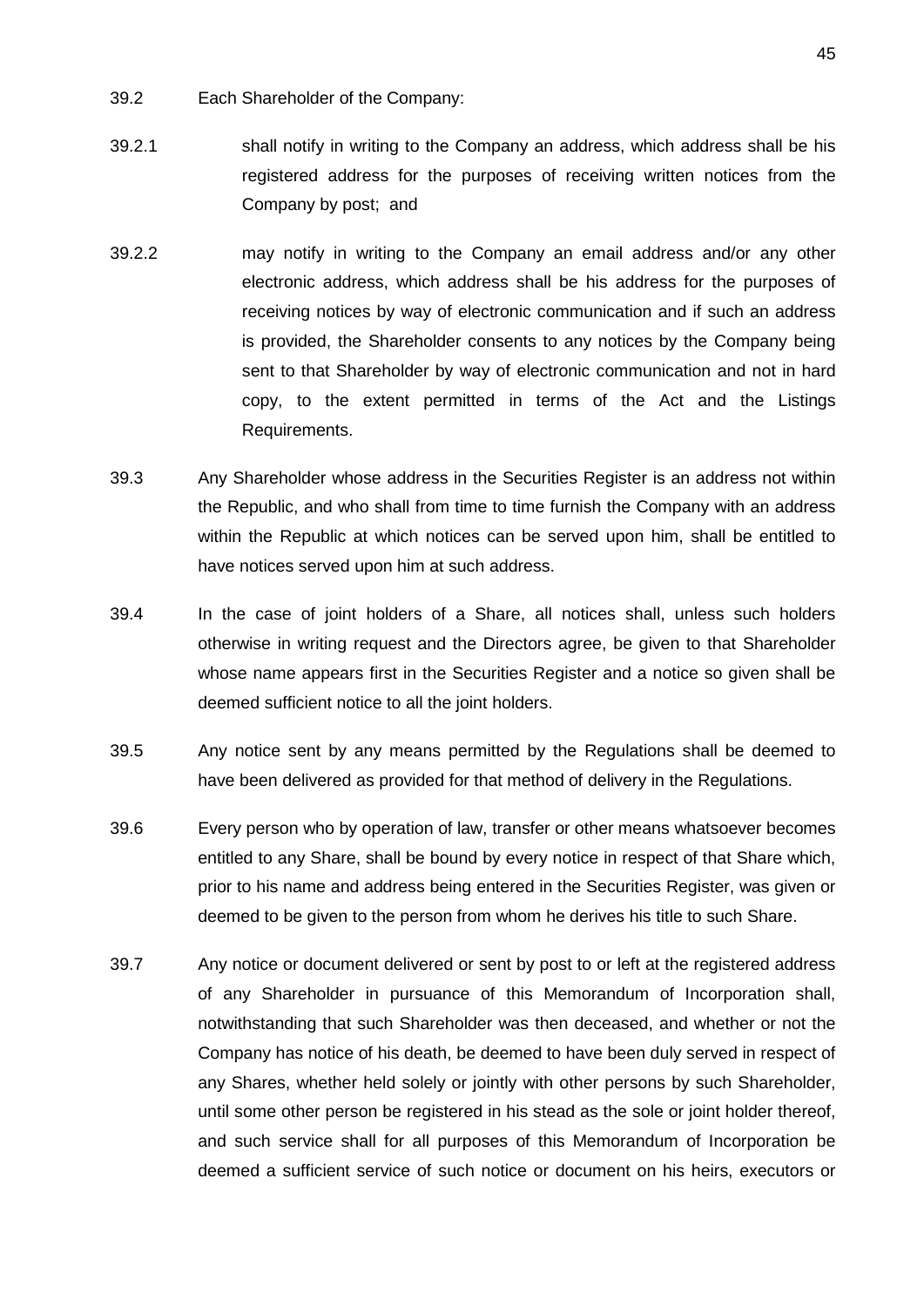administrators, and all persons (if any) jointly interested with him in any such Shares.

39.8 Notices for Shareholders' meetings must be sent to the JSE at the same time as the notice is given to the Shareholders. Notices for Shareholders' meetings must also be published via the Securities Exchange News Services of the JSE, or any successor service.

#### <span id="page-45-0"></span>40. **Amendment of Memorandum of Incorporation**

- 40.1 This Memorandum of Incorporation may only be altered or amended in the manner set out in the Act, read together with the Listings Requirements and the FSR Act and, to the extent applicable, any licencing conditions imposed on the Company.
- 40.2 While the Shares of the Company remain listed on the JSE, the Board must, prior to proposing any amendments for approval by the Company's ordinary Shareholders, submit any such proposed amendments to the Memorandum of Incorporation to the JSE for approval in accordance with the Listings Requirements.
- 40.3 If any proposed amendment to the Memorandum of Incorporation relates to the variation of any preferences, rights, limitations and other terms attaching to any other class of Shares already in issue, that amendment may not be implemented without a special resolution of the Shareholders in respect of Shares in that class at a separate meeting. In such instances, the Shareholders in respect of such Shares may also be allowed to vote at the meeting of the ordinary Shareholders, subject to the limitation on the voting rights recorded in clause [8.3](#page-9-0) and paragraph 10.5(c) of Schedule 10 of the Listings Requirements. No resolution of Shareholders of the Company to amend the Memorandum of Incorporation which relates to the variation of any preferences, rights, limitations and other terms attaching to a class of Shares shall be proposed or passed, unless the amendment has been approved by a special resolution of the Shareholders of the Shares in that class.
- 40.4 Preferences, rights, limitations or other terms of any class of Shares must not be varied and no resolution may be proposed to the Company's Shareholders for such variation in response to any objectively ascertainable external fact or facts, as provided for in sections 37(6) and (7).

# <span id="page-45-1"></span>41. **Company Rules**

The Board may not make, amend or repeal any Rules for the Company as contemplated in sections 15(3) to (5).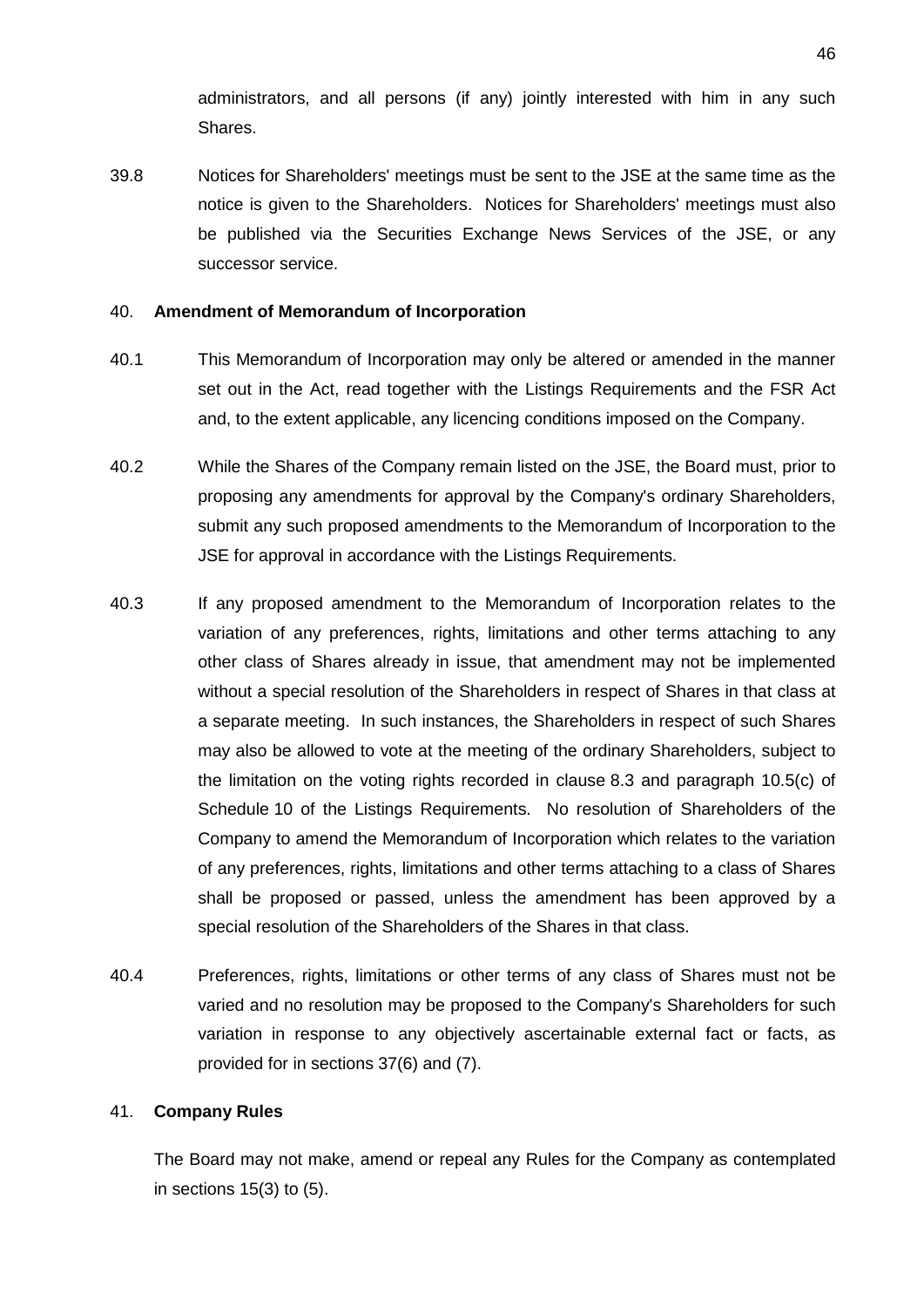#### <span id="page-46-0"></span>42. **Branch Register**

- 42.1 The Company, or the Board on behalf of the Company, may cause to be kept in any foreign country a branch register or Securities Register of Securities holders resident in such foreign country and the Board may, subject to the provisions of the Act, make and vary such regulations as it may think fit respecting the keeping of any such branch register or Securities Register.
- 42.2 Subject to and to the extent permitted by applicable law and regulation, and to the rules applicable to such a system, the Company may determine that any Securities or class of Securities held on a branch register may be held in uncertificated form in accordance with any system outside the Republic, which enables title to such Securities to be evidenced and transferred without a written instrument, and which is an electronic settlement environment for transactions to be settled and transfer of ownership in Securities to be recorded electronically.
- 42.3 Notwithstanding anything in this Memorandum of Incorporation to the contrary and subject to applicable law and regulation, the Directors, in their discretion, shall be entitled to put into place any mechanism and/or system in any jurisdictions and within or across numerous markets, whether involving third parties or otherwise, in relation to the recording, transfer, custody, clearing and settlement of Shares and/or title and/or interests in respect of same, whether or not in conjunction with or separate of any branch registers in place.

#### <span id="page-46-1"></span>43. **The Nedbank Unbundling**

- <span id="page-46-2"></span>43.1 In this clause [43,](#page-46-1) unless the context clearly indicates a contrary intention, the following words and expressions bear the meanings assigned to them in this clause [43.1](#page-46-2) and cognate expressions bear corresponding meanings:
- 43.1.1 "**Group**" means the Company including its subsidiaries from time to time;
- 43.1.2 "**Listing Date**" means the date upon which the Company's Ordinary Shares are admitted to listing and trading on the main board of the exchange operated by the JSE;
- 43.1.3 "**Listings Requirements**" means the listings requirements of the JSE (including any rulings made, and dispensation granted, by the JSE to the Company);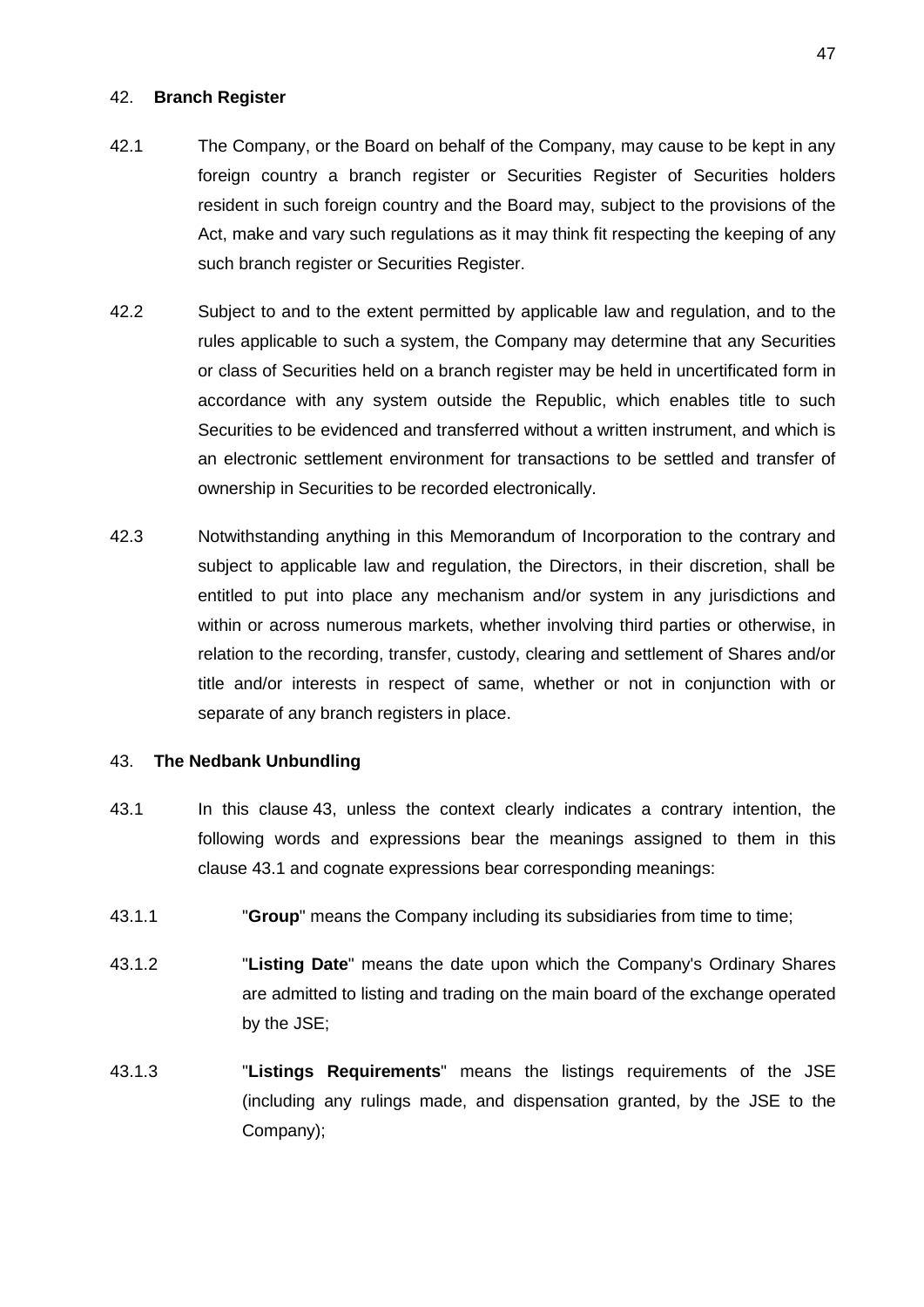- 43.1.4 "**Managed Separation**" means the managed separation of the four largely independent businesses within the Old Mutual plc Group as it existed at 11 March 2016;
- 43.1.5 "**Mandatory Implementation Date**" means the first anniversary of the Listing Date:
- 43.1.6 "**Nedbank**" means Nedbank Group Limited, incorporated and registered in South Africa with registration number 1966/010630/06;
- 43.1.7 "**Nedbank Shares**" means ordinary shares in the issued share capital of Nedbank;
- 43.1.8 "**Nedbank Unbundling**" has the meaning given to this term in clause [43.3](#page-48-0) below;
- 43.1.9 "**Old Mutual plc**" means Old Mutual plc, incorporated and registered in England and Wales with registered number 03591559, which shall be reregistered as a private limited company in due course;
- 43.1.10 "**Old Mutual plc Group**" means Old Mutual plc including its subsidiaries and subsidiary undertakings from time to time
- 43.1.11 "**Retained Nedbank Shares**" means such number of Nedbank Shares as constitutes 19.9% of the issued ordinary share capital of Nedbank at the date upon which the Nedbank Unbundling is implemented (in addition to any Nedbank Shares held by the Group for and on behalf of policy-holders, or through mutual funds managed by the Group, from time to time); and
- 43.1.12 "**Unbundled Nedbank Shares**" means all of the Nedbank Shares held by the Group, the distribution of which to the Company's issued ordinary Shareholders will result in the Group, immediately after the implementation of the Nedbank Unbundling, holding only the Retained Nedbank Shares; provided that, notwithstanding anything to the contrary, the number of Nedbank Shares so distributed pursuant to the Nedbank Unbundling shall not be fewer than 149 000 000 Nedbank Shares.
- 43.2 If there is any conflict between this clause [43](#page-46-1) and any other provision of this Memorandum of Incorporation, the provisions of this clause [43](#page-46-1) shall prevail.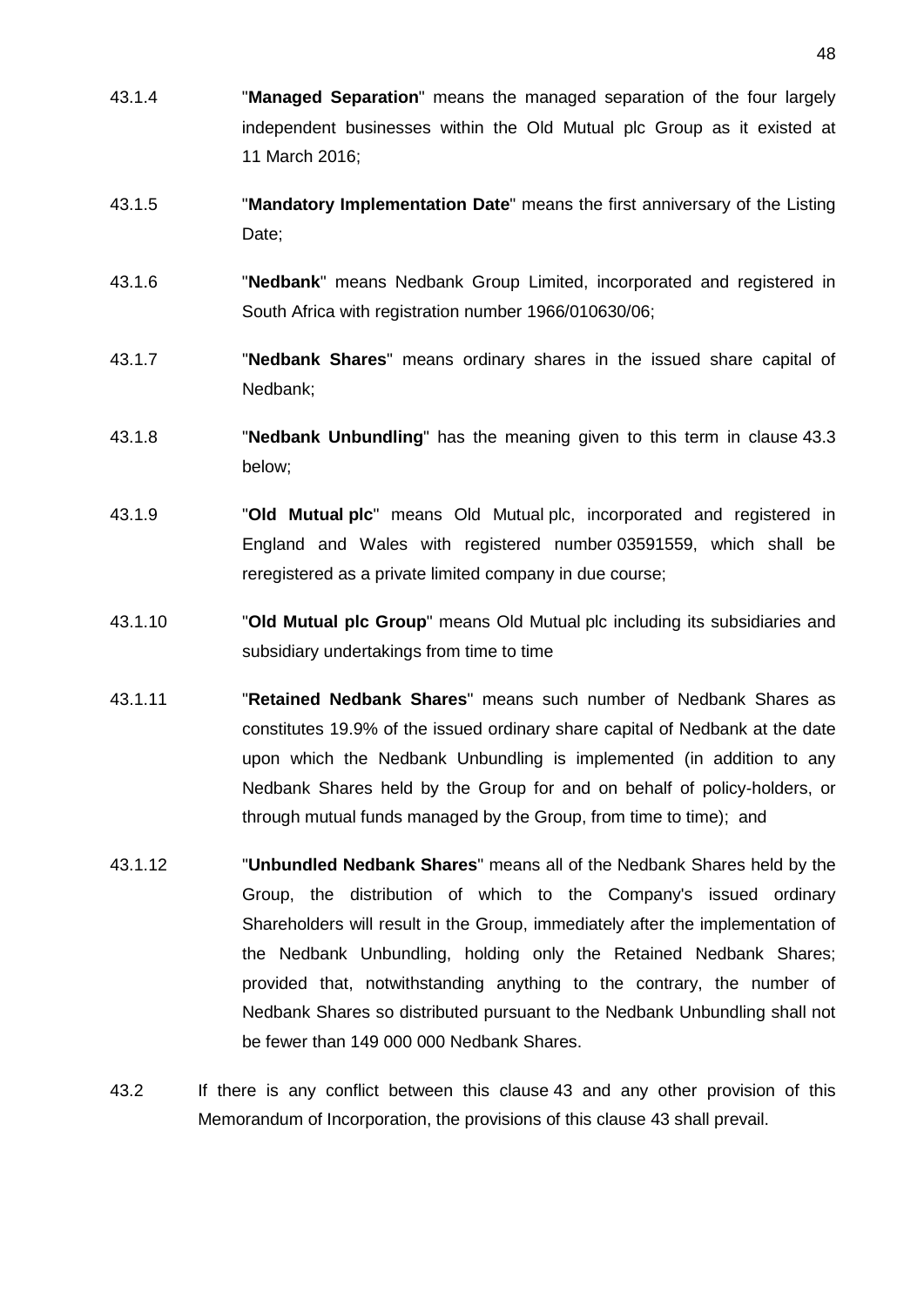- <span id="page-48-0"></span>43.3 The final step in the Managed Separation entails the Company procuring the unbundling to its ordinary Shareholders of the Unbundled Nedbank Shares in accordance with this clause [43](#page-46-1) ("**Nedbank Unbundling**").
- 43.4 The Company shall, subject to (i) all requisite regulatory and corporate consents and approvals required for the implementation of the Nedbank Unbundling having been obtained, (ii) compliance with all conditions imposed on or in respect of the Company by any applicable regulator and (iii) compliance with the Act and the Listings Requirements, be obliged to:
- 43.4.1 procure within the timeframe referred to in clause [43.4.3,](#page-48-1) to the extent that it is so able, that the relevant companies within the Group which hold Nedbank Shares make the necessary distributions *in specie* of the Unbundled Nedbank Shares such that the Company is able to implement the Nedbank Unbundling and the Group will, following the implementation of the Nedbank Unbundling, hold only the Retained Nedbank Shares;
- 43.4.2 within the timeframe referred to in clause [43.4.3,](#page-48-1) effect a distribution *in specie*  of the Unbundled Nedbank Shares to its ordinary Shareholders at the relevant time in accordance with section 46 of the Act and the Listings Requirements; and
- <span id="page-48-1"></span>43.4.3 procure that the Nedbank Unbundling is implemented in its entirety at such time as the Board determines is appropriate, but no sooner than 3 months following the Listing Date and no later than the Mandatory Implementation Date; provided that if the Board has not implemented the Nedbank Unbundling by the Mandatory Implementation Date, the Board shall be obliged to procure the implementation of the Nedbank Unbundling with effect from that date (or, to the extent applicable, the first reasonably practicable business day thereafter upon which the Group is legally able to do so).
- 43.5 Subject to applicable law and regulation and clause [12](#page-15-1) of this Memorandum of Incorporation:
- 43.5.1 if it is necessary or expedient to take any action because of legal impediments or compliance with the laws or the requirements of any regulatory body of any territory outside of South Africa that may be applicable to the Nedbank Unbundling; or
- 43.5.2 any other difficulty arises in connection with the Nedbank Unbundling in such territory,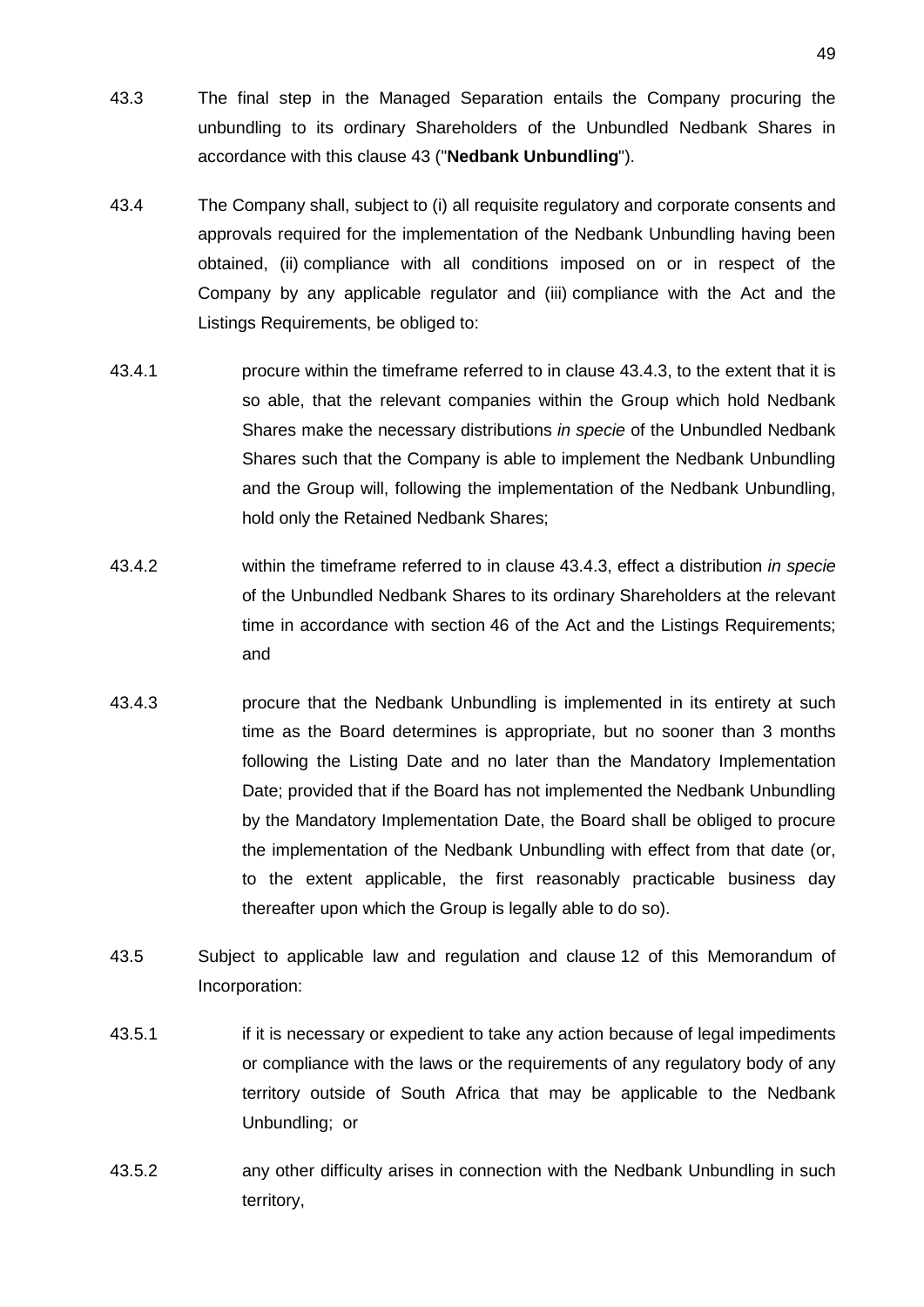the Company is entitled to take such action or resolve such matter as the Directors in their discretion may deem fit; provided that in taking such action, the Directors shall do so in an orderly manner in respect of the Company's ordinary Shareholders and the Nedbank Shares. In particular, the Company may, as determined by the Directors in their discretion:

- 43.5.3 sell, or procure the sale of the Unbundled Nedbank Shares or fractional entitlements to the Unbundled Nedbank Shares, and:
- 43.5.3.1 remit all, or part of, such proceeds to ordinary Shareholders; and/or
- 43.5.3.2 in relation to fractional entitlements to Unbundled Nedbank Shares:
- 43.5.3.2.1 retain all, or part of, such proceeds for the benefit of the Company; and/or
- 43.5.3.2.2 donate all, or part of, such proceeds to a charity designated by the Directors in their discretion; or
- 43.5.4 ignore fractional entitlements to the Unbundled Nedbank Shares.

#### <span id="page-49-0"></span>44. **Other listings**

- 44.1 The Company's Securities or beneficial interests in relation to them may from time to time be listed and trading on securities exchanges and over-the-counter markets (each a "**Regulated Market**") in various jurisdictions. In this regard, notwithstanding anything in this Memorandum of Incorporation to the contrary, the Board shall be entitled to do, or cause to be done, all things necessary or desirable to ensure:
- 44.1.1 compliance with applicable law and regulation in such jurisdictions, including the listings requirements or rules of the applicable Regulated Market; and
- 44.1.2 that efficient and effective settlement mechanisms are in place and operating in the jurisdiction of such Regulated Market.
- 44.2 Subject to applicable law and regulation and the provisions of this Memorandum of Incorporation:
- 44.2.1 if it is necessary, expedient or desirable to take any action because of legal impediments or compliance with the laws or the requirements of any regulatory body of any jurisdiction outside South Africa that may be applicable to the Company or the holder of the Security; or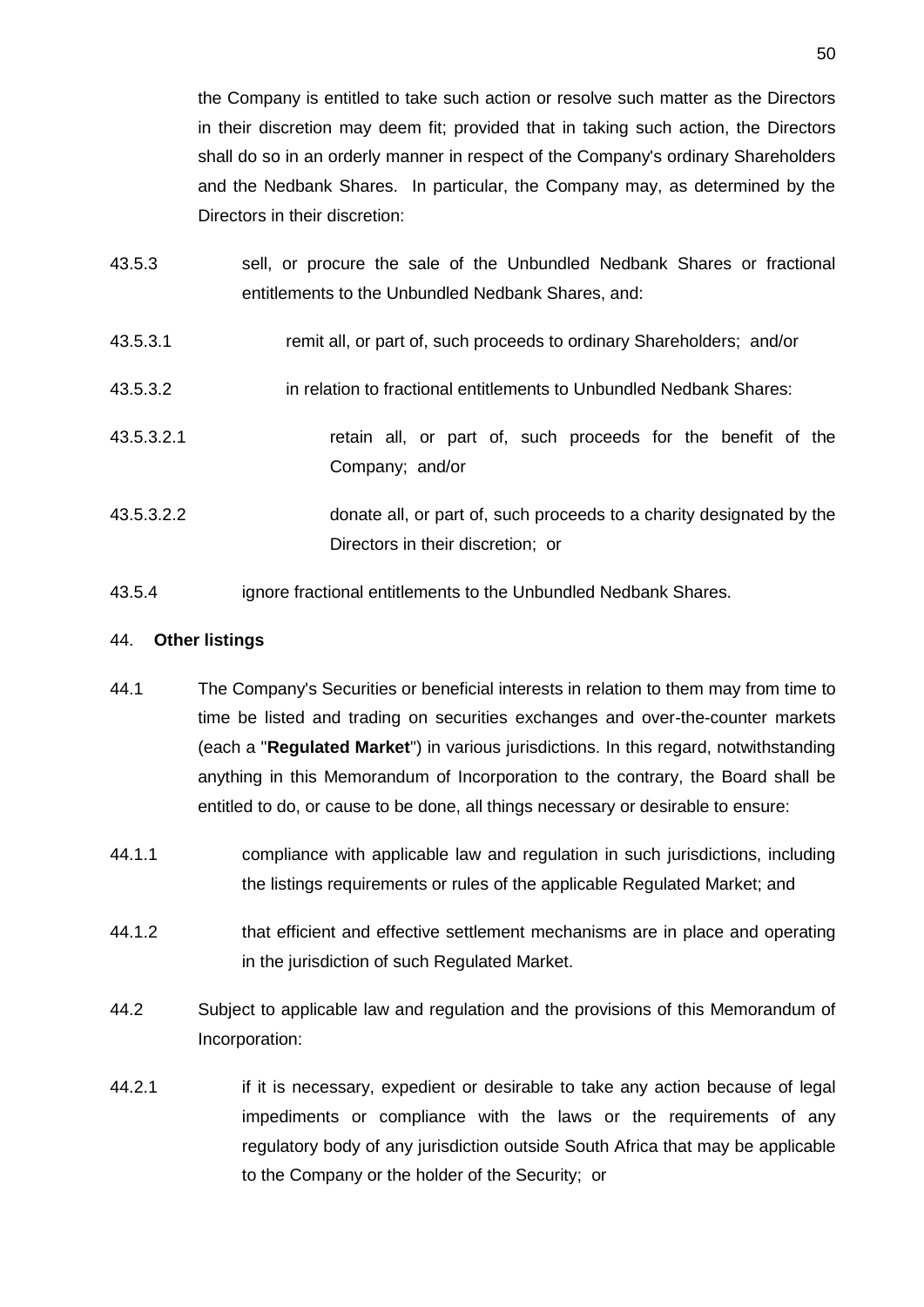44.2.2 any other difficulty arises in connection with corporate actions to be undertaken by the Company in such jurisdiction,

> the Company shall be entitled to take such action or resolve such matter as the Directors in their discretion may deem fit; provided that in taking such action, the Directors shall do so in an orderly manner.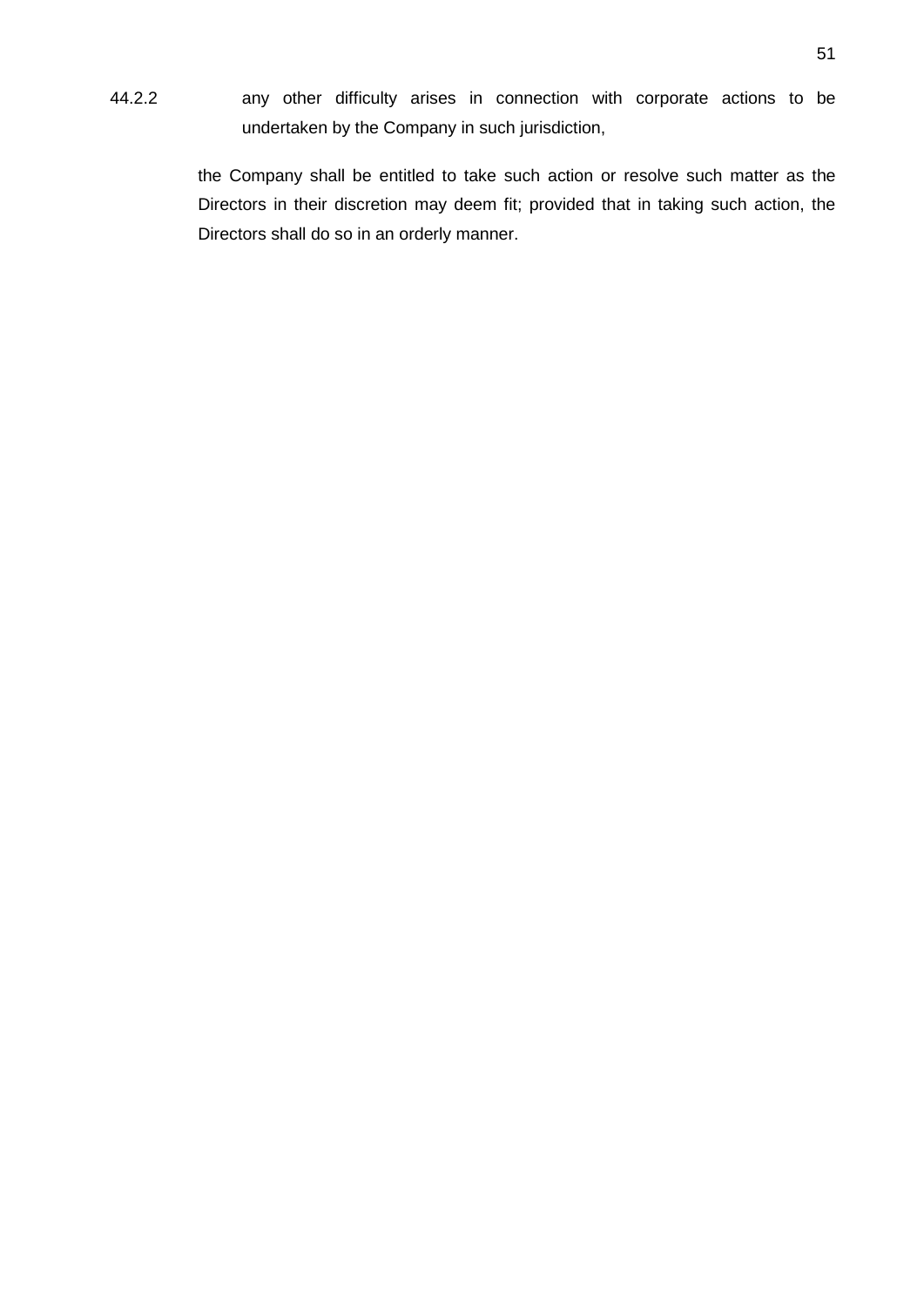#### 1. **Preference Shares**

#### $1.1$ **Definitions and interpretation**

Save to the extent that this clause 1 indicates otherwise, words and expressions defined in the main body of this Memorandum of Incorporation shall have the same meanings in this clause 1. In this clause 1, unless the context indicates otherwise:

- $1.1.1$ "**Accumulated Amount**" means an "Accumulated Amount" as contemplated in clause 1.3.5;
- $1.1.2$ "**Accrued Preference Dividend**" means all Preference Dividends which are deemed to have accrued in accordance with clause 1.3.3, but which the Company is for any reason not yet obliged to pay;
- $1.1.3$ **Actual Redemption Date** means in respect of any Preference Shares that are issued, the date on which such Preference Share is actually redeemed and the Redemption Amount thereof paid in full to the Preference Shareholder, in accordance with clause 1.4;
- $1.1.4$ "**Applicable Law**" means the common law or international law or any statute, regulation, by-law or delegated or other legislation or any directives, notices, rulings, standards or instructions (whether binding or not) made or given in terms of any such law or legislation or any solvency, financial soundness or accounting standard, practice or method (including the Income Tax Act No 58 of 1962, the FSR Act or the Insurance Act No 18 of 2017, generally accepted accounting practice, IFRS and the Prudential Standards, directives and guidance notes issued by the Prudential Authority from time to time;
- "**Authorising Resolution**" means the resolution of the Board which authorises the  $1.1.5$ issue of Preference Shares, which resolution shall determine the Tranche of Preference Shares in which those Preference Shares shall be included and, if that is a new Tranche, shall establish that Tranche by determining:
- 1.1.5.1 a distinguishing title for that Tranche of Preference Shares;
- 1.1.5.2 the Issue Price at which all Preference Shares in that Tranche will be issued;
- 1.1.5.3 the Dividend Rate that will apply to all Preference Shares in that Tranche;
- 1.1.5.4 the Dividend Payment Date that will apply to all Preference Shares in that Tranche;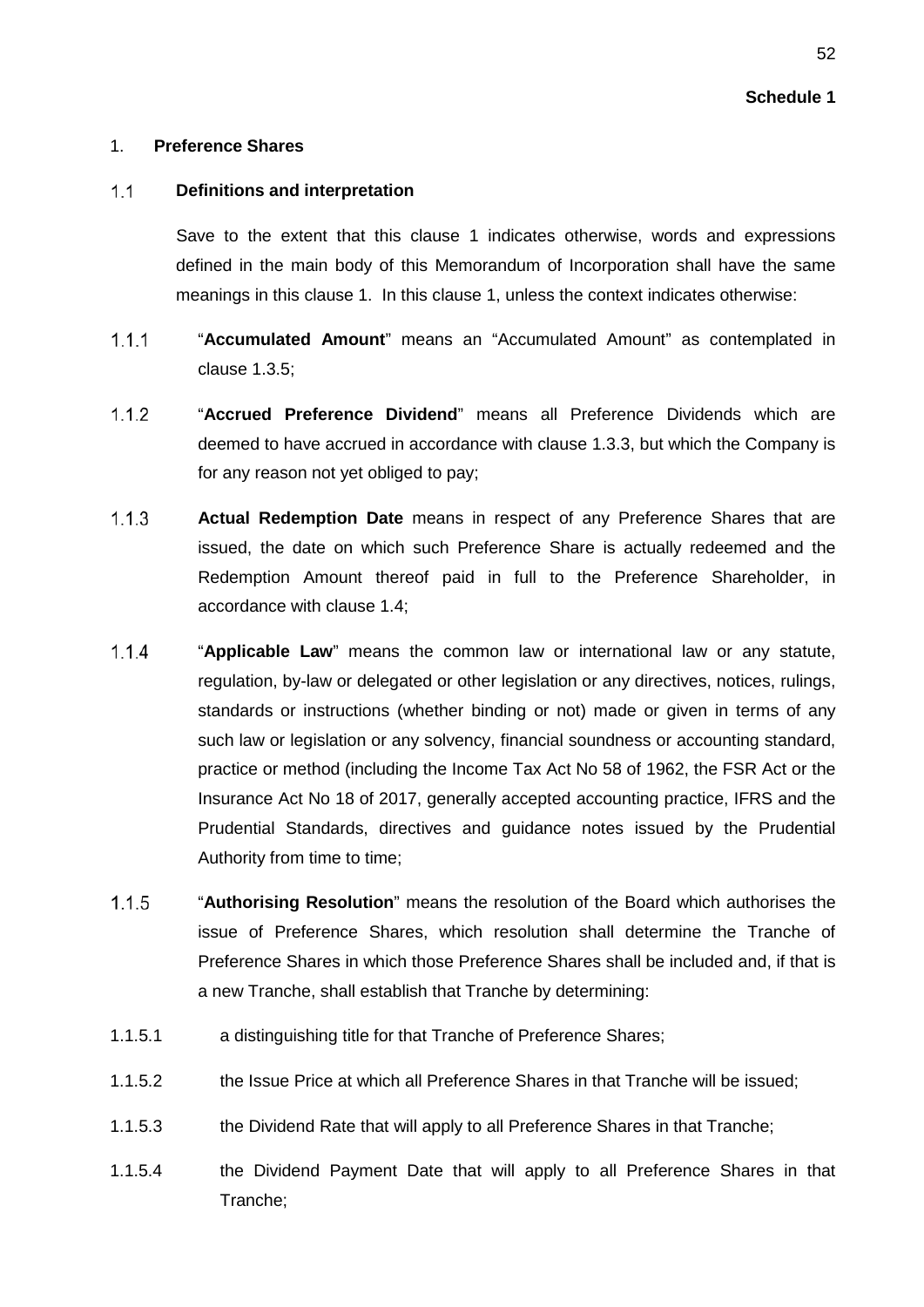- 1.1.5.5 if the Board in its discretion so elects, a Fixed Redemption Date that will apply to all the Preference Shares in that Tranche, provided that the Board shall not have the power or authority to determine a Fixed Redemption Date which is prior to the first Business Day after the third anniversary of the Issue Date of that Tranche; and
- 1.1.5.6 such other terms that will apply to all Preference Shares in that Tranche as the Board may consider to be necessary or desirable in the circumstances;
- $1.1.6$ "**Business Day"** means any day, other than a Saturday, Sunday or official public holiday in the Republic;
- $1.1.7$ "**Change of Law**" means any introduction, repeal or variation of or any other amendment to or change in interpretation of any aspect of any Applicable Law which affects any Preference Shares or any aspect of the Company's affairs which relates to any Preference Shares (including the manner in which the Company accounts for or is required to treat any Preference Shares for accounting, tax, solvency, financial soundness or insurance law purposes);
- $1.1.8$ "**Distribution**" means "**distribution**" as defined in the Act;
- $1.1.9$ "**Dividend Payment Date**" means each date on which the Company is scheduled to pay Preference Dividends, as specified in the Authorising Resolution;
- $1.1.10$ "**Dividend Period**" means each period which commences on the day after a Dividend Payment Date and which ends on and includes the next Dividend Payment Date provided that:
- 1.1.10.1 the first Dividend Period in respect of any particular Preference Share shall (i) commence on the day after the Issue Date of that Preference Share, and (ii) end on and include the first Dividend Payment Date which occurs after that Issue Date; and
- 1.1.10.2 the last Dividend Period in respect of any particular Preference Share shall (i) commence on the day after the last Dividend Payment Date which occurs prior to the Actual Redemption Date of that Preference Share, and (ii) end on and include the Actual Redemption Date;
- $1.1.11$ "**Dividend Rate**" means the rate of which dividends will be deemed to accrue on a Tranche of Preference Shares, as determined by the Board in the applicable Authorising Resolution;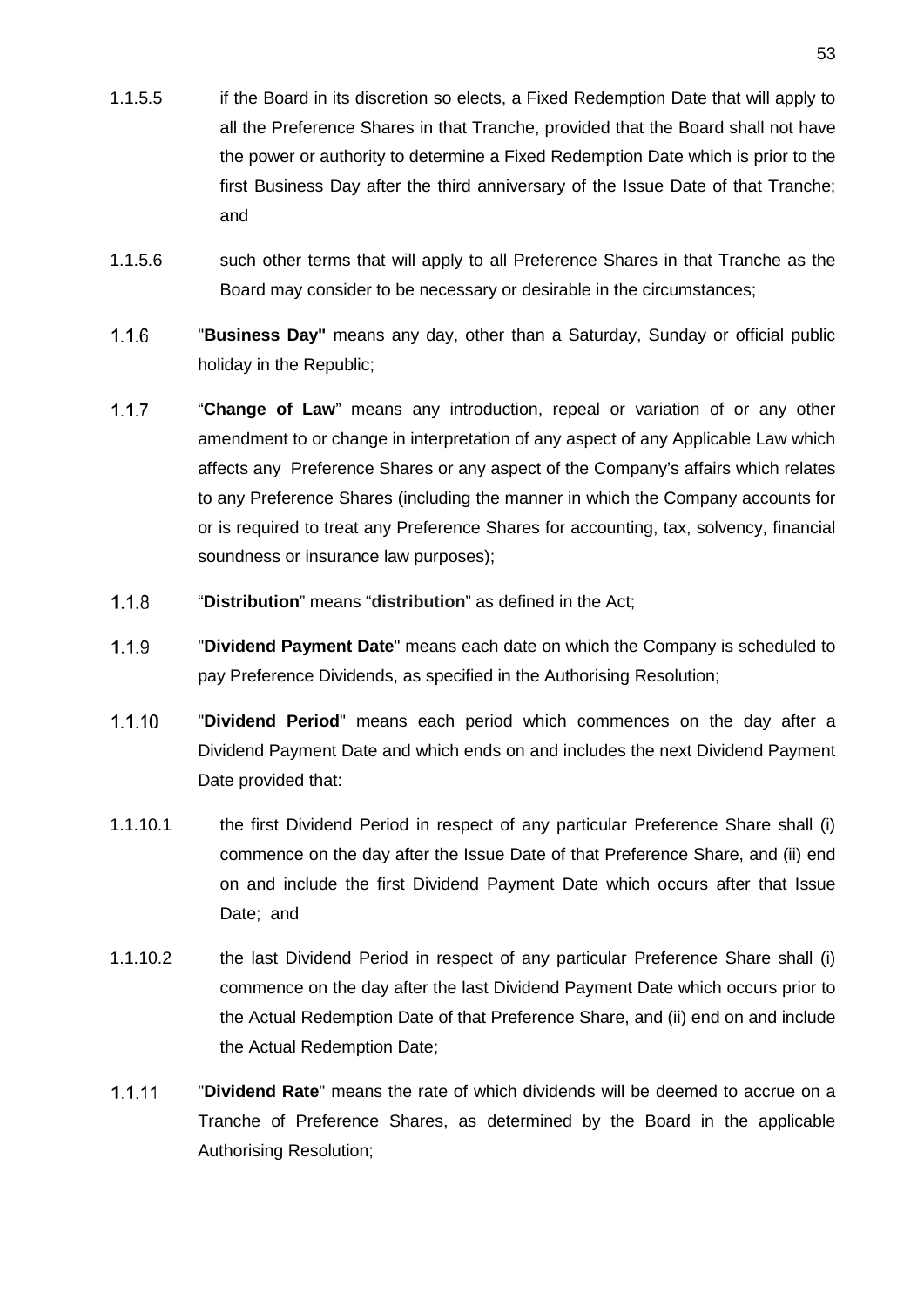- "**Fixed Redemption Date**" means, in respect of a Tranche, a date (if any)  $1.1.12$ determined by the Board as the Fixed Redemption Date for that Tranche in the Authorising Resolution, provided that such date may not be a date prior to the first Business Day after the third anniversary of the Issue Date of that Tranche;
- $1.1.13$ "**Issue Date**" means, in respect of each Preference Share, the date on which the Company issues that Preference Share to the subscriber;
- $1.1.14$ "**Issue Price**" means, in relation to each Preference Share, the amount of the subscription price paid for that Preference Share;
- $1.1.15$ "**Preference Dividend**" means a dividend calculated in accordance with clause 1.3.3;
- 1.1.16 "**Preference Shareholder**" means a holder of a Preference Share who is entered as such in the Securities Register of the Company;
- $1.1.17$ "**Preference Shares**" means cumulative, non-participating, non-convertible, redeemable, no par value preference shares in the share capital of the Company having the preferences, rights, limitations and other terms set out in this clause 1 and such other rights, if any, as may be expressly conferred upon them elsewhere in this Memorandum of Incorporation or in the Authorising Resolution;
- $1.1.18$ "**Prime Rate**" means the publicly quoted basic rate of interest levied by Nedbank Limited from time to time on overdraft, calculated on a 365 (three hundred and sixty five) day year, irrespective of whether the applicable year is a leap year, and proved, prima facie, in the event of a dispute and in the absence of manifest error, by a certificate under the hand of any director or manager of Nedbank Limited, whose appointment and authority need not be proved;
- $1.1.19$ "**Prudential Authority**" means the Prudential Authority of the South African Reserve Bank;
- $1.1.20$ "**Redemption Amount**" means the amount payable by the Company in order to redeem a Preference Share, being:
- 1.1.20.1 the Issue Price; plus
- 1.1.20.2 the Accrued Preference Dividends for the Dividend Period which ends on the Actual Redemption Date of that Preference Share; plus
- 1.1.20.3 any Accumulated Amounts in respect of that Preference Share on its Actual Redemption Date;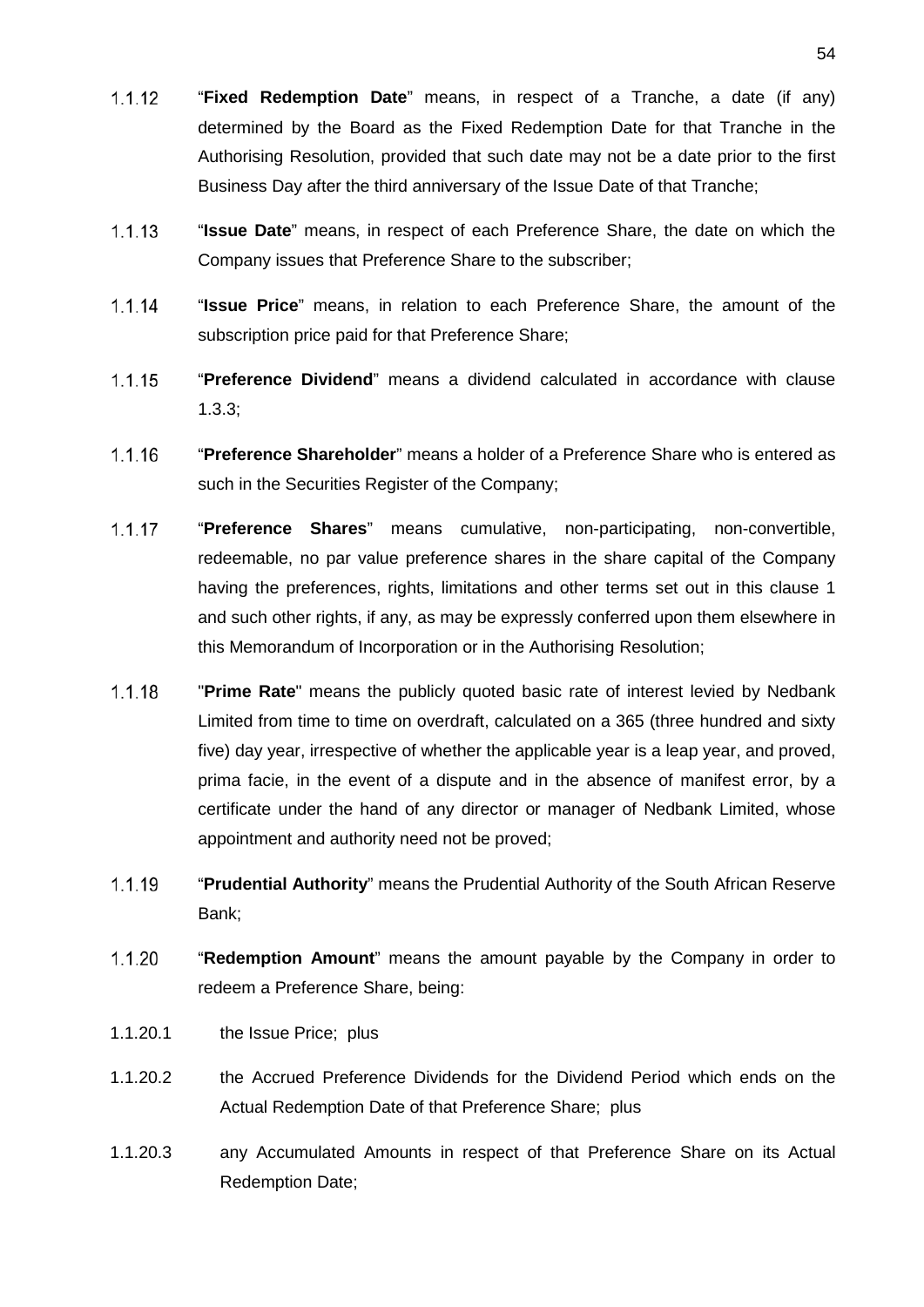- $1.1.21$ "**Redemption Date**" means, in relation to any Tranche of Preference Shares, the earlier of:
- 1.1.21.1 any Fixed Redemption Date which is applicable to that Tranche as determined by the Board in the Authorising Resolution which established that Tranche;
- 1.1.21.2 any Voluntary Redemption Date in respect of that Tranche in terms of a redemption notice given in accordance with clause 1.1.23; and
- 1.1.21.3 the date of any winding-up of the Company, which shall then be the Redemption Date for all Tranches.
- $1.1.22$ "**Tranche**" means all Preference Shares which are determined by an Authorising Resolution/s to fall within a particular Tranche; and
- $1.1.23$ "**Voluntary Redemption Date**" means a date stipulated in a written redemption notice given by the Company to all the Preference Shareholders holding a particular Tranche of Preference Shares, which date shall not be less than twenty Business Days after the date of such notice. The Company shall be entitled to give such a redemption notice:
- 1.1.23.1 in the event that no Fixed Redemption Date was determined in the Authorising Resolution which established such Tranche of Preference Shares, at any time that the Board in its discretion resolves to do so; and
- 1.1.23.2 in the event that a Fixed Redemption Date was determined in the Authorising Resolution which established such Tranche of Preference Shares, if the Board resolves that a Change of Law in relation to that Tranche has occurred or that such a Change of Law is likely to occur.

#### $1.2$ **Issue of Preference Shares**

The Board may, in its discretion and by way of an Authorising Resolution, authorise the issue of Preference Shares, provided that:

- $1.2.1$ if the approval of the Prudential Authority is required in terms of Applicable Law, the Board shall not permit such issue until such approval has been obtained;
- 122 if the Act or the Listings Requirements requires the authority of any resolution of shareholders for that issue of Preference Shares, then the Board shall not permit such issue until such authority has been obtained; and
- $1.2.3$ prior to the issue of Preference Shares, the provisions of the Authorising Resolution determining the Tranche shall be communicated to the subscribers therefor.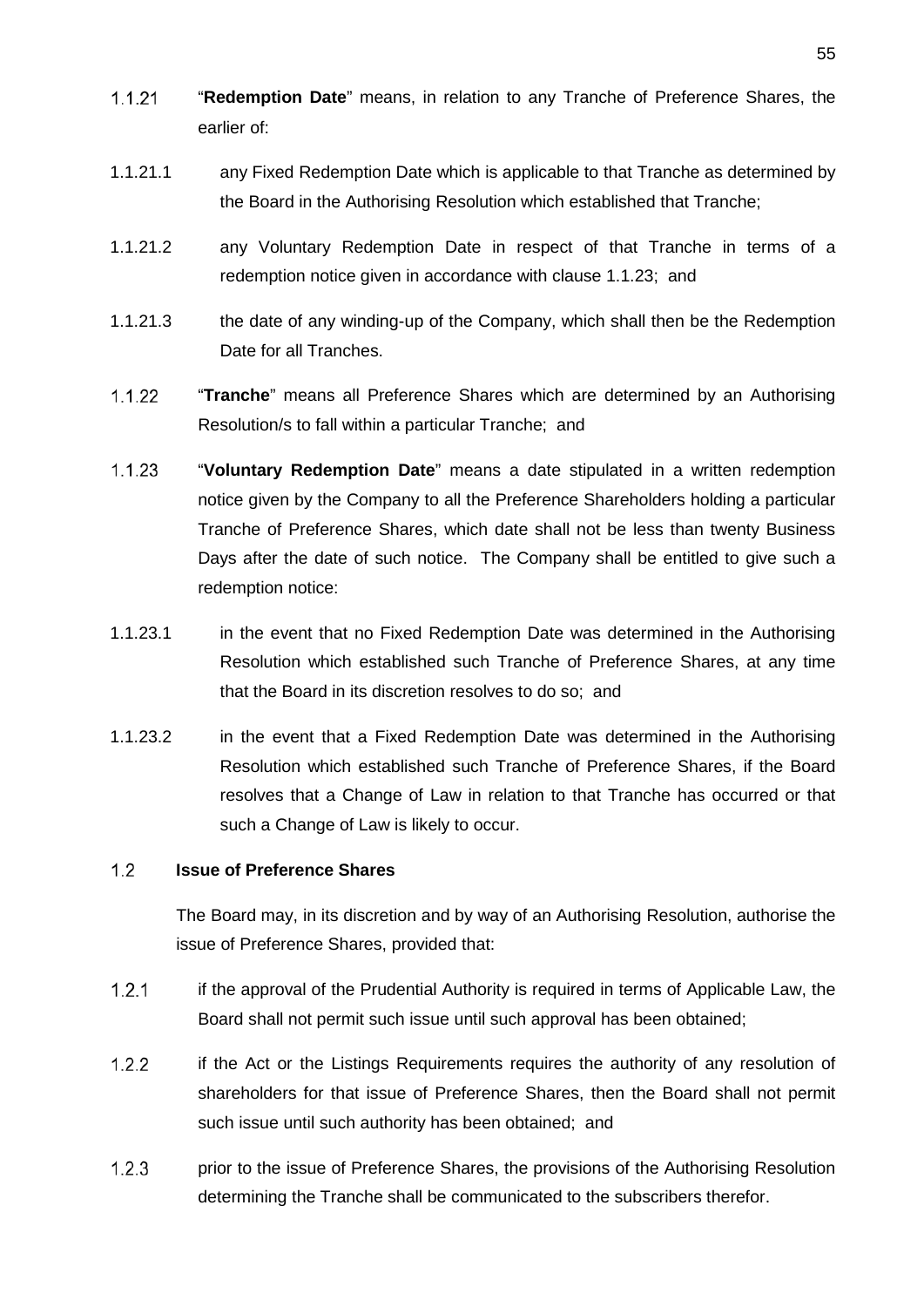#### $1.3$ **Preference Dividends**

- $1.3.1$ Each Preference Share shall entitle its Preference Shareholder to Preference Dividends in accordance with the provisions of this clause 1.3.
- $1.3.2$ The rights of the Preference Shares to the Preference Dividends shall rank prior to the dividend rights of the Ordinary Shares.
- $1.3.3$ For each Dividend Period, each Preference Share shall be deemed to accrue a Preference Dividend in an amount equal to the aggregate of the amounts calculated in respect of each day during that Dividend Period in accordance with the following formula:

 $a = [(b + c) \times d] \div 365$ 

in which formula:

a = the amount for each day during such Dividend Period;

b = the Issue Price of such Preference Share;

c = any Accumulated Amounts in respect of such Preference Share; and

 $d =$  the applicable Dividend Rate.

- $1.3.4$ The Company shall pay the Accrued Preference Dividends for each Dividend Period on the first Dividend Payment Date which occurs after such Dividend Period, provided that the Company shall only pay the Preference Dividend after the Board has authorised the payment of that Preference Dividend and the Company has complied with all Applicable Laws (including obtaining any regulatory approvals required, satisfying the solvency and liquidity test in terms of the Act and satisfying all solvency, financial soundness and similar requirements that may be applicable to the Company pursuant to any Applicable Laws).
- $1.3.5$ If any Preference Dividend is not paid in full on the applicable Dividend Payment Date, then the unpaid amount shall be accumulated ("**Accumulated Amount"**) until the date on which it is paid or the Redemption Date, whichever is the earlier.
- $1.3.6$ For the avoidance of doubt, it is recorded that the cumulative nature of the Preference Shares means that, although the Company cannot be compelled by the Preference Shareholders to pay Preference Dividends, all Accumulated Amounts are taken into account in the calculation of all subsequent Preference Dividends in terms of clause 1.3.3.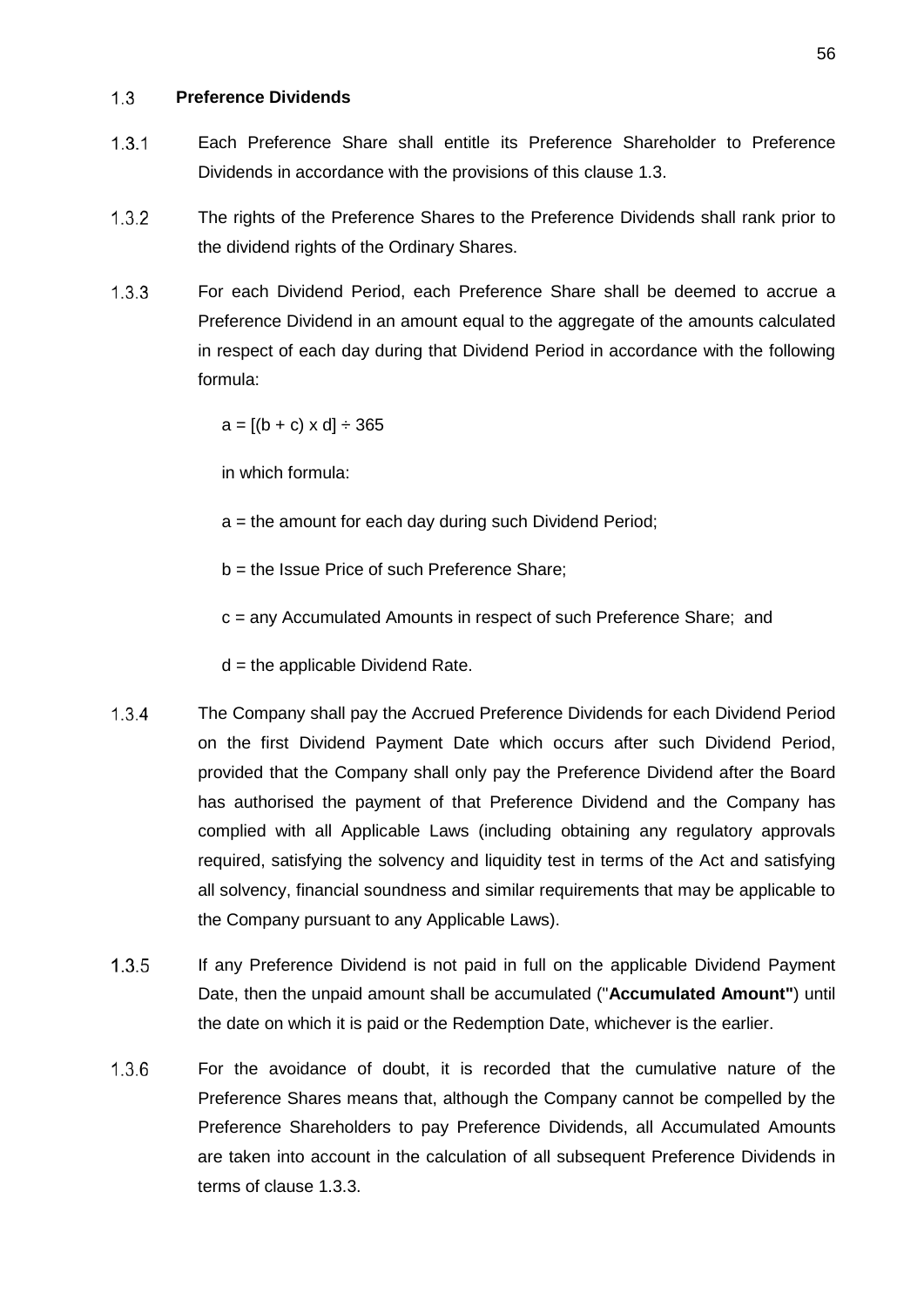#### **Redemption**  $1.4$

- $1.4.1$ The Company shall redeem all (and not only one or some) of the Preference Shares comprising a particular Tranche of Preference Shares:
- 1.4.1.1 on the Redemption Date in relation to that Tranche, subject to compliance with all Applicable Laws (including obtaining any regulatory approvals required, satisfying the solvency and liquidity test in terms of the Act and satisfying all solvency, financial soundness and similar requirements that may be applicable to the Company pursuant to any Applicable Laws); and
- 1.4.1.2 by paying the Redemption Amount in respect of each of such Preference Share to its Preference Shareholder on the Redemption Date, whereupon that Preference Shareholder shall surrender to the Company any share certificates issued in respect of those Preference Shares and such Preference Shares shall be restored to the status of authorised but unissued Preference Shares which do not fall within any Tranche.
- $1.4.2$ If the Company fails to pay to a Preference Shareholder on the Redemption Date any amount which is due to be paid in terms of clause 1.4.1, the unpaid amount shall bear interest at a rate equal to the Prime Rate.
- $1.4.3$ The Company shall not redeem any Preference Shares falling within any Tranche unless it redeems all Preference Shares within that Tranche at the same time.
- $1.4.4$ In the event of any winding-up of the Company, the Company shall be obliged to redeem each Preference Share in accordance with clause 1.4.1.

#### $1.5$ **Ranking and Participation**

- $1.5.1$ Each Preference Share within a Tranche ranks:
- 1.5.1.1 after the claims of all policyholders and beneficiaries;
- 1.5.1.2 after any debt instruments issued by the Company;
- 1.5.1.3 *pari passu* in all respects with all other Preference Shares; and
- 1.5.1.4 prior to the Ordinary Shares*.*
- $1.5.2$ Accordingly, the Company shall:
- 1.5.2.1 during any financial year, not pay any dividend, redemption payment, repurchase price or other Distribution in respect of its Ordinary Shares or other shares ranking after the Preference Shares ("**Other Distribution**") unless, in respect of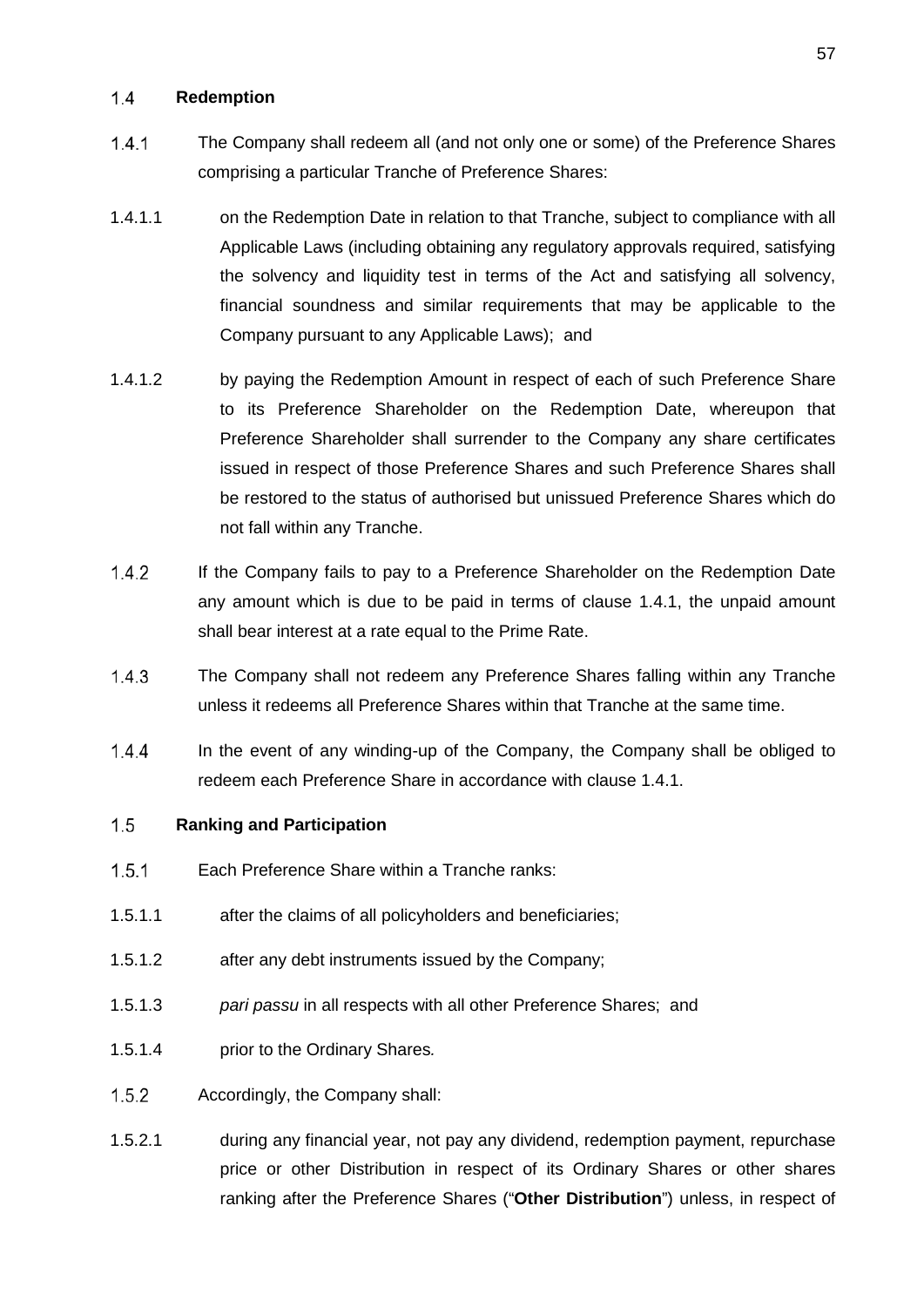all Preference Shares in issue, all Preference Dividends and all Redemption Amounts, due, scheduled or contracted to be paid, have been paid. If, during any financial year, the Company has made payment of all such Preference Dividends and Redemption Amounts, then this clause 1 shall not restrict the payment of any Other Distribution, but, solely for the purposes of applying the solvency and liquidity test to the Other Distribution, the aggregate amount of Preference Dividends and Redemption Amounts that would be payable to the Preference Shareholders if the Company were to be liquidated at the time of the Other Distribution shall (as contemplated in Section 4(2)(c) of the Act) be treated as a liability of the Company; or

- 1.5.2.2 on any winding-up of the Company, not pay any Other Distribution unless all of the Preference Shares have first been redeemed in full in accordance with clause 1.4; or
- 1.5.2.3 when making any payment of Preference Dividends to any Preference Shareholder, simultaneously pay the same amount to all Preference Shareholders, provided that if a Preference Dividend calculated in respect of a Preference Share falling within one Tranche is higher than the Preference Dividend calculated in respect of a Preference Share falling within another Tranche and the Company does not simultaneously pay all such Preference Dividends in full, then the aggregate amount paid by the Company in respect of those Preference Dividends shall be apportioned between those Preference Shareholders so that each such Preference Shareholder receives the same percentage of the Preference Dividend calculated in respect of the Preference Share held by it. The principle contained in the foregoing proviso shall also apply in relation to payments on account of Redemption Amounts if different Tranches with different Issue Prices are redeemable at the same time and the Company does not simultaneously pay all such Redemption Amounts in full.
- $1.5.3$ In the event of any failure of the Company to declare and pay any Preference Dividends or Redemption Amounts, the Preference Shareholders cannot compel the declaration or payment thereof or petition for the liquidation of the Company.
- $1.5.4$ Save as provided for in clause 1.3 and clause 1.4, the Preference Shares shall not be entitled to any participation in the profits or assets of the Company.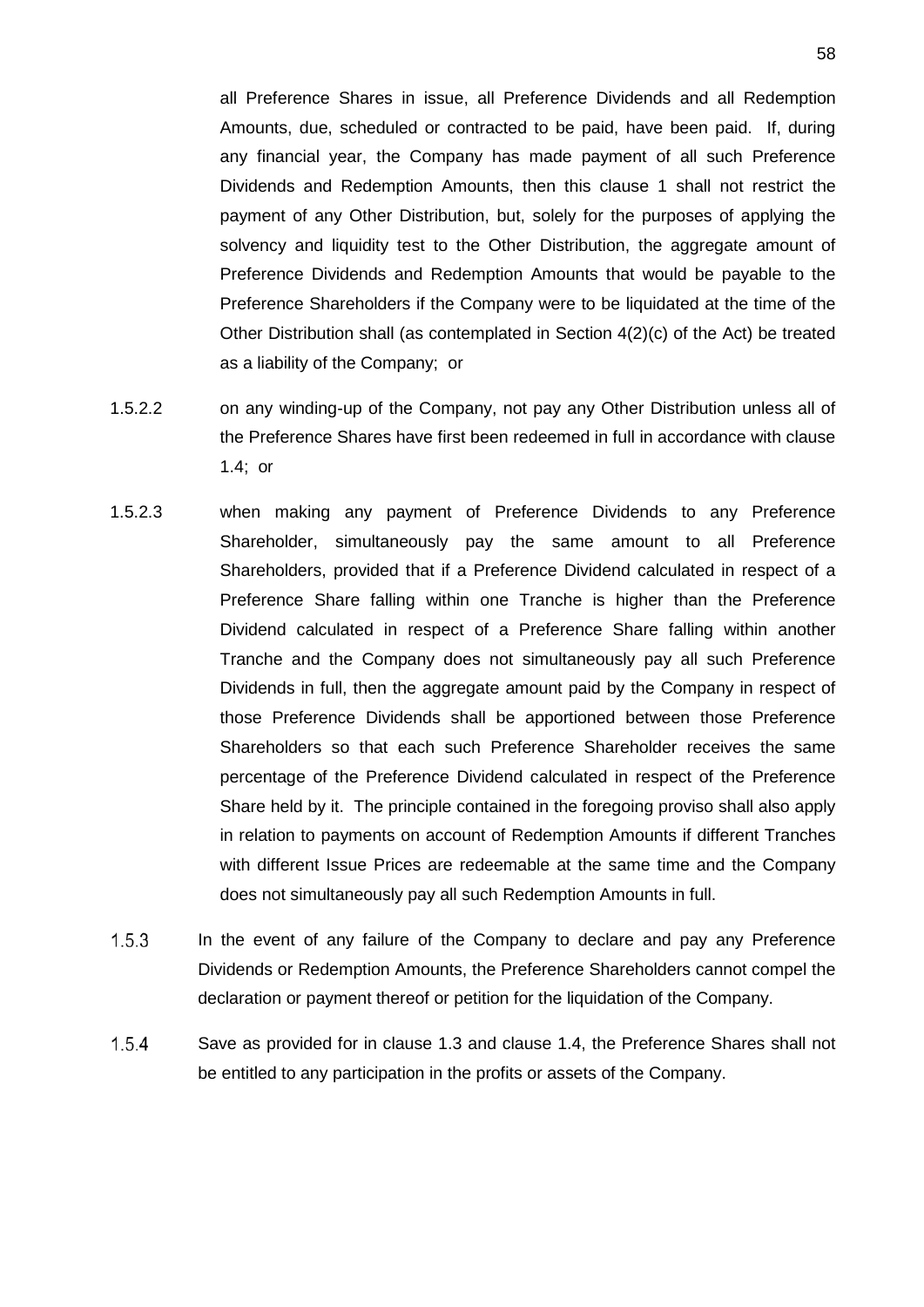#### $1.6$ **General Meetings of the Company and Voting**

- $1.6.1$ Each Preference Shareholder shall be given due notice of, and shall be entitled to be present (either in person or by proxy) at, all general meetings of shareholders of the Company.
- $1.6.2$ The Preference Shareholders shall not be entitled to vote, either in person or by proxy, at any shareholders meeting by virtue of or in respect of the Preference Shares, except:
- 1.6.2.1 if any Preference Dividend or part thereof (whether declared or not) remains unpaid after the applicable Dividend Payment Date;
- 1.6.2.2 in respect of a resolution which directly affects any of the rights attached to the Preference Shares or the interests of the Preference Shareholder or purports to amend the preferences, rights, limitations and other terms associated with the Preference Shares; and
- 1.6.2.3 if any Redemption Amount is unpaid.
- $1.6.3$ At every shareholders meeting or adjourned shareholders meeting of the Company at which a Preference Shareholder is entitled to exercise voting rights:
- 1.6.3.1 all resolutions put to the meeting shall be voted on by way of a poll; and
- 1.6.3.2 each Preference Shareholder shall be entitled to exercise one vote in respect of each Preference Share which it holds,

provided that the total voting rights of the Preference Shareholders at such a shareholders meeting or adjourned shareholders meeting may not exceed 24.99% of the total voting rights of all shareholders at such meeting.

 $1.6.4$ At all times while a Preference Shareholder is entitled to exercise voting rights at any shareholders meeting of the Company in accordance with clause 1.6.2, any Preference Shareholder shall be entitled to convene a general meeting of the shareholders of the Company in accordance with section 61 of the Act.

#### $1.7$ **Modification of Rights, Amendments and Meetings of Preference Shareholders**

The Company shall not be entitled to:

 $1.7.1$ vary, amend, delete, add to, alter or cancel any of the rights or privileges of the Preference Shareholder or any of the terms or conditions applicable to the Preference Shares;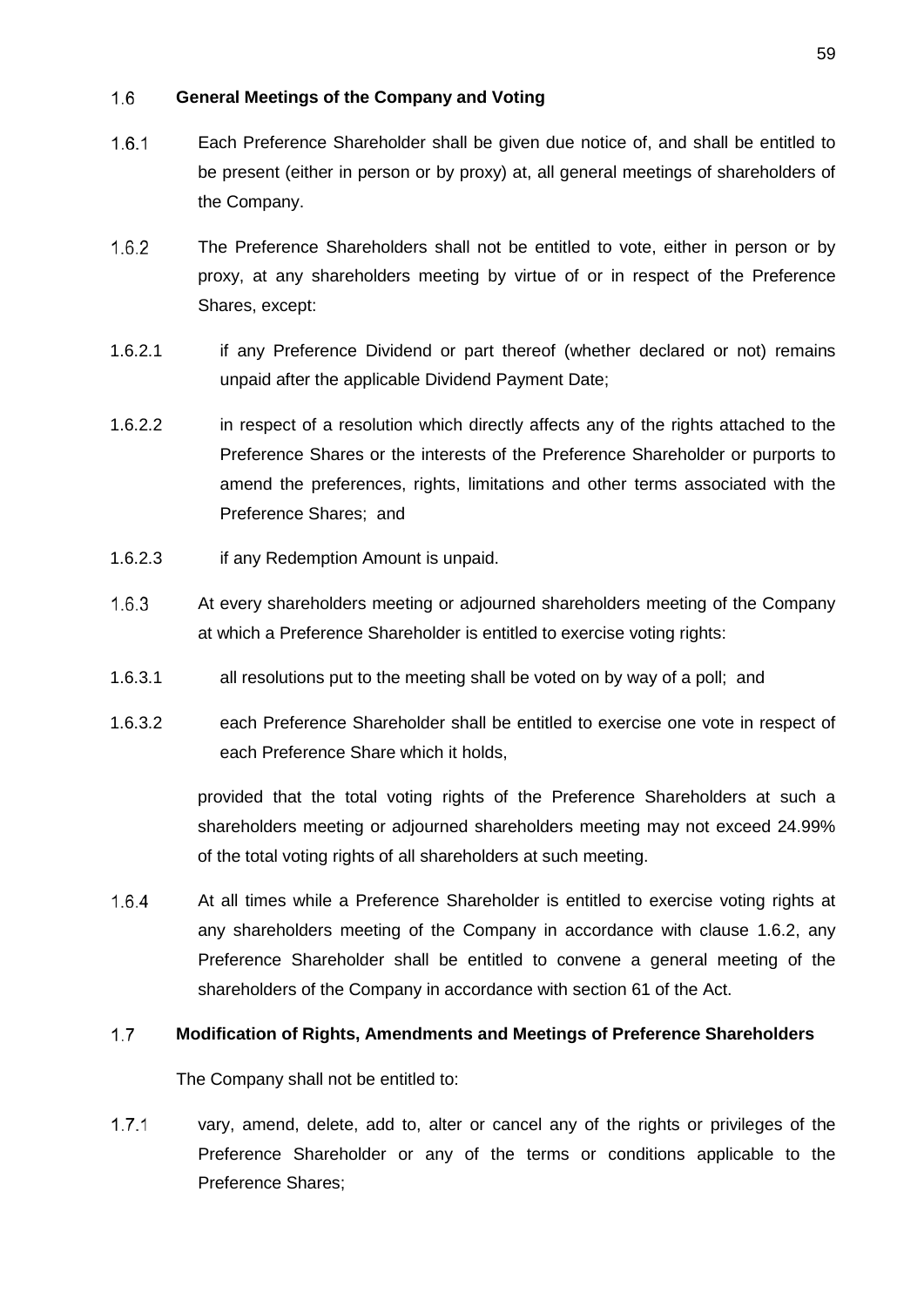$1.7.2$ issue any shares which in any way rank in priority to the Preference Shares, whether in relation to dividends, Distributions, rights on winding up, voting rights or otherwise. For the avoidance of doubt, it is recorded that this clause 1.7.2 does not prevent the Company from creating and issuing further Preference Shares, whether of the same Tranche as any issued Preference Shares or of a different Tranche,

#### unless the Company has first obtained:

- $1.7.3$ the prior written consent of every Preference Shareholder at the relevant time; or
- $1.7.4$ if there is more than 1 (one) Preference Shareholder, the prior sanction of a resolution passed at a separate general meeting of the Preference Shareholders *mutatis mutandis*:
- 1.7.4.1 in accordance with the manner prescribed in the Company's Memorandum of Incorporation for general meetings of shareholders of the Company; and
- 1.7.4.2 in the same manner and with the majority as required by the Act in respect of a special resolution.
- $1.7.5$ The preferences, rights, limitations and other terms of the Preference Shares shall not be varied and no resolution may be proposed to shareholders for rights to include such variation in response to any objectively ascertainable external fact or facts as provided for in sections 37(6) and 37(7) of the Act.
- $1.7.6$ The provisions of this clause 1.7 are in addition to any requirement for approval in terms of any Applicable Laws.
- $1.7.7$ Notwithstanding anything to the contrary herein contained, the provisions of this clause 1 may not be amended (whether by substitution, addition, deletion or otherwise) without the approval of a resolution of the Preference Shareholders which has been adopted in accordance with clause 1.7.4. Any resolution of Ordinary Shareholders or any other class of security holders which purports to amend this clause 1 or creates or authorises the issue of any shares referred to in clause 1.7.2 shall, even if adopted, be of no force or effect unless and until such approval of the Preference Shareholders has been obtained.
- $1.7.8$ Any resolution at a meeting of the Preference Shareholders shall be voted upon by way of a poll, and each holder of Preference Shares shall be entitled, in respect of that resolution, to exercise one vote for each Preference Share held.